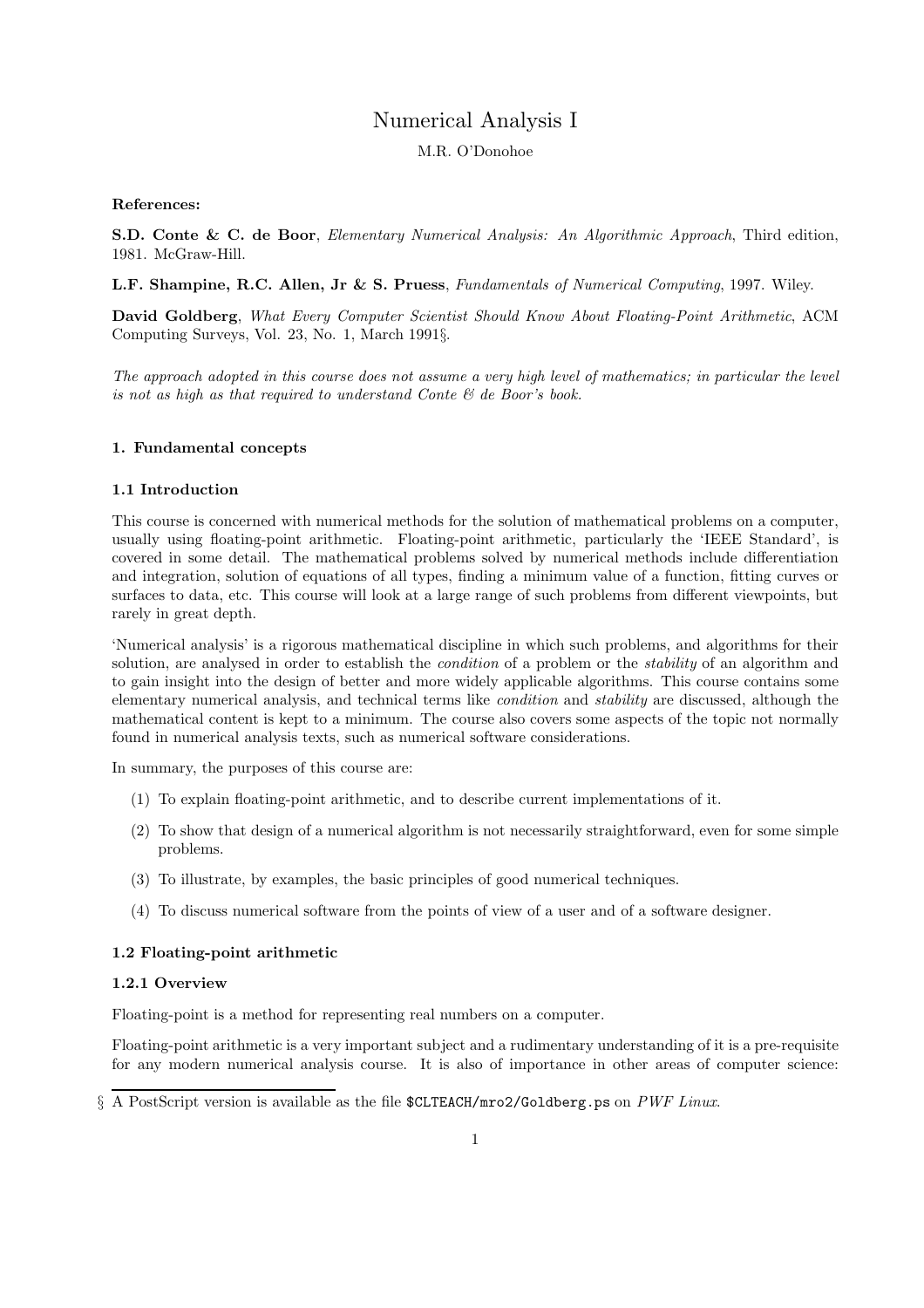almost every programming language has floating-point data types, and these give rise to special floatingpoint exceptions such as overflow. So floating-point arithmetic is of interest to compiler writers and designers of operating systems, as well as to any computer user who has need of a numerical algorithm. Sections 1.2.1, 1.2.2, 1.7, 1.13 and 3.3.2 are closely based on Goldberg's paper, which may be consulted for further detail and examples.

Until 1987 there was a lot in common between different computer manufacturers' floating-point implementations, but no Standard. Since then the IEEE Standard has been increasingly adopted by manufacturers though is still not universal. This Standard has taken advantage of the increased speed of modern processors to implement a floating-point model that is superior to earlier implementations because it is required to cater for many of the special cases that arise in calculations. The IEEE Standard gives an algorithm for the basic operations (+  $-$  \* /  $\sqrt{ }$ ) such that different implementations must produce the same results, i.e. in every bit. (In these notes the symbol ∗ is used to denote floating-point multiplication whenever there might be any confusion with the symbol  $\times$ , used in representing the value of a floating-point number.) The IEEE Standard is by no means perfect, but it is a major step forward: it is theoretically possible to prove the correctness of at least some floating-point algorithms when implemented on different machines under IEEE arithmetic. IEEE arithmetic is described in Section 1.13.

We first discuss floating-point arithmetic in general, without reference to the IEEE Standard.

#### 1.2.2 General description of floating-point arithmetic

Floating-point arithmetic is widely implemented in hardware, but software emulation can be done although very inefficiently. (In contrast, fixed-point arithmetic is implemented only in specialized hardware, because it is more efficient for some purposes.)

In floating-point arithmetic fractional values can be represented, and numbers of greatly different magnitude, e.g. 10<sup>30</sup> and 10<sup>−</sup><sup>30</sup>. Other real number representations exist, but these have not found widespread acceptance to date.

Each floating-point implementation has a base  $\beta$  which, on present day machines, is typically 2 (binary), 8 (octal), 10 (decimal), or 16 (hexadecimal). Base 10 is often found on hand-held calculators but rarely in fully programmable computers. We define the *precision* p as the number of digits (of base  $\beta$ ) held in a floating-point number. If  $d_i$  represents a digit then the general representation of a floating-point number is

$$
\pm d_0.d_1d_2d_3\dots d_{p-1} \times \beta^e
$$

which has the value

$$
\pm (d_0 + d_1 \beta^{-1} + d_2 \beta^{-2} + \ldots + d_{p-1} \beta^{-(p-1)}) \beta^e
$$

where  $0 \leq d_i < \beta$ .

If  $\beta = 2$  and  $p = 24$  then 0.1 cannot be represented exactly but is stored as the approximation 1.10011001100110011001101 × 2<sup>-4</sup>. In this case the number 1.1001100110011001101101 is the *significand* (or mantissa), and −4 is the exponent. The storage of a floating-point number varies between machine architectures. For example, a particular computer may store this number using 24 bits for the significand, 1 bit for the sign (of the significand), and 7 bits for the exponent in order to store each floating-point number in 4 bytes. Two different machines may use this format but store the significand and exponent in the opposite order; calculations might even produce the same answers but the internal bit-patterns in each word will be different.

Note also that the exponent needs to take both positive and negative values, and there are various conventions for storing these. However, all implementations have a maximum and minimum value for the signed exponent,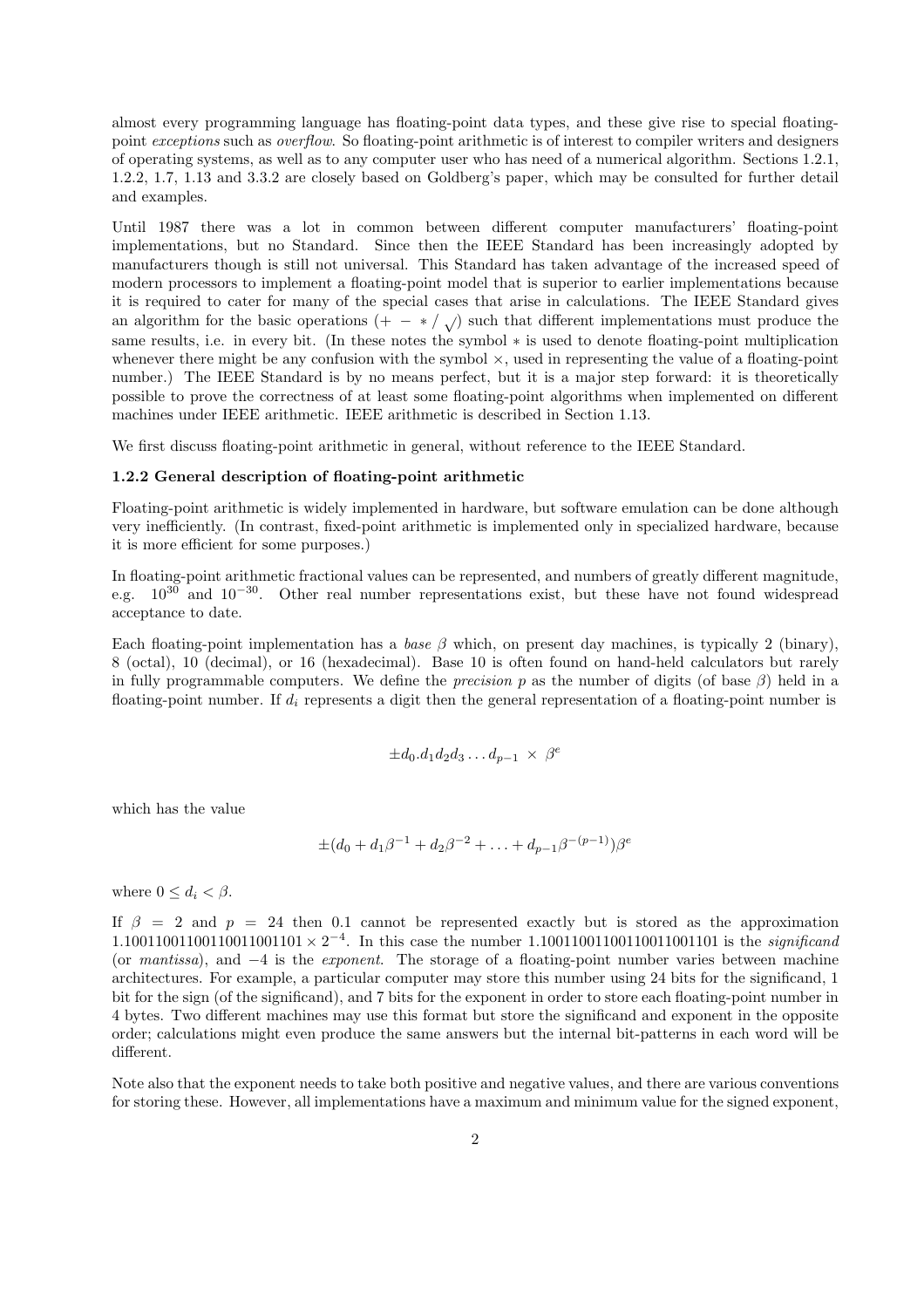usually denoted by  $e_{\text{max}}$  and  $e_{\text{min}}\dagger$ .



Both of the above examplest have the most significant digit of the significand on the left. Some floating-point implementations have the most significant digit on the right, while others have sign, exponent and significand in a different order.

Although not a very realistic implementation, it is convenient to use a model such as  $\beta = 10$ ,  $p = 3$  to illustrate examples that apply more generally. In this format, note that the number 0.1 can be represented as  $1.00 \times 10^{-1}$  or  $0.10 \times 10^{0}$  or  $0.01 \times 10^{1}$ . If the leading digit  $d_0$  is non-zero then the number is said to be normalized; if the leading digit is zero then it is unnormalized. The normalized representation of any number, e.g.  $1.00 \times 10^{-1}$ , is unique.

In a particular floating-point implementation it is possible to use normalized numbers only, except that zero cannot be represented at all. This can be overcome by reserving the smallest exponent for this purpose, call it  $e_{\min} - 1$ . Then floating-point zero is represented as  $1.0 \times \beta^{e_{\min}-1}$ .

## 1.2.3 The numerical analyst's view of floating-point arithmetic

Ideally, in order to use classical mathematical techniques, we would like to ignore the use of floating-point arithmetic. However, the use of such 'approximate' arithmetic is relevant, although the numerical analyst does not want to be concerned with details of a particular implementation of floating-point. In this course we take a simplified view of machine arithmetic§. In general, arithmetic base and method of rounding are of no concern, except to note that some implementations are better than others. The floating-point precision is important. We will define the parameter machine epsilon, associated with the precision of each floating-point implementation, and then apply the same analysis for all implementations.

Before making this powerful simplification, we consider some implications of the use of floating-point arithmetic which will be swept under the carpet in so doing. These points often cause problems for the software designer rather than the numerical analyst:

(1) Floating-point is a finite arithmetic. This is not too serious, but is worth reflecting on. On most computers, for historical reasons, an integer and a floating-point number each occupy one word of storage, i.e. the same number of bits. Therefore there are the same number of representable numbers. For example, in IBM System/370 a word is 32 bits so there are  $2^{32}$  representable integers (between  $-2^{31}$  and  $+2^{31}$ ) and  $2^{32}$ representable floating-point numbers (between  $-2^{252}$  and  $+2^{252}$ ).

<sup>†</sup> The above description closely resembles the Brown model which we return to in 3.3.1.

<sup>‡</sup> IBM System/370 is an architecture that was formerly widely used for numerical computation, though less so today. It serves in these notes as a good example to contrast with IEEE arithmetic.

<sup>§</sup> Except in Sections 1.7, 1.13 and 3.3.2 where floating-point arithmetic is discussed in detail.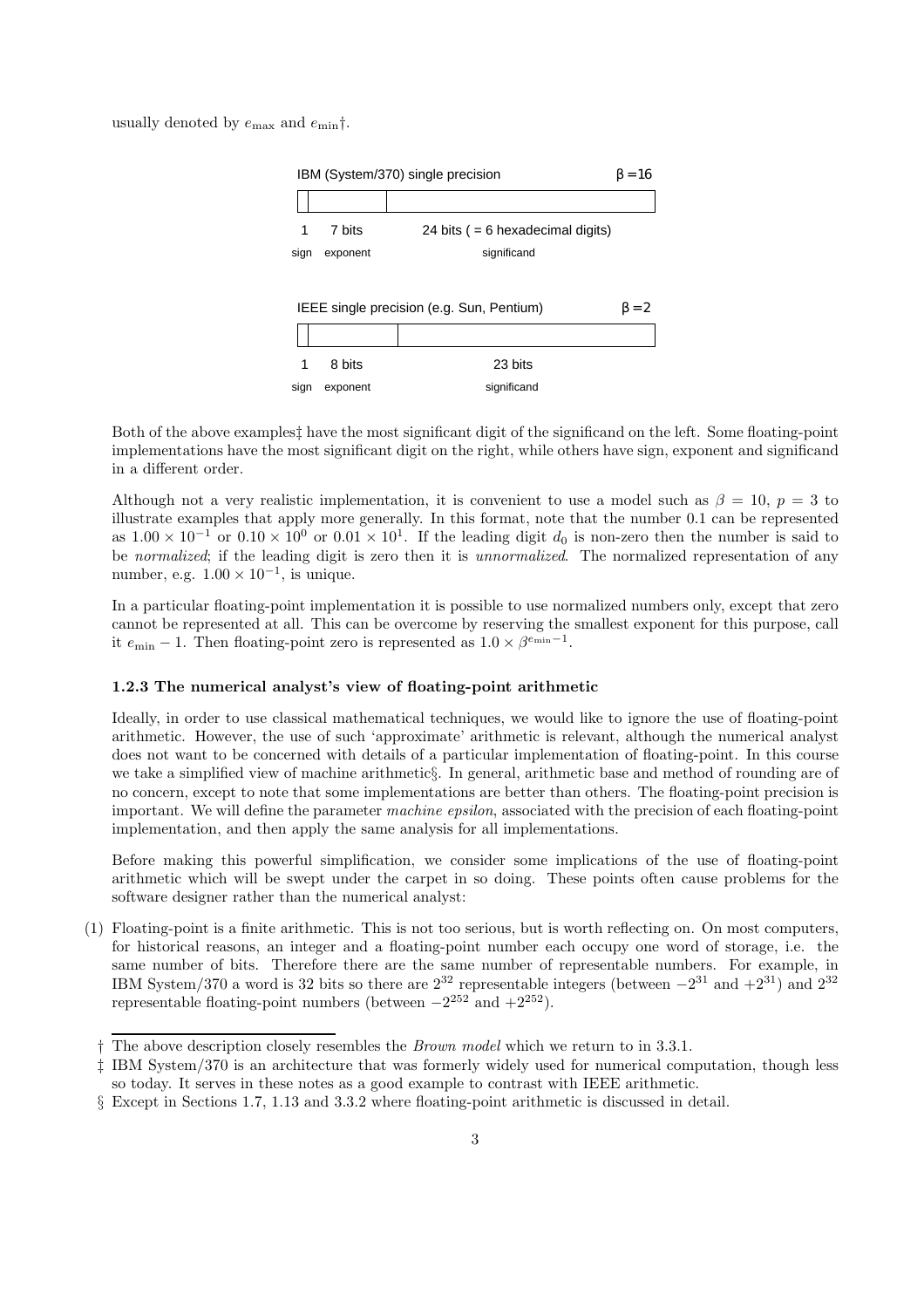- (2) The representable floating-point numbers, under the arithmetic operations available on the computer, do not constitute a field†. It is trivial to show this by multiplying two large numbers, the product of which is not representable (i.e. causes overflow). Less obvious deficiencies are more troublesome, e.g. in IEEE single precision there are representable numbers X such that  $1/X$  is not representable (even approximately).
- (3) The representable floating-point numbers are more dense near zero. We shall see that this is reasonable, but leads to complications before we get very far.

## 1.2.4 Overflow and underflow

For convenience we will often use the terms *overflow* and *underflow* to denote numbers that are outside the range that is representable. It is worth pointing out that both overflow and underflow are hazards in numerical computation but in rather different ways.

We can regard overflow as being caused by any calculation whose result is too large in absolute value to be represented, e.g. as a result of exponentiation or multiplication or division or, just possibly, addition or subtraction. This is potentially a serious problem: if we cannot perform arithmetic with  $\infty$  then we must treat overflow as an error. In a language with no exception handling there is little that can be done other than terminate the program with an error condition. In some cases overflow can be anticipated and avoided. In Section 1.13 we will see how IEEE arithmetic deals with overflow, and makes recovery possible in many cases.

Conversely, underflow is caused by any calculation whose result is too small to be distinguished from zero. Again this can be caused by several operations, although addition and subtraction are less likely to be responsible. However, we can perform ordinary arithmetic using zero (unlike  $\infty$ ) so underflow is less of a problem but more insidious: often, but not always, it is safe to treat an underflowing value as zero. There are several exceptions. For example, suppose a calculation involving time uses a variable time step  $\delta t$  which is used to update the time  $t$  (probably in a loop terminated at some fixed time) by assignments of the form

> $delta t := delta_t * some\_positive\_value$  $t := t + delta_t$

If the variable  $delta\_t$  ever underflows, then the calculation may go into an infinite loop. An 'ideal' algorithm would anticipate and avoid such problems.

It is also worth mentioning that overflow and underflow problems can often be overcome by re-scaling a calculation to fit more comfortably into the representable number range.

#### 1.3 Errors and machine epsilon

Suppose that x, y are real numbers not dangerously close to overflow or underflow. Let  $x^*$  denote the floating-point representation of x. We define the absolute error  $\varepsilon$  by

$$
x^*=x+\varepsilon
$$

 $x^* = x(1 + \delta) = x + x\delta$ 

 $\varepsilon = x\delta$ 

 $\delta = \frac{\varepsilon}{\varepsilon}$  $\frac{z}{x}$ .

and the *relative error*  $\delta$  by

We can write

or, if  $x \neq 0$ ,

$$
\dagger
$$
 A field is a mathematical structure in which elements of a set A obey the formal rules of ordinary arithmetic with respect to a pair of operators representing addition and multiplication. The concepts of subtraction and division are implicit in these rules.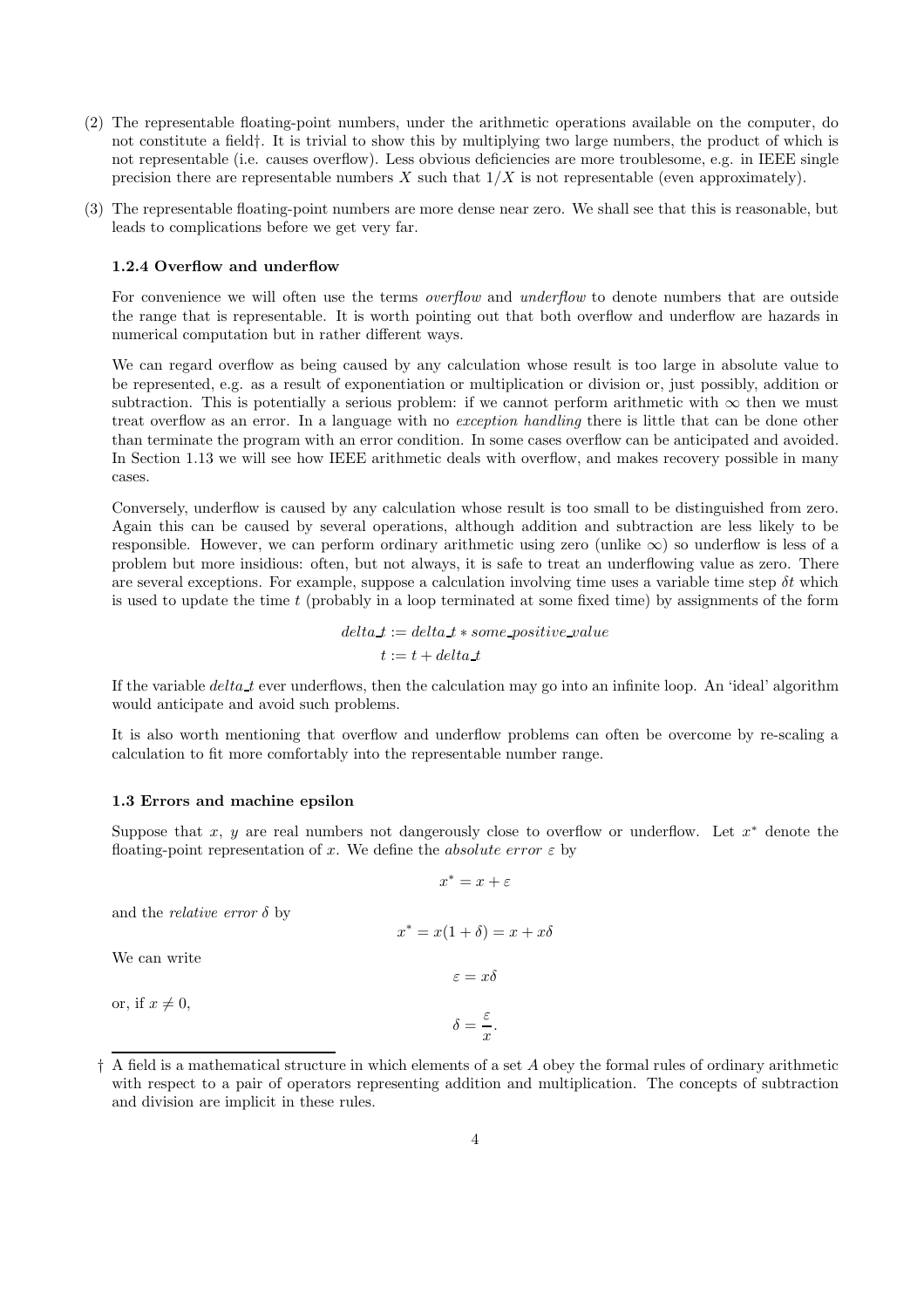When discussing floating-point arithmetic, relative error seems appropriate because each number is represented to a similar relative accuracy. However, there is a problem when  $x = 0$  or x is very close to 0 so we will need to consider absolute error as well.

When we write  $x^* = x(1 + \delta)$  it is clear that  $\delta$  depends on x. For any floating-point implementation, there must be a number u such that  $|\delta| \leq u$ , for all x (excluding x values very close to overflow or underflow). The number u is usually called the *unit round off.* On most computers  $1^* = 1$ . The smallest positive  $\varepsilon_m$  such that

$$
(1+\varepsilon_m)^* > 1
$$

is called machine epsilon or macheps. It is often assumed that  $u \simeq$  macheps.

Let  $\omega$  represent any of the arithmetic operations  $+ -*/$  on real numbers. Let  $\omega^*$  represent the equivalent floating-point operation. We naturally assume that

$$
x\omega^*y\simeq x\omega y.
$$

More specifically, we assume that

$$
x\omega^*y = (x\omega y)(1+\delta) \tag{1.1}
$$

for some  $\delta$  ( $|\delta| \le u$ ). Equation (1.1) is very powerful and underlies *backward error analysis* which allows us to use ordinary arithmetic while considering the data to be 'perturbed'. That is to say, approximate arithmetic applied to correct data can be thought of as correct arithmetic applied to approximate data. The latter idea is easier to deal with algebraically and leads to less pessimistic analyses.

## 1.4 Error analysis

It is possible to illustrate the 'style' of error analyses by means of a very simple example. Consider the evaluation of a function  $f(x) = x^2$ . We would like to know how the error grows when a floating-point number is squared.

Forward error analysis tells us about worst cases. In line with this pessimistic view we will assume that all floating-point numbers are inaccurately represented with approximately the same relative error, but again assume that numbers are not close to overflow or underflow.

## Forward error analysis

We express the relative error in  $x$  by

$$
x^* = x(1+\delta).
$$

Squaring both sides gives

$$
x^*)^2 = x^2(1+\delta)^2
$$
  
=  $x^2(1+2\delta+\delta^2)$   
 $\approx x^2(1+2\delta)$ 

since  $\delta^2$  is small, i.e. the relative error is approximately doubled.

(x

### Backward error analysis

To avoid confusion we now use  $\rho$  to denote the relative error in the result, i.e. we can write

$$
[f(x)]^* = x^2(1+\rho)
$$
 (1.2)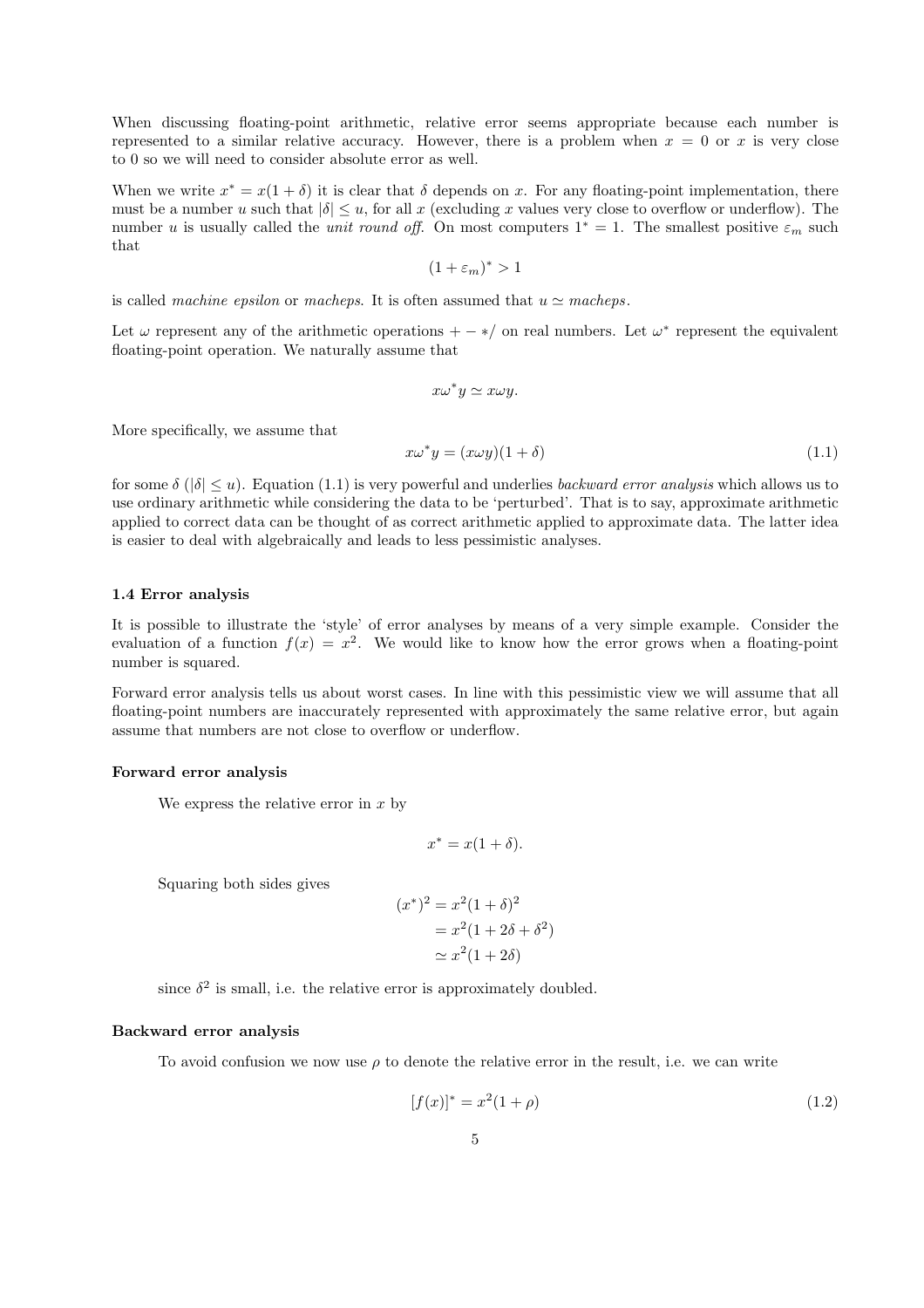such that  $|\rho| \le u$ . As  $\rho$  is small,  $1+\rho > 0$  so there must be another number  $\tilde{\rho}$  such that  $(1+\tilde{\rho})^2 = 1+\rho$ where  $|\tilde{\rho}| < |\rho| \leq u$ . We can now write

$$
[f(x)]^* = x^2 (1 + \tilde{\rho})^2
$$
  
=  $f\{x(1 + \tilde{\rho})\}.$ 

We can interpret this result by saying that the error in squaring a floating-point number is no worse than accurately squaring a close approximation to the number.

These results are dramatically different ways of looking at the same process. The forward error analysis tells us that squaring a number causes loss of accuracy. The backward error analysis suggests that this is not something we need to worry about, given that we have decided to use floating-point arithmetic in the first place. There is no contradiction between these results: they accurately describe the same computational process from different points of view.

Historically, forward error analysis was developed first and led to some very pessimistic predictions about how numerical algorithms would perform for large problems. When backward error analysis was developed in the 1950s by J.H. Wilkinson, the most notable success was in the solution of simultaneous linear equations by Gaussian elimination (see Section 2.3).

We will now investigate how errors can build up using the five basic floating-point operations:  $+ - */ \uparrow$ , where ↑ denotes exponentiation. Again it would be convenient to use ordinary arithmetic but consider the following problem: suppose numbers  $x$  and  $y$  are exactly represented in floating-point but that the result of computing  $x * y$  is not exactly represented. We cannot explain where the error comes from without considering the properties of the particular implementation of floating-point arithmetic.

As an example, consider double precision in IBM System/370 arithmetic. The value of macheps is approximately  $0.22 \times 10^{-15}$ . For the sake of simplicity we will assume that all numbers are represented with the same relative error 10<sup>−</sup><sup>15</sup> .

We can deal most easily with multiplication. We write

$$
x_1^* = x_1(1 + \delta_1)
$$
  

$$
x_2^* = x_2(1 + \delta_2)
$$

Then

$$
x_1^* \times x_2^* = x_1 x_2 (1 + \delta_1)(1 + \delta_2)
$$
  
=  $x_1 x_2 (1 + \delta_1 + \delta_2 + \delta_1 \delta_2)$ 

Ignoring  $\delta_1 \delta_2$  because it is small, the worst case is when  $\delta_1$  and  $\delta_2$  have the same sign, i.e. the relative error in  $x_1^* \times x_2^*$  is no worse than  $|\delta_1| + |\delta_2|$ . Taking the IBM example, if we perform one million floating-point multiplications then at worst the relative error will have built up to  $10^6 \cdot 10^{-15} = 10^{-9}$ .

We can easily dispose of division by using the binomial expansion to write

$$
1/x_2^* = (1/x_2)(1+\delta_2)^{-1} = (1/x_2)(1-\delta_2+\ldots).
$$

Then, by a similar argument, the relative error in  $x_1^*/x_2^*$  is again no worse than  $|\delta_1| + |\delta_2|$ .

We can compute  $x_1^* \uparrow n$ , for any integer n by repeated multiplication or division. Consequently we can argue that the relative error in  $x_1^* \uparrow n$  is no worse than  $n|\delta_1|$ .

This leaves addition and subtraction. Consider

$$
x_1^* + x_2^* = x_1(1 + \delta_1) + x_2(1 + \delta_2)
$$
  
=  $x_1 + x_2 + (x_1\delta_1 + x_2\delta_2)$   
=  $x_1 + x_2 + (\varepsilon_1 + \varepsilon_2)$ 

<sup>&</sup>lt;sup>†</sup> Equation (1.2) comes directly from (1.1) by setting  $x = y$ ,  $\delta = \rho$  and treating  $\omega$  as 'multiply'.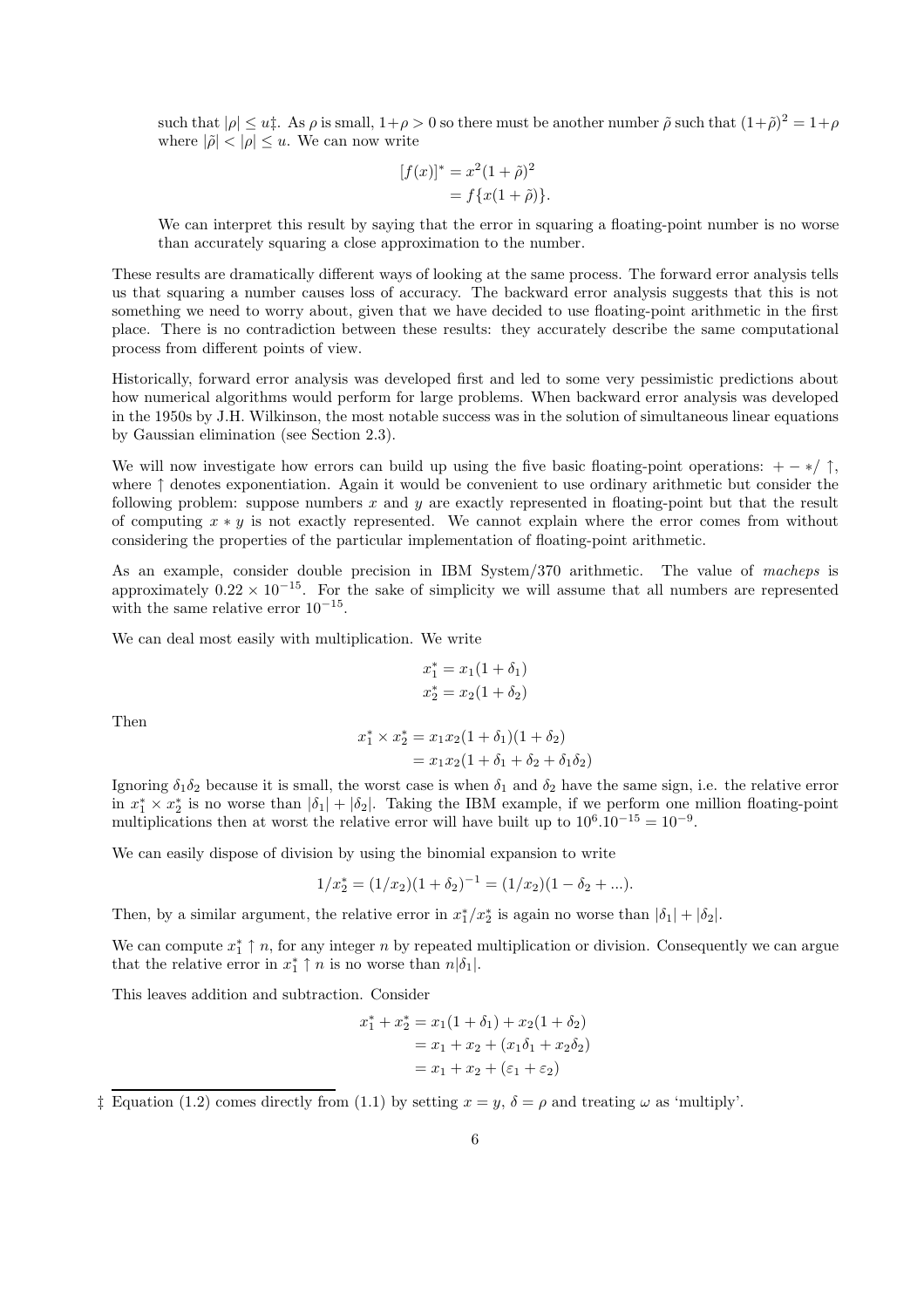where  $\varepsilon_1$ ,  $\varepsilon_2$  are the absolute errors in representing  $x_1$ ,  $x_2$  respectively. The worst case is when  $\varepsilon_1$  and  $\varepsilon_2$ have the same sign, i.e. the absolute error in  $x_1^* + x_2^*$  is no worse than  $|\varepsilon_1| + |\varepsilon_2|$ .

Using the fact that  $(-x_2)^* = -x_2 - \varepsilon_2$  we get that the absolute error in  $x_1^* - x_2^*$  is also no worse that  $|\varepsilon_1| + |\varepsilon_2|$ .

The fact that error build-up in addition and subtraction depends on absolute accuracy, rather than relative accuracy, leads to a particular problem. Suppose we calculate  $\sqrt{10} - \pi$  using a computer with  $macheps \simeq 10^{-6}$ , e.g. IBM System/370 single precision.

$$
\sqrt{10} = 3.16228
$$

$$
\pi = 3.14159
$$

$$
\sqrt{10} - \pi = 0.02069
$$

Because these numbers happen to be of similar size the absolute error in representing each is around  $3 \times 10^{-6}$ . We expect that the absolute error in the result is about  $6 \times 10^{-6}$  at worst. But as

$$
x_1^* - x_2^* = x_1 - x_2 + (\varepsilon_1 - \varepsilon_2)
$$

the relative error in  $x_1^* - x_2^*$  is

$$
\frac{\varepsilon_1-\varepsilon_2}{x_1-x_2}
$$

which, in this case, turns out to be about  $3 \times 10^{-4}$ . This means that the relative error in the subtraction is about 300 times as big as the relative error in  $x_1$  or  $x_2$ .

This problem is known as *loss of significance*. It can occur whenever two similar numbers of equal sign are subtracted (or two similar numbers of opposite sign are added), and is a major cause of inaccuracy in floating-point algorithms. For example, if a calculation is being performed using, say,  $macheps = 10^{-15}$  but one critical addition or subtraction causes a loss of significance with relative error, say, 10<sup>−</sup><sup>5</sup> then the relative error achieved could be only  $10^{-5}$ .

However, loss of significance can be quite a subtle problem as the following two examples illustrate. Consider the function  $\sin x$  which has the series expansion

$$
\sin x = x - \frac{x^3}{3!} + \frac{x^5}{5!} - \dots
$$

which converges, for any x, to a value in the range  $-1 \le \sin x \le 1$ .

If we attempt to sum this series of terms with alternating signs using floating-point arithmetic we can anticipate that loss of significance will be a problem. Using a BBC micro (macheps  $\simeq 2 \times 10^{-10}$ ) the following results may be obtained.

### Example 1

Taking  $x = 2.449$  the series begins

$$
\sin x = 2.449 - 2.448020808 + 0.7341126024 - \dots
$$

and 'converges' after 11 terms to 0.6385346144, with a relative error barely larger than macheps. The obvious loss of significance after the first subtraction does not appear to matter.

### Example 2

Taking  $x = 20$  the series begins

 $\sin x = 20 - 1333.333333 + 26666.66667 - \dots$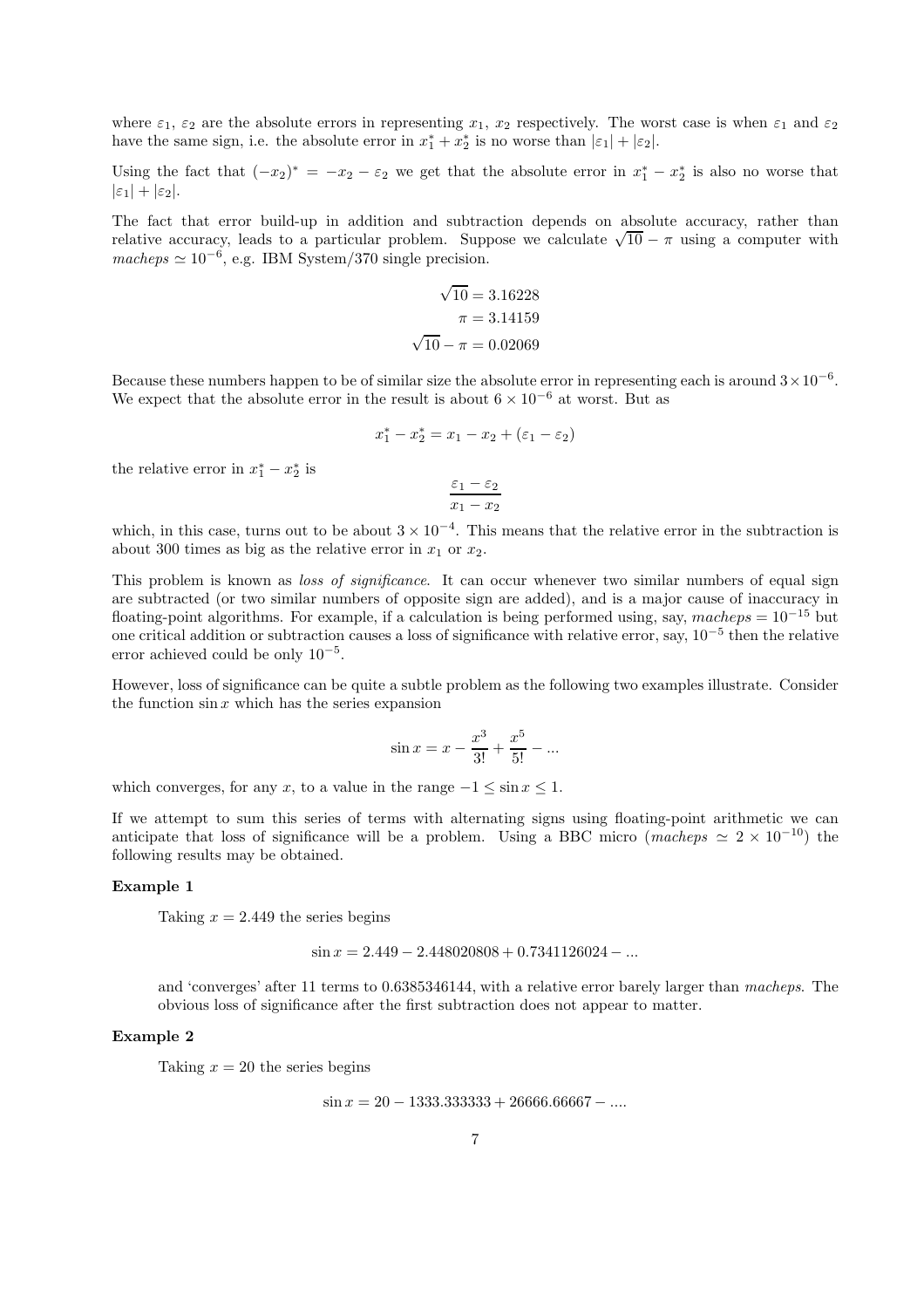The 10th term, −43099804.09 is the largest and the 27th term is the first whose absolute value is less than 1. The series 'converges' after 37 terms to  $0.9091075368$  whereas  $\sin 20 = 0.9129452507$ , giving a relative error of about  $4 \times 10^{-3}$  despite the fact that no individual operation causes such a great loss of significance.

It is important to remember, in explaining these effects, that a sequence of addition/subtraction operations is being performed.

In Example 1 the evaluation of 2.449−2.448020808 causes loss of significance, i.e. the relative error increases by at least 1000 times although the absolute error is at worst doubled. Adding in the next term, 0.7341126024, again makes little difference to the absolute error but, because the new term is much larger, the relative error is reduced again. Overall, the relative error is small.

In Example 2 the loss of significance is caused by the fact that the final result is small compared with numbers involved in the middle of the calculation. The absolute error in the result is the sum of the absolute error in each addition/subtraction. Calculations involving the largest term will contribute an absolute error of nearly  $10^{-2}$  so we could estimate the final relative error to be approximately  $10^{-2}/0.91$ , which is slightly larger than the observed error.

## Exercise 1a

In any language with floating-point arithmetic, write a program to evaluate

$$
\sum_{j=1}^n x_j
$$

(a) by summing over increasing values of j, and (b) by summing over decreasing values of j. Set  $n=100000$  and

$$
x_1 = 1,
$$
  
\n
$$
x_j = 1000\varepsilon/j, \quad j = 2, 3, \dots n
$$

where  $\varepsilon \simeq$  macheps. (You will need to discover, from documentation or otherwise, an approximate value of macheps for the precision that you are using.) Explain why the results of (a) and (b) are different.

## 1.5 Solving quadratics

Solving the quadratic equation  $ax^2 + bx + c = 0$  appears, on the face of it, to be a very elementary problem. It is also a very important one, principally because it is often encountered as part of a larger calculation. Particularly important is the use of quadratic equations in matrix computations in which, typically, several thousand quadratics might need to be solved in a straightforward calculation.

Such applications require an algorithm for solution of a quadratic equation that is *robust* in the sense that it will not fail or give inaccurate answers for any reasonable representable coefficients  $a, b$  and  $c$ . We will now investigate how easy this is to achieve.

It is well known that the solution of  $ax^2 + bx + c = 0$  can be expressed by the formula

$$
x = \frac{-b \pm \sqrt{b^2 - 4ac}}{2a}.
$$

A problem arises if  $b^2 \gg |4ac|$  in which case one root is small. Suppose  $b > 0$  so that the small root is given by

$$
x = \frac{-b + \sqrt{b^2 - 4ac}}{2a} \tag{1.3}
$$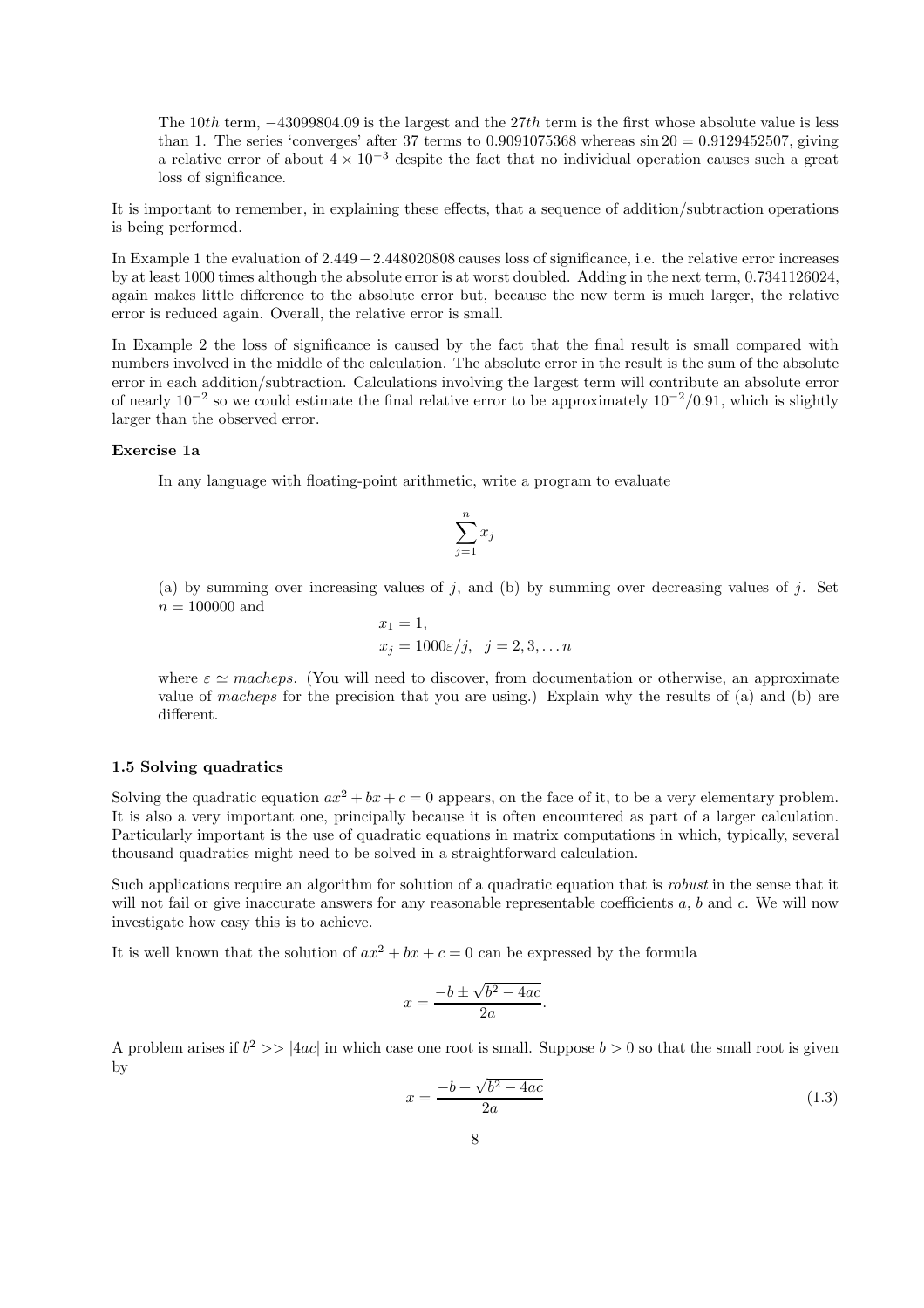with loss of significance in the numerator. The problem can be averted by writing

$$
x = \frac{-b + \sqrt{b^2 - 4ac}}{2a} \cdot \frac{-b - \sqrt{b^2 - 4ac}}{-b - \sqrt{b^2 - 4ac}}
$$

and simplifying to get

$$
x = \frac{-2c}{b + \sqrt{b^2 - 4ac}}\tag{1.4}
$$

so that the similar quantities to be summed are now of the same sign. Taking  $a = 1$ ,  $b = 100000$ ,  $c = 1$  as an example and using a BBC micro again (macheps  $\simeq 2 \times 10^{-10}$ ) we get

$$
x = -1.525878906 \times 10^{-5}
$$
 using (1.3)

$$
x = -1.000000000 \times 10^{-5}
$$
 using (1.4)

and the latter is as accurate as the machine precision will allow.

A robust algorithm must use equation (1.3) or (1.4) as appropriate in each case.

The solution of quadratic equations illustrates that even the simplest problems can present numerical difficulties although, if anticipated, the difficulties may be circumvented by adequate analysis.

#### Exercise 1b

The Bessel functions  $J_0(x)$ ,  $J_1(x)$ ,  $J_2(x)$ , ... satisfy the recurrence formula

$$
J_{n+1}(x) = (2n/x)J_n(x) - J_{n-1}(x)
$$

On a certain computer, when  $x = 2/11$ , the first two Bessel functions have the approximate values

$$
J_0(x) = 0.991752
$$
  

$$
J_1(x) = 0.0905339
$$

where there is known to be an error of about 0.5 in the last digit. Assuming  $2/x$  evaluates to 11 exactly, and using six significant decimal digits, calculate  $J_2(x)$  and  $J_3(x)$  from the formula and estimate the approximate relative error in each. How accurately can  $J_4(x)$  be calculated? (N.B. This exercise is designed so that the arithmetic is very simple, and a computer or calculator is unnecessary.)

When  $x = 20$ , using

$$
J_0(x) = 0.167024
$$
  

$$
J_1(x) = 0.0668331
$$

 $J_4(x)$  can be evaluated to the same relative accuracy as  $J_0(x)$  and  $J_1(x)$ . How do you account for this?

#### 1.6 Convergence and error testing

An iterative numerical process is one in which a calculation is repeated to produce a sequence of approximate solutions. If the process is successful, the approximate solutions will *converge*.

Convergence of a sequence is usually defined as follows. Let  $x_0, x_1, x_2, ...$  be a sequence (of approximations) and let  $x$  be a number. We define

$$
\varepsilon_n = x_n - x.
$$

The sequence converges if

 $\lim_{n\to\infty}\varepsilon_n=0$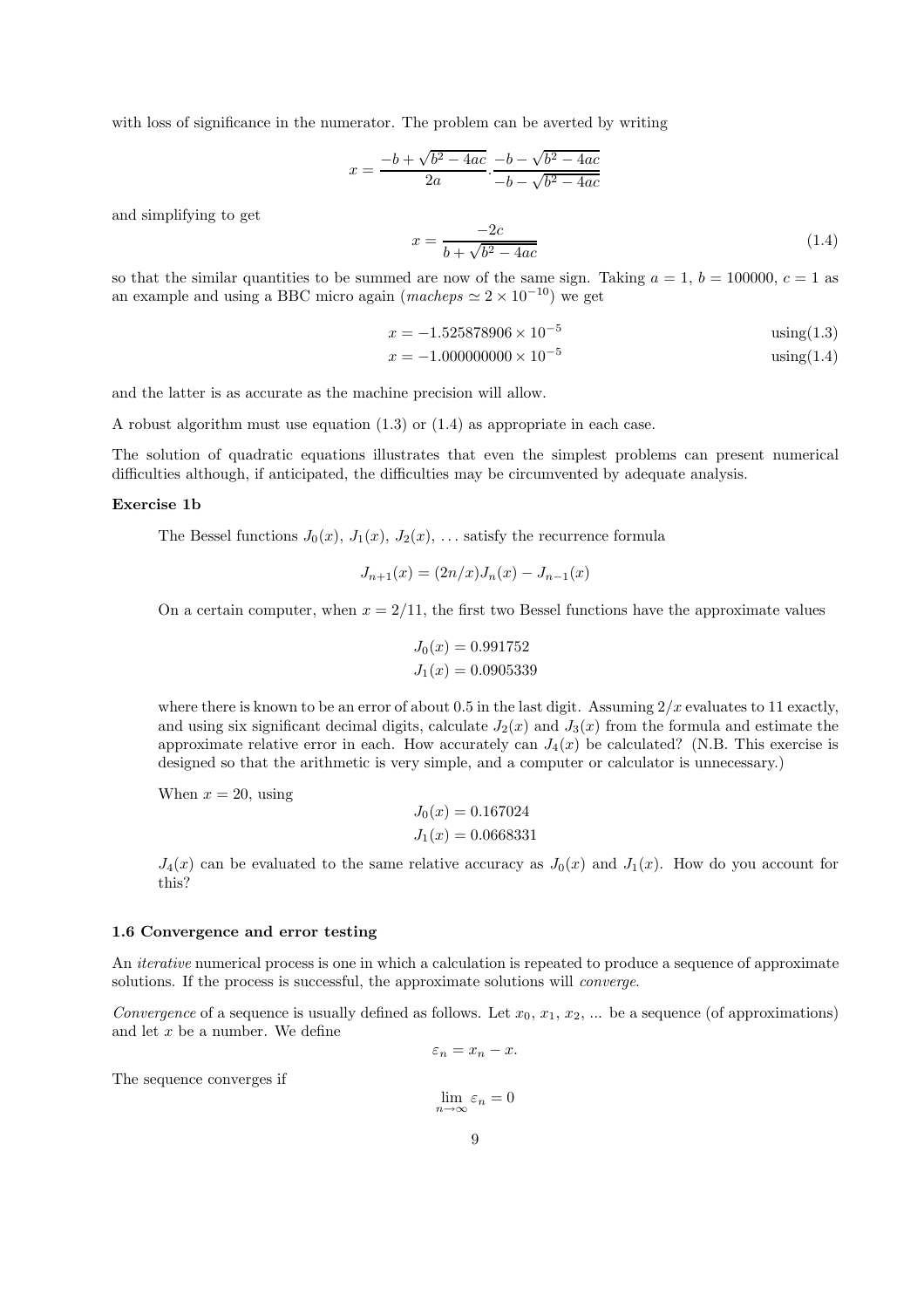for some number x, which is called the *limit* of the sequence. The important point about this definition is that convergence of a sequence is defined in terms of absolute error. In a numerical algorithm we cannot really test for convergence as it is an infinite process, but we can check that the error is getting smaller, and consequently that convergence is likely. Writers of numerical software tend to talk loosely of 'convergence testing', by which they usually mean error testing. Some subtlety is required in error testing, as we will now see.

For simplicity, we now drop the suffix  $n$ .

Suppose that a numerical algorithm is being designed for a problem with a solution x. Let  $\tilde{x}$  be an approximation to x, and let  $\tilde{\varepsilon}$  be an estimate of the absolute error in x, i.e.

$$
\tilde{x} \simeq x + \tilde{\varepsilon}.
$$

Note that, for a typical problem, it is unlikely that we can find the exact absolute error, otherwise we would be able to calculate the exact solution from it.

Assume that a target absolute accuracy  $\varepsilon_t$  is specified. Then we could use a simple error test in which the calculation is terminated when

$$
|\tilde{\varepsilon}| \le \varepsilon_t. \tag{1.5}
$$

Consider floating-point arithmetic with macheps  $\simeq 10^{-16}$ . If x is large, say  $10^{20}$ , and  $\varepsilon_t = 10^{-6}$  then  $\tilde{\varepsilon}$  is never likely to be much less than  $10<sup>4</sup>$ , so condition  $(1.5)$  is unlikely to be satisfied even when the process converges.

Despite the definition of convergence it appears that relative error would be better, although it is unsafe to estimate relative error in case  $\tilde{x} = 0$ . Writing  $\delta_t$  for target relative error, we could replace (1.5) with the error test

$$
|\tilde{\varepsilon}| \le \delta_t |\tilde{x}|.\tag{1.6}
$$

In this case, if  $|\tilde{x}|$  is very small then  $\delta_t|\tilde{x}|$  may underflow§ and then test (1.6) may never be satisfied (unless  $\tilde{\varepsilon}$  is exactly zero).

As (1.5) is useful when (1.6) is not, and vice versa, so-called mixed error tests have been developed. In the simplest form of such a test, a target error  $\eta_t$  is prescribed and the calculation is terminated when the condition

$$
|\tilde{\varepsilon}| \le \eta_t (1 + |\tilde{x}|) \tag{1.7}
$$

is satisfied. If  $|\tilde{x}|$  is small  $\eta_t$  may be thought of as target absolute error, or if  $|\tilde{x}|$  is large  $\eta_t$  may be thought of as target relative error.

A test like (1.7) is used in much modern numerical software, but it solves only part of the problem. We also need to consider how to estimate  $\varepsilon$ . The simplest formula is

$$
\tilde{\varepsilon}_n = x_n - x_{n-1} \tag{1.8}
$$

where we again use the subscript  $n$  to denote the *nth* approximation. Suppose an iterative method is used

<sup>§</sup> Note that the treatment of underflowed values may depend on both the floating-point architecture and the programming language in use.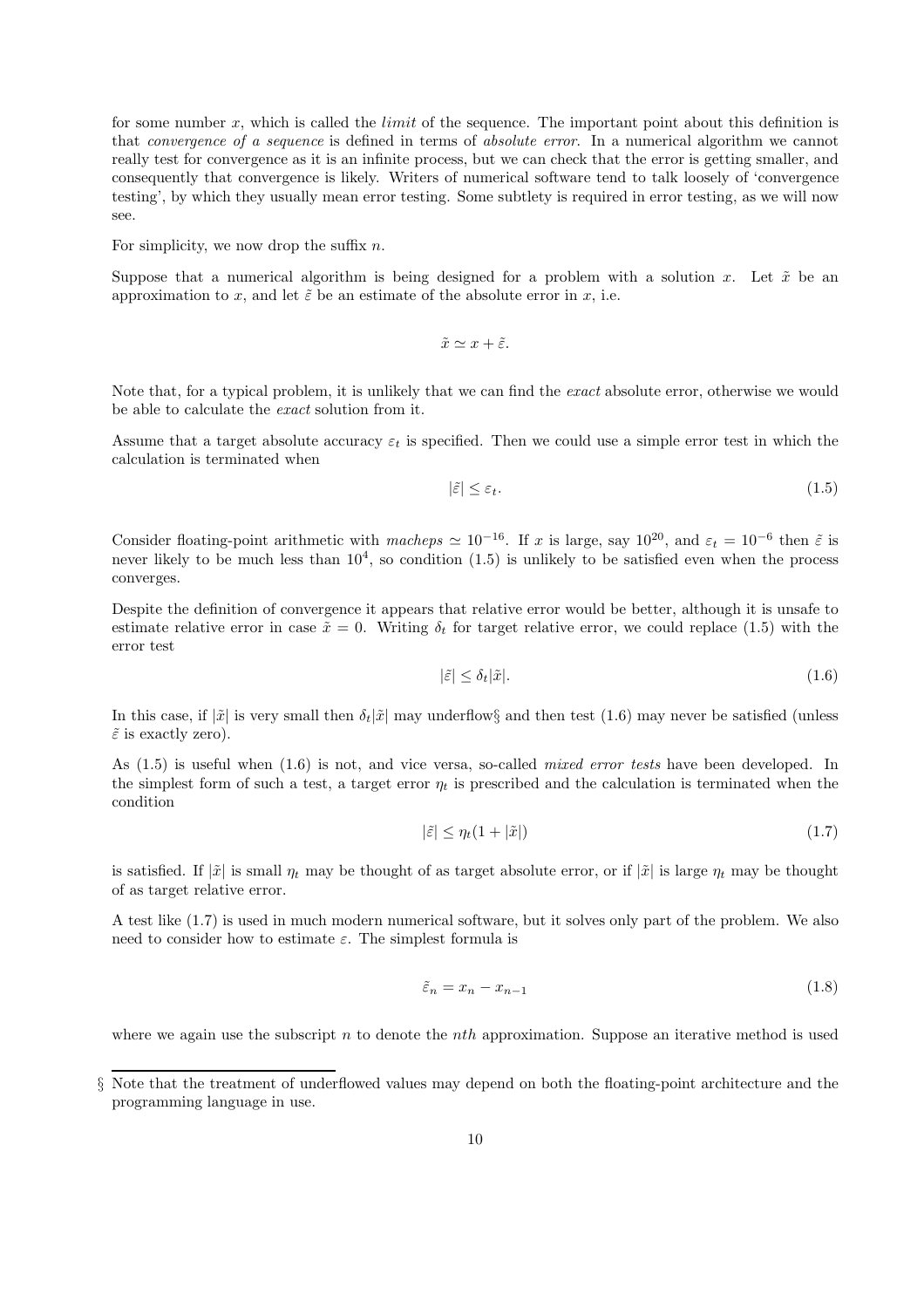to find the positive root of the equation  $x^4 = 16$  with successive approximations

$$
x_0 = 4
$$
  
\n
$$
x_1 = 0.5
$$
  
\n
$$
x_2 = 2.25
$$
  
\n
$$
x_3 = 2.25
$$
  
\n
$$
x_4 = 1.995
$$
  
\n
$$
x_5 = 2.00001
$$
  
\n
$$
x_6 = 1.999999998
$$
  
\n...

If (1.8) is used then the test (1.7) will cause premature termination of the algorithm with the incorrect answer 2.25. In case this contrived example is thought to be unlikely to occur in practice, theoretical research has shown that such cases must always arise for a wide class of numerical methods. A safer test is given by

$$
\tilde{\varepsilon}_n = |x_n - x_{n-1}| + |x_{n-1} - x_{n-2}| \tag{1.9}
$$

but again research has shown that  $x_{n-2}$ ,  $x_{n-1}$  and  $x_n$  can all coincide for certain methods so (1.9) is not guaranteed to work. In many problems, however, confirmation of convergence can be obtained independently: e.g. in the example above it can be verified by computation that 2.25 does not satisfy the equation  $x^4 = 16$ .

Another important problem associated with 'convergence detection' is that the 'granularity' of a floatingpoint representation leads to some uncertainty as to the exact location of, say, a zero of a function  $f(x)$ . Suppose that the mathematical function  $f(x)$  is smooth and crosses the x axis at some point a. Suppose also that  $f(x)$  is evaluated on a particular computer for **every** representable number in a small interval around  $x = a$ . The graph of these values, when drawn at a suitably magnified scale might appear as follows.



If we state that  $f(a) = 0$  then there is uncertainty as to the value of a. Alternatively, if we fix a point a, then there is uncertainty in the value of  $f(a)$  unless a has an exact representation in floating-point. Note particularly, that a 1-bit change in the representation of  $x$  might produce a change of sign in the representation of  $f(x)$ .

This problem is easily avoided by specifying a target error that is not too close to macheps.

### 1.7 Rounding error in floating-point arithmetic

The term *infinite precision* is used below to denote the result of a basic floating point operation  $(+ - *\)$ as if performed exactly and then rounded to the available precision. Note that a calculation can actually be performed in this way for the operations  $+$  – and  $*$ , but not for / as the result of a division may require

<sup>†</sup> Physicists may note that there is an analogy here with quantum physics and uncertainty principles.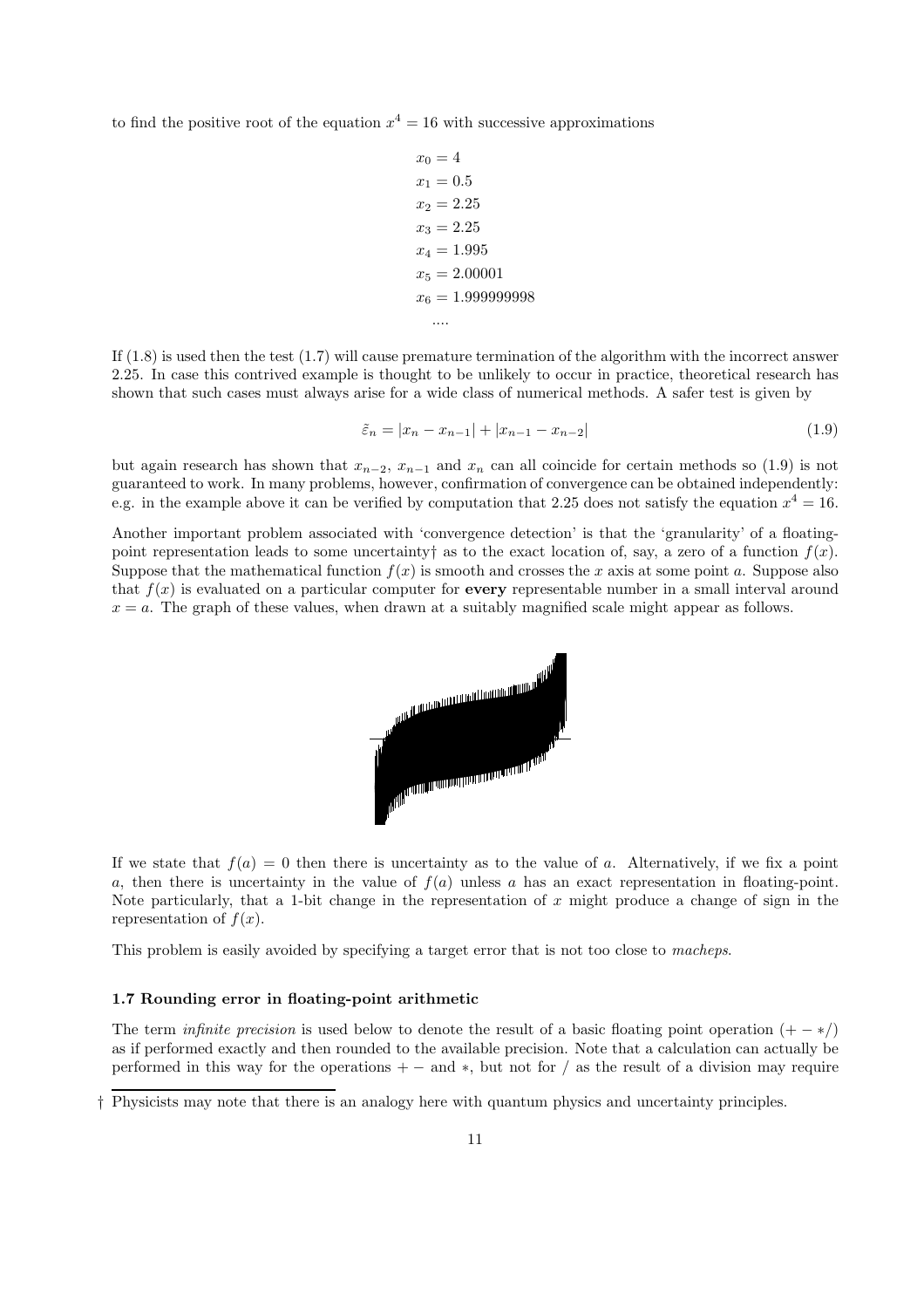infinitely many digits to store. However, the end result of infinite precision division can be computed by a finite algorithm.

Suppose  $\beta = 10$  and  $p = 3$ . If the result of a floating-point calculation is 3.12 × 10<sup>-2</sup> when the result to infinite precision is  $3.14 \times 10^{-2}$ , then there is said to be an error of 2 units in the last place. The acronym ulp (plural ulps) is often used for this. When comparing a real number with a machine representation, it is usual to refer to fractions of an ulp. For example, if the number  $\pi$  (whose value is the non-terminating non-repeating decimal 3.1415926535...) is represented by the floating-point number  $3.14 \times 10^0$  then the error may be described as  $0.15926535...$  ulp. The maximum error in representing any accurately known number (except near to underflow or overflow) is  $1/2$  ulp.

The numerical analyst does not want to be bothered with concepts like 'ulp' because the error in a calculation, when measured in ulps, varies in a rather haphazard way and differs between floating-point architectures. The numerical analyst is more interested in relative error. An interesting question is: how does the relative error in an operation vary between different floating-point implementations? This problem is 'swept under the carpet' in most numerical analysis. Subtraction of similar quantities is a notorious source of error. If a floating-point format has parameters  $\beta$  and  $p$ , and subtraction is performed using p digits, then the worst relative error of the result is  $\beta - 1$ , i.e. base 16 can be 15 times less accurate than base 2. This occurs, for example, in the calculation

$$
1.000\ldots 0 \times \beta^e - 0.\rho\rho\rho\ldots\rho \times \beta^e
$$

where  $\rho = \beta - 1$  if the least significant  $\rho$  is lost during the subtraction. This property implies that the smaller the base the better, and that  $\beta = 2$  is therefore optimal in this respect. Furthermore base 16, favoured by IBM, is a rather disadvantageous choice.

To see how this works in practice, compare the two representations  $\beta = 16$ ,  $p = 1$  and  $\beta = 2$ ,  $p = 4$ . Both of these require 4 bits of significand. The worst case for hexadecimal is illustrated by the representation of 15/8. In binary, 15 is represented by 1.111  $\times$  2<sup>3</sup> so that 15/8 is 1.111  $\times$  2<sup>0</sup>. In hexadecimal the digits are normally written as

## 0 1 2 3 4 5 6 7 8 9 A B C D E F

so the number 15 is represented simply by  $F \times 16^0$  whereas 15/8 can be represented no more accurately than  $1 \times 16^0$ . Although this example is based on 4-bit precision, it is generally true that 3 bits of accuracy can be lost in representing a number§ in base 16.

A relatively cheap way of improving the accuracy of floating-point arithmetic is to make use of extra digits, called *guard digits*, in the computer's arithmetic unit only. If x and y are numbers represented exactly on a computer and  $x - y$  is evaluated using just one guard digit, then the relative error in the result is less than  $2 \times$  macheps. Although this only applies if x and y are represented exactly, this property can be used to improve expression evaluation algorithms.

In this Section the rather loosely defined term *mathematically equivalent* is used to refer to different expressions or formulae that are equivalent in true real arithmetic.

For example, consider the evaluation of  $x^2 - y^2$  when  $x \approx y$ , given exactly known x and y. If  $x^2$  or  $y^2$ is inexact when evaluated then loss of significance will usually occur when the subtraction is performed. However, if the (mathematically equivalent) calculation  $(x + y)(x - y)$  is performed instead then the relative error in evaluating  $x - y$  is less than  $2 \times$  macheps provided there is at least one guard digit, because x and y are exactly known. Therefore serious loss of significance will not occur in the latter case.

Careful consideration of the properties of floating-point arithmetic can lead to algorithms that make little sense in terms of real arithmetic. Consider the evaluation of  $\ln(1+x)$  for x small and positive. Suppose there exists a function  $LN(y)$  that returns an answer accurate to less than  $1/2$  ulp if y is accurately represented. If

 $\ddagger$  If the division is performed by repeated subtraction using  $p$  digits only.

<sup>§</sup> There is a compensating advantage in using base 16: the exponent range is greater, but this is not really as useful as increased accuracy.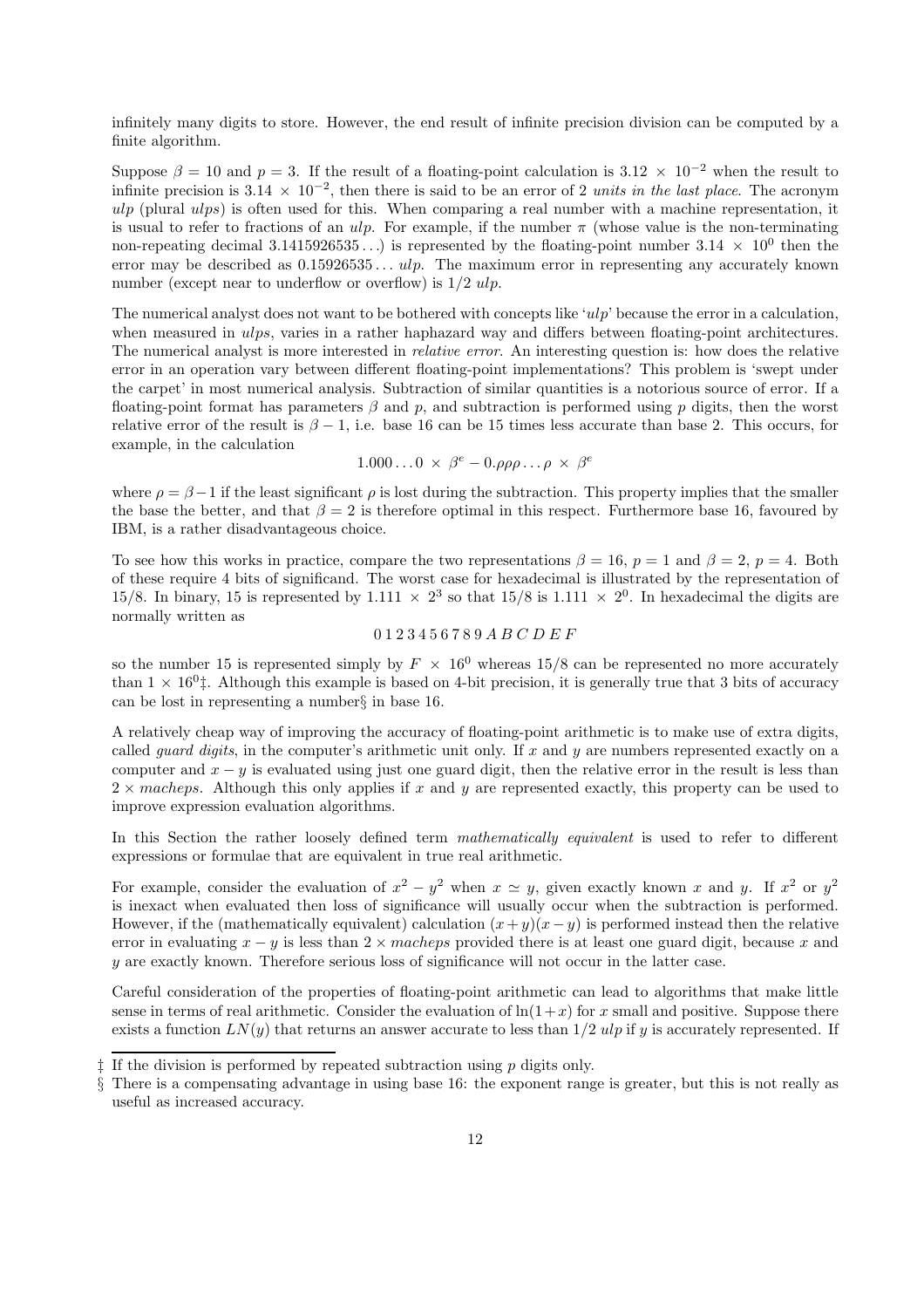$x <$  macheps then  $1+x$  evaluates to 1 and  $LN(1)$  will presumably return 0. A more accurate approximation in this case is  $ln(1 + x) \approx x$ . However there is also a problem if  $x >$  macheps but x is still small, because several digits of x will be lost when it is added to 1. In this case,  $\ln(1+x) \simeq LN(1+x)$  is less accurate than the (mathematically equivalent) formula

$$
\ln(1+x) \simeq x * LN(1+x) / ((1+x) - 1).
$$

Indeed it can be proved that the relative error is at most  $5 \times$  macheps for  $x < 0.75$ , provided at least one guard digit is used†.

The cost of a guard digit is not high in terms of processor speed: typically 2% per guard digit for a double precision adder. However the use of guard digits is not universal, e.g. Cray supercomputers did not have them.

The idea of *rounding* is fairly straightforward. Consider base 10, as it is familiar, and assume  $p = 3$ . The number 1.234 should be rounded to 1.23 and 1.238 should be rounded to 1.24. Most computers perform rounding, although it is only a user-specifiable option on some architectures. Curiously, IBM System/370 arithmetic has no rounding and merely chops off extra digits.

The only point of contention is what to do about rounding in half-way cases: should 1.235 be rounded to 1.23 or to 1.24? One method is to specify that the digit 5 rounds up, on the grounds that half of the digits round down and the other half round up. Unfortunately this introduces a slight bias§.

An alternative is to use 'round to even': the number 1.235 rounds to 1.24 because the digit 4 is even, whereas 1.265 rounds to 1.26 for the same reason. The slight bias of the above method is removed. Reiser & Knuth (1975) highlighted this by considering the sequence

$$
x_n = (x_{n-1} - y) + y
$$

where  $n = 0, 1, 2, \ldots$  and the calculations are performed in floating point arithmetic. Using 'round to even' they showed that  $x_n = x_1$  for all n, for any starting values  $x_0$  and y. This is not true of the '5 rounds up' method. For example, let  $\beta = 10$ ,  $p = 3$  and choose  $x_0 = 1.00$  and  $y = -5.55 \times 10^{-1}$ . This leads to the sequence  $x_1 = 1.01$ ,  $x_2 = 1.02$ ,  $x_3 = 1.03$ , ... with 1 ulp being added at each stage. Using 'round to even',  $x_n = 1.00$  for all n.

It is also worth mentioning that probabilistic rounding has been suggested, i.e. rounding half-way cases up or down at random. This is also unbiased and has the advantage of reducing the overall standard deviation of errors, so could be considered more accurate, but it has the disadvantage that repeatability of calculations is lost. It is not implemented on any modern hardware.

Finally, it is often argued that many of the disadvantages of floating-point arithmetic can be overcome by using arbitrary (or variable) precision rather than a fixed precision. While there is some truth in this claim, efficiency is important and arbitrary precision algorithms are very often prohibitively expensive. This subject is not discussed here.

## Exercise 1c

Explain the term *infinite precision*. Consider a floating-point implementation with  $\beta = 10$ ,  $p = 2$ . What are the infinite precision results of the calculations

(a)  $(1.2 \times 10^1) * (1.2 \times 10^1)$  (b)  $(2.0 \times 10^0)/(3.0 \times 10^0)$ 

How many decimal guard digits are required in the significand of the arithmetic unit to calculate (b) to infinite precision?

<sup>†</sup> See Goldberg's paper for an explanation of how this works.

<sup>§</sup> The bias is more serious in binary where '1 rounds up'.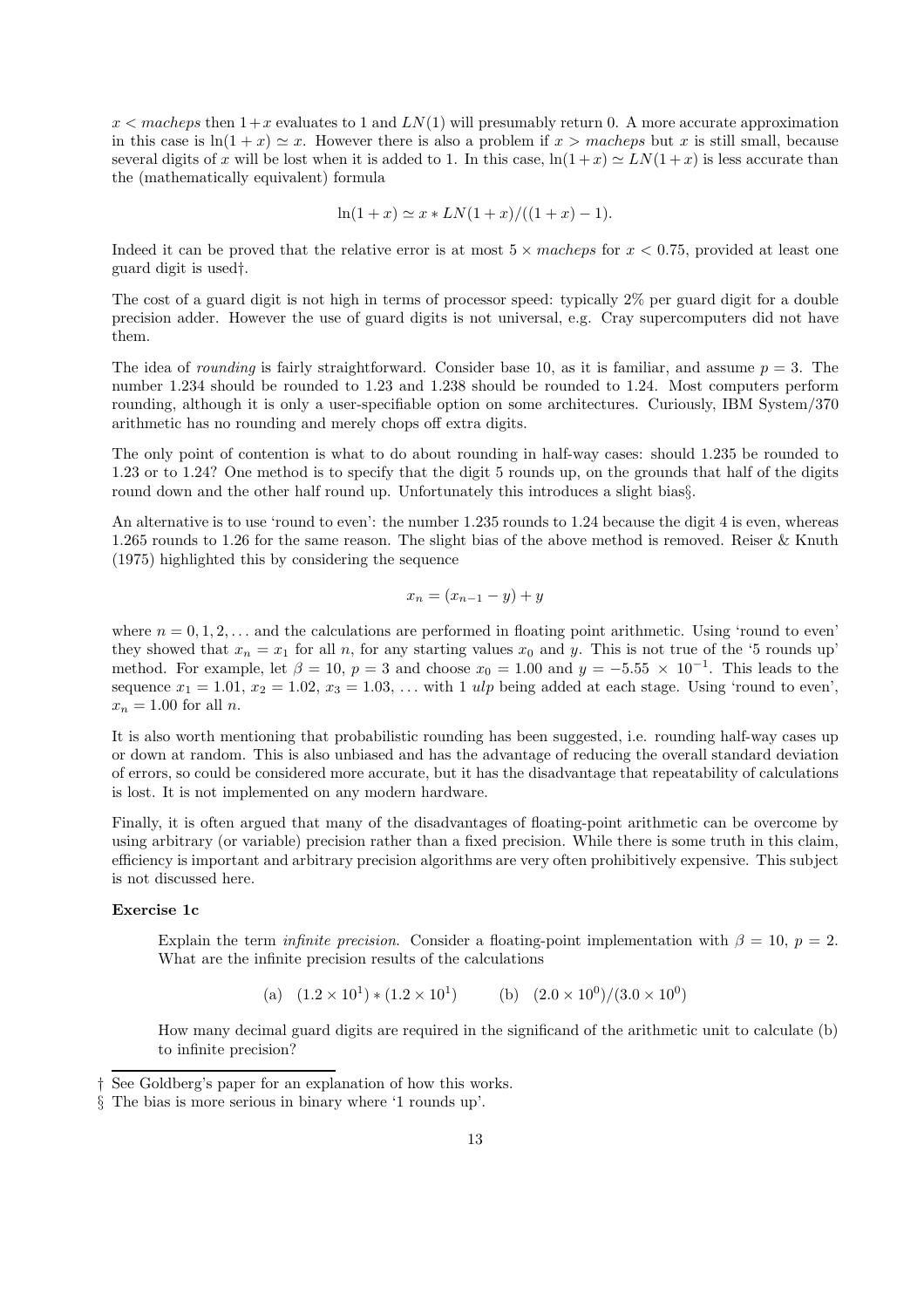## 1.8 Norms

Up to now we have discussed only scalar problems, i.e. problems with a single number  $x$  as solution. The more important practical numerical problems often have a vector  $\mathbf{x} = \{x_1, x_2, ... x_n\}$  of solutions: Although this is a major complication, it is surprising how often a numerical method for an  $n$ -dimensional problem can be derived from a scalar method simply by making the appropriate generalization in the algebra. When programming a numerical algorithm for a vector problem it is still desirable to use an error test like (1.7) but it is necessary to generalize this by introducing a measurement of the size of a vector.

In order to compare the size of vectors we need a scalar number, called the *norm*, which has properties appropriate to the concept of 'size':

- (1) The norm should be positive, unless the vector is  $\{0, 0, \ldots 0\}$  in which case it should be 0.
- (2) If the elements of the vector are made systematically smaller or larger then so should the norm.
- (3) If two vectors are added or subtracted then the norm of the result should be suitably related to the norms of the original vectors.

The norm of a vector **x** is usually written  $\|\mathbf{x}\|$  and is any quantity satisfying the three axioms:

- (1)  $\|\mathbf{x}\| \ge 0$  for any **x**.  $\|\mathbf{x}\| = 0 \iff \mathbf{x} = \mathbf{0} = \{0, 0, \dots 0\}.$
- (2)  $\|\mathbf{cx}\| = |c| \cdot \|\mathbf{x}\|$  where c is any scalar.
- (3)  $\|\mathbf{x} + \mathbf{y}\| \le \|\mathbf{x}\| + \|\mathbf{y}\|$  where **x** and **y** are any two vectors.

The norms most commonly used are the so-called  $l_p$  norms in which, for any real number  $p \geq 1$ ,

$$
\|\mathbf{x}\|_{p} = \left\{\sum_{i=1}^{n} |x_i|^p\right\}^{\frac{1}{p}}.
$$

In practice, only the cases  $p = 1$  or 2 or  $\lim_{p \to \infty} ||\mathbf{x}||_p$  are used. The relevant formulae are:

$$
\|\mathbf{x}\|_1 = \sum_{i=1}^n |x_i| \qquad l_1 \text{ norm}
$$

$$
\|\mathbf{x}\|_2 = \sqrt{\sum_{i=1}^n x_i^2}
$$
 *l<sub>2</sub> norm*

$$
\|\mathbf{x}\|_{\infty} = \max_{i} |x_i| \qquad l_{\infty} \text{ norm}
$$

Alternative names for the  $l_2$  norm are: Euclidean norm, Euclidean length, length, mean. Alternative names for the  $l_{\infty}$  norm are: max norm, uniform norm, Chebyshev norm.

Consider the following example from an iterative process with a vector of solutions:

$$
\mathbf{x_1} = \{1.04, 2.13, 2.92, -1.10\}
$$
  
\n
$$
\mathbf{x_2} = \{1.05, 2.03, 3.04, -1.04\}
$$
  
\n
$$
\mathbf{x_3} = \{1.01, 2.00, 2.99, -1.00\}.
$$

This appears to be converging to something like  $\{1, 2, 3, -1\}$ , but we need to be able to test for this in a program. If we use, for example, a vector generalization of (1.8), i.e.  $\tilde{\mathbf{e}}_n = \mathbf{x}_n - \mathbf{x}_{n-1}$  then we get

$$
\begin{aligned}\n\tilde{\mathbf{e}}_2 &= \{0.01, -0.10, 0.12, 0.06\} \\
\tilde{\mathbf{e}}_3 &= \{-0.04, -0.03, -0.05, 0.04\}.\n\end{aligned}
$$

 $\ddagger$  Note that  $x_n$  does not have the same meaning as in the last section.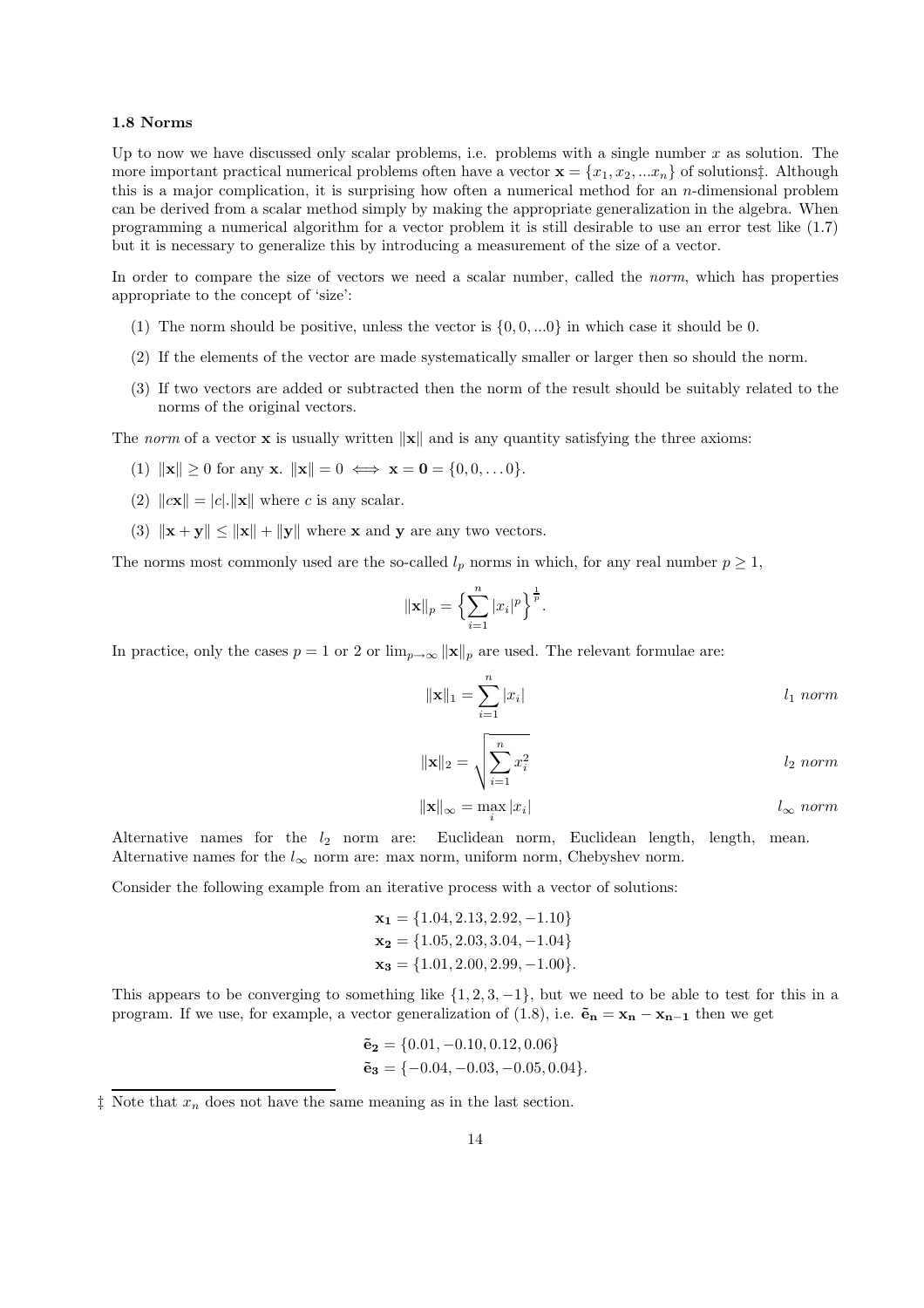The norms of these error vectors are as follows

| $l_{1}$                      | $l_2$ | $l_{\infty}$ |
|------------------------------|-------|--------------|
| $\tilde{e}_2$ 0.29 0.17 0.12 |       |              |
| $\tilde{e}_3$ 0.16 0.08 0.05 |       |              |

Note that in each case  $\|\tilde{\mathbf{e}}_3\| < \|\tilde{\mathbf{e}}_2\|$  so it does not matter, for 'convergence testing' purposes, which norm is used.

A simple vector generalization of the error test (1.7) is

$$
\|\tilde{\mathbf{e}}\| \leq \eta_t(1 + \|\tilde{\mathbf{x}}\|)
$$

where  $\eta_t$  is the prescribed (scalar) error and any suitable norm is used. (Of course, the same norm must be used for both  $\|\tilde{\mathbf{e}}\|$  and  $\|\tilde{\mathbf{x}}\|$  so that they can be compared.)

#### 1.9 Condition of a problem

The *condition* of a numerical problem is a qualitative or quantitative statement about how easy it is to solve, irrespective of the algorithm used to solve it.

As a qualitative example, consider the solution of two simultaneous linear equations. The problem may be described graphically by the pair of straight lines representing each equation: the solution is then the point of intersection of the lines. (The method of solving a pair of equations by actually drawing the lines with ruler and pencil on graph paper and measuring the coordinates of the solution point may be regarded as an algorithm that can be used.) Two typical cases are illustrated below:



The left-hand problem is easier to solve than the right hand one, irrespective of the graphical algorithm used. For example, a better (or worse) algorithm is to use a sharper (or blunter) pencil: but in any case it should be possible to measure the coordinates of the solution more exactly in the left-hand case than the right.

Quantitatively, the *condition*  $K$  of a problem is a measure of the sensitivity of the problem to a small perturbation. For example (and without much loss of generality) we can consider the problem of evaluating a differentiable function  $f(x)$ . Let  $\hat{x}$  be a point close to x. In this case K is a function of x defined as the relative change in  $f(x)$  caused by a *unit relative change* in x. That is

$$
K(x) = \lim_{\hat{x} \to x} \frac{|[f(x) - f(\hat{x})]/f(x)|}{|(x - \hat{x})/x|}
$$
  
=  $\left| \frac{x}{f(x)} \right| \lim_{\hat{x} \to x} \frac{|f(x) - f(\hat{x})|}{|x - \hat{x}|}$   
=  $\left| \frac{x \cdot f'(x)}{f(x)} \right|$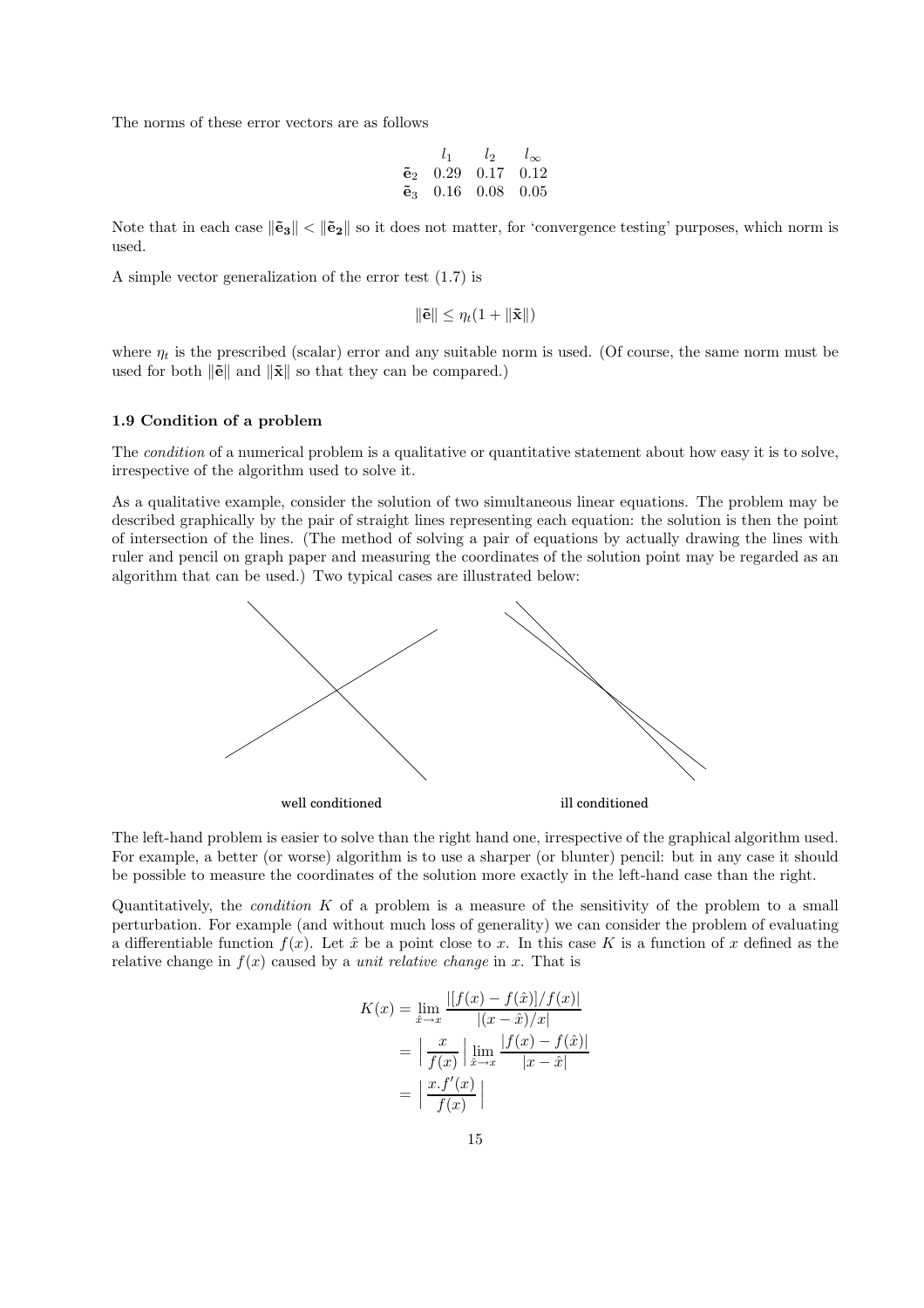from the definition of  $f'(x)$ .

## Example 3

Suppose  $f(x) = \sqrt{x}$ . We get

$$
K(x) = \left| \frac{x \cdot f'(x)}{f(x)} \right| = \frac{x \cdot \left(\frac{1}{2} / \sqrt{x}\right)}{\sqrt{x}} = \frac{1}{2}.
$$

So K is a constant which implies that taking square roots is equally well conditioned for all  $x$  nonnegative, and that the relative error is reduced by half in the process.

## Example 4

Suppose now that  $f(x) = \frac{1}{1-x}$ . In this case we get

$$
K(x) = \left| \frac{x \cdot f'(x)}{f(x)} \right| = \left| \frac{x[1/(1-x)^2]}{1/(1-x)} \right| = \left| \frac{x}{1-x} \right|.
$$

This  $K(x)$  can get arbitrarily large for values of x close to 1 and can be used to estimate the relative error in  $f(x)$  for such values, e.g. if  $x = 1.000001$  then the relative error will increase by a factor of about  $10^6$ .

## Exercise 1d

Examine the condition of the problem of evaluating  $\cos x$ .

## 1.10 Stability of an algorithm

If we represent the evaluation of a function by the rather informal graph

 $x \rightarrow f(x)$ 

then we can represent an algorithm as a sequence of functions



where  $x = x_0$  and  $x_n = f(x)$ . An algorithm is a particular method for solving a given problem, in this case the evaluation of a function.

Alternatively, an algorithm can be thought of as a sequence of problems, i.e. a sequence of function evaluations. In this case we consider the algorithm for evaluating  $f(x)$  to consist of the evaluation of the sequence  $x_1, x_2, \ldots, x_n$ . We are concerned with the condition of each of the functions  $f_1(x_1), f_2(x_2),$  $\ldots f_{n-1}(x_{n-1})$  where  $f(x) = f_i(x_i)$  for all i.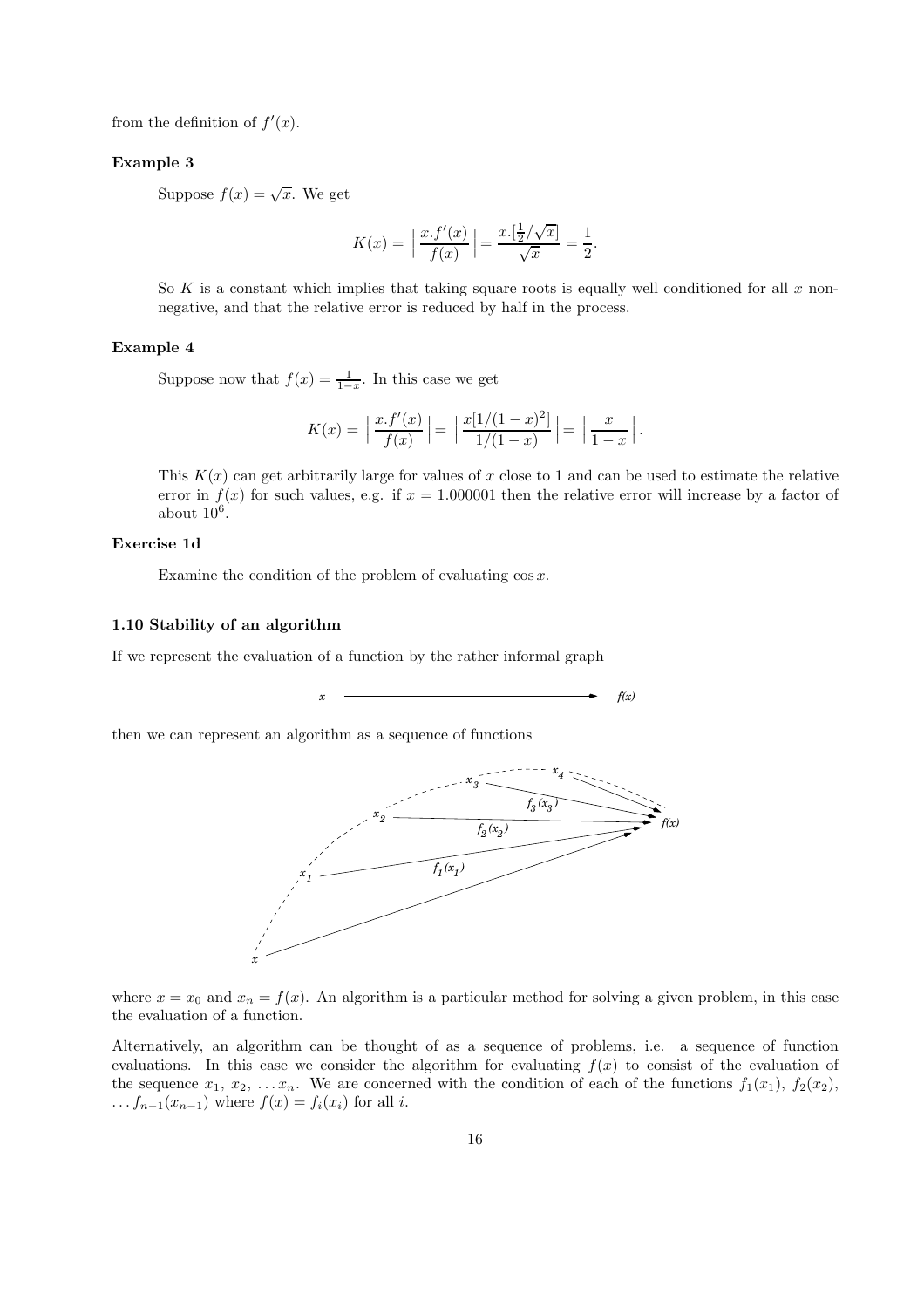An algorithm is *unstable* if any  $f_i$  is ill-conditioned, i.e. if any  $f_i(x_i)$  has condition much worse than  $f(x)$ . Consider the example

$$
f(x) = \sqrt{x+1} - \sqrt{x}
$$

so that there is potential loss of significance when x is large. Taking  $x = 12345$  as an example, one possible algorithm is

$$
x_0: = x = 12345\n x_1: = x_0 + 1\n x_2: = \sqrt{x_1}\n x_3: = \sqrt{x_0}\n f(x): = x_4: = x_2 - x_3
$$
\n(1.10)

The loss of significance occurs with the final subtraction. We can rewrite the last step in the form  $f_3(x_3) = x_2 - x_3$  to show how the final answer depends on  $x_3$ . As  $f'_3(x_3) = -1$  we have the condition

$$
K(x_3) = \left| \frac{x_3 f_3'(x_3)}{f_3(x_3)} \right| = \left| \frac{x_3}{x_2 - x_3} \right|
$$

from which we find  $K(x_3) \simeq 2.2 \times 10^4$  when  $x = 12345$ . Note that this is the *condition* of a *subproblem* arrived at during the algorithm.

To find an alternative algorithm we write

$$
f(x) = (\sqrt{x+1} - \sqrt{x})\frac{\sqrt{x+1} + \sqrt{x}}{\sqrt{x+1} + \sqrt{x}}
$$

$$
= \frac{1}{\sqrt{x+1} + \sqrt{x}}
$$

This suggests the algorithm

$$
x_0: = x = 12345\n x_1: = x_0 + 1\n x_2: = \sqrt{x_1}\n x_3: = \sqrt{x_0}\n x_4: = x_2 + x_3\n f(x): = x_5: = 1/x_4
$$
\n(1.11)

In this case  $f_3(x_3) = 1/(x_2 + x_3)$  giving a condition for the subproblem of

$$
K(x_3) = \left| \frac{x_3 f_3'(x_3)}{f_3(x_3)} \right| = \left| \frac{x_3}{x_2 + x_3} \right|
$$

which is approximately 0.5 when  $x = 12345$ , and indeed in any case where x is much larger than 1.

Thus algorithm  $(1.10)$  is unstable and  $(1.11)$  is stable for large values of x. In general such analyses are not usually so straightforward but, in principle, stability can be analysed by examining the condition of a sequence of subproblems.

## Exercise 1e

Suppose that a function ln is available to compute the natural logarithm of its argument. Consider the calculation of  $\ln(1+x)$ , for small x, by the following algorithm

$$
x_0 := x
$$
  

$$
x_1 := x_0 + 1
$$
  

$$
f(x) := x_2 := \ln(x_1)
$$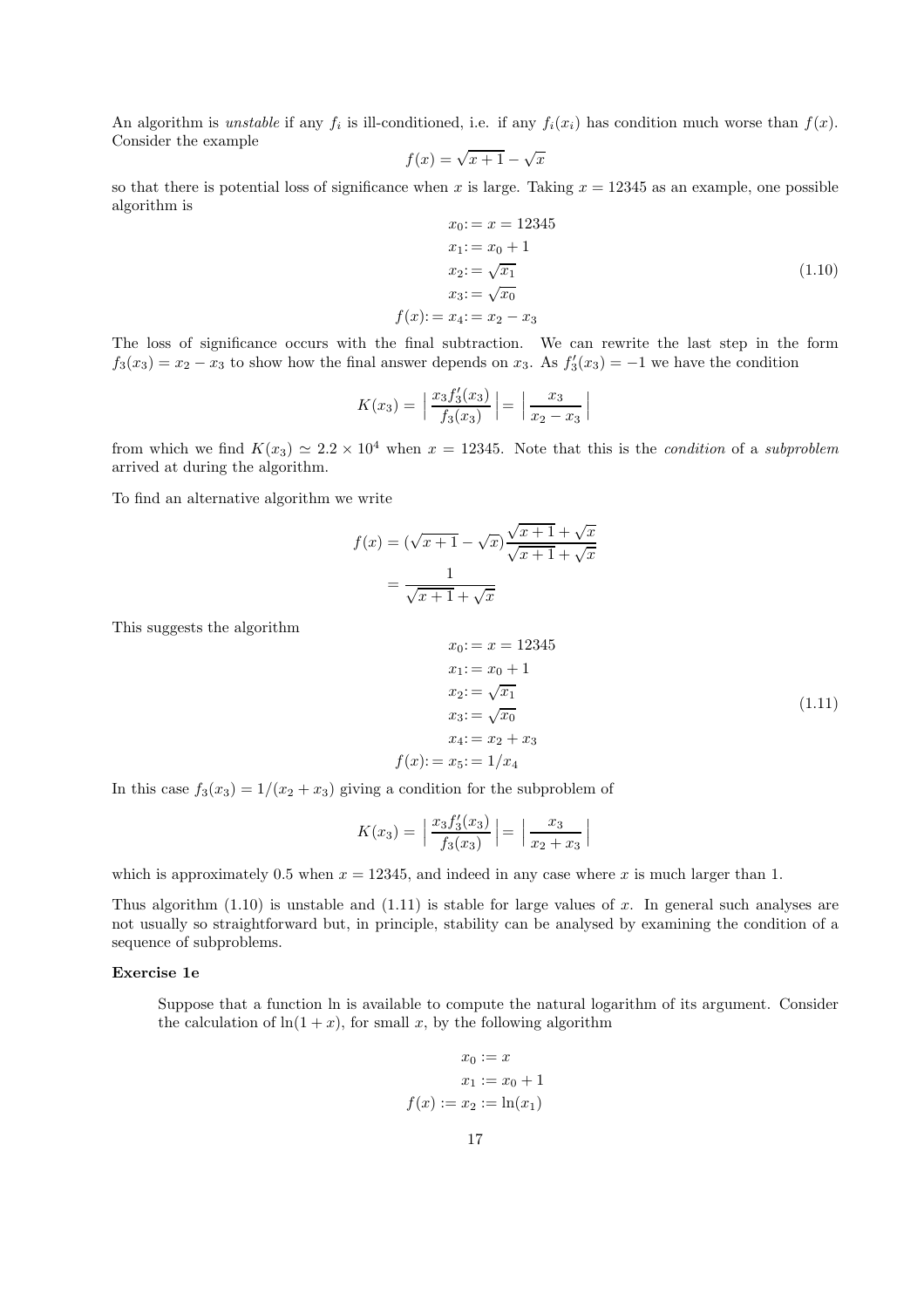By considering the condition  $K(x_1)$  of the subproblem of evaluating  $\ln(x_1)$ , show that such a function In is inadequate for calculating  $ln(1 + x)$  accurately.

#### 1.11 Order of convergence

Let  $x_0, x_1, x_2, \ldots$  be a sequence of successive approximations in the solution of a numerical problem. We define the absolute error in the nth approximation by

$$
x_n=x+\varepsilon_n.
$$

If there exist constants  $p$  and  $C$  such that

$$
\lim_{n \to \infty} \left| \frac{\varepsilon_{n+1}}{\varepsilon_n^p} \right| = C
$$

then the process has *order of convergence* p, where  $p \geq 1$ . This is often expressed as

$$
|\varepsilon_{n+1}| = O(|\varepsilon_n|^p)
$$

using the *O*-notation. We can say that order  $p$  convergence implies that

$$
|\varepsilon_{n+1}| \simeq C |\varepsilon_n|^p
$$

for sufficiently large n. Obviously, for  $p = 1$  it is required that  $C < 1$ , but this is not necessary for  $p > 1$ .

Various rates of convergence are encountered in numerical algorithms. Although not exhaustive, the following categorization is useful.

 $p = 1$ : linear convergence. Each interation produces the same reduction in absolute error. This is generally regarded as being too slow for practical methods.

 $p = 2$ : quadratic convergence. Each iteration squares the absolute error, which is very satisfactory provided the error is small. This is sometimes regarded as the 'ideal' rate of convergence.

 $1 < p < 2$ : superlinear convergence. This is not as good as quadratic but, as the reduction in error increases with each interation, it may be regarded as the minimum acceptable rate for a useful algorithm.

 $p > 2$ . Such methods are unusual, mainly because they are restricted to very smooth functions and often require considerably more computation than quadratic methods.

Exponential rate of convergence. This is an interesting special case.

### 1.12 Computational complexity

The ideal algorithm should not only be stable, and have a fast rate of convergence, but should also have a reasonable computational complexity. It is possible to devise a stable algorithm that has, say, a quadratic rate of convergence but is still too slow to be practical for large problems. Suppose that a problem involves computations on a matrix of size  $N \times N$ . If the computation time increases rapidly as N increases then the algorithm will be unsuitable for calculations with large matrices.

Suppose that some operation, call it ⊙, is the most expensive in a particular algorithm. If the time spent by the algorithm may be expressed as  $O[f(N)]$  operations of type ⊙, then we say that the *computational complexity* is  $f(N)$ .

In matrix calculations, the most expensive operations are multiplication and array references. For this purpose the operation ⊙ may be taken to be the combination of a multiplication and one or more array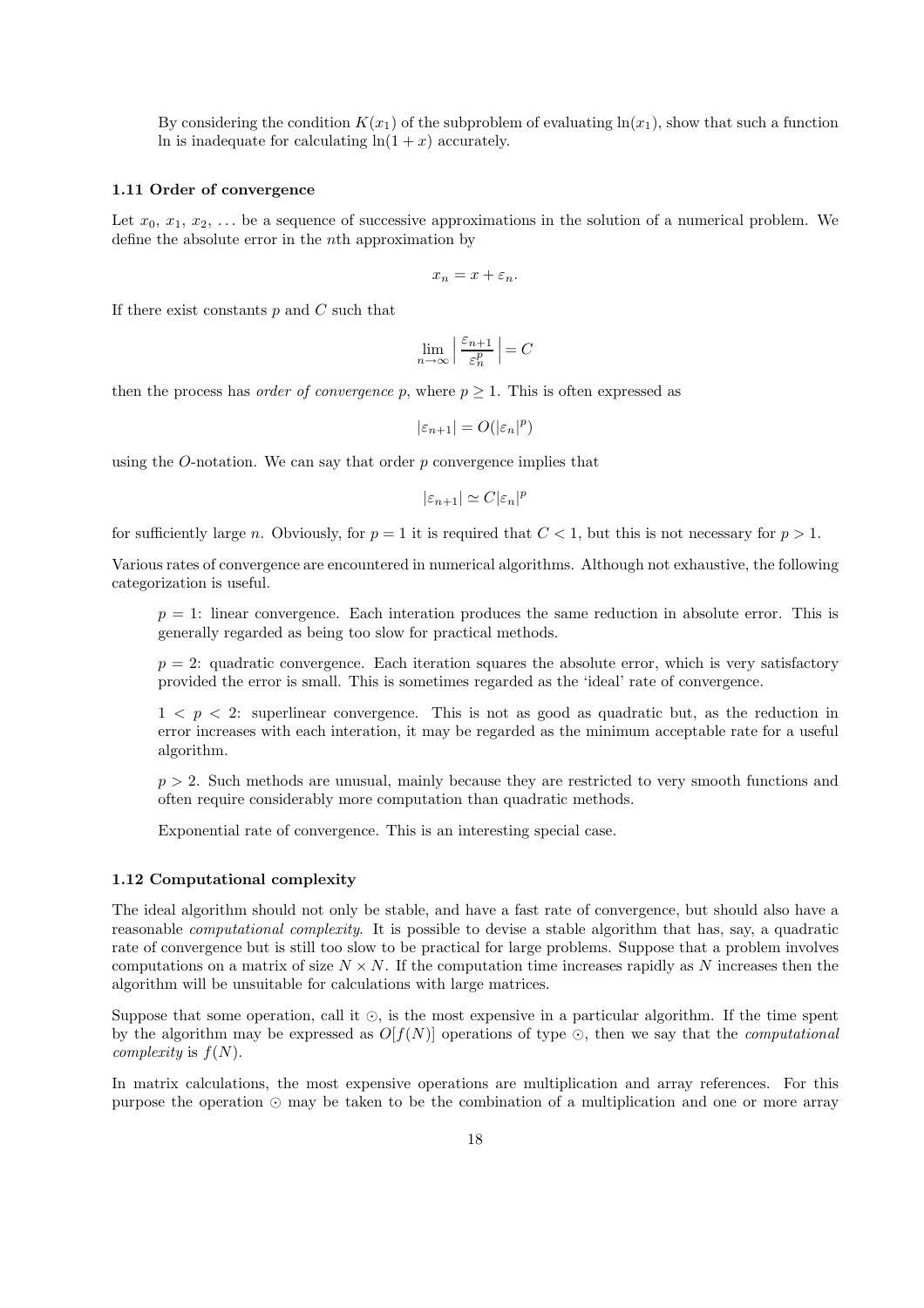references. Useful matrix algorithms typically have computational complexity  $N^2$ ,  $N^3$  or  $N^4$ . These effectively put limits on the sizes of matrices that can be dealt with in a reasonable time. As an example, consider multiplication of matrices  $\mathbf{A} = (a_{ij})$  and  $\mathbf{B} = (b_{ij})$  to form a product  $\mathbf{C} = (c_{ij})$ . This requires  $N^2$ sums of the form

$$
c_{ij} = \sum_{k=1}^{N} a_{ik} b_{kj}
$$

each of which requires N multiplications (plus array references). Therefore the computational complexity is  $N^2.N = N^3.$ 

Note that operations of lower complexity do not change the overall computational complexity of an algorithm. For example, if an  $N^2$  process is performed each time an  $N^3$  process is performed then, because

$$
O(N^2) + O(N^3) = O(N^3)
$$

the overall computational complexity is still  $N^3$ .

## 1.13 The IEEE Floating-point Standards

There are in fact two IEEE Standards, but in this section it is only occasionally necessary to distinguish between them as they are based on the same principles.

The Standard known as IEEE 754 requires that  $\beta = 2$  and specifies the precise layout of bits in both *single* precision ( $p = 24$ ) and *double precision* ( $p = 53$ ).

The other Standard, IEEE 854, is more general and allows either  $\beta = 2$  or  $\beta = 10$ . The values of p for single and double precision are not exactly specified, but constraints are placed on allowable values for them. Base 10 was included mainly for calculators, for which there is some advantage in using the same number base for the calculations as for the display. However, bases 8 and 16 are not supported by the Standard.

IEEE arithmetic has been implemented by several manufacturers, e.g. by Sun, but not by all. Some implementations are half-hearted, i.e. they contravene the Standard in important ways. The IEEE 754 Standard made several features optional, which has meant they have been widely ignored; these features are largely ignored here also.

If binary is used, one extra bit of significance can be gained because the first bit of the significand of a normalized number must always be 1, so need not be stored. Such implementations are said to have a *hidden* bit. Note that this device does not work for any other base.

IEEE 754 single precision uses 1 bit for the sign (of the significand), 8 bits for the exponent, and 23 bits for the significand. However,  $p = 24$  because a hidden bit is used. Zero is represented by an exponent of  $e_{\text{min}} - 1$  and a significand of all zeros. There are other special cases also, as discussed below. Single precision numbers are designed to fit into 32 bits and double precision numbers, which have both a higher precision† and an extended exponent range, are designed to fit into 64 bits. IEEE 754 also defines 'double extended' precision, but this is only specified in terms of minimum requirements: it is intended for cases where a little extra precision is essential in a calculation. The table below summarizes these precisions.

<sup>§</sup> If, however, the  $N^2$  process was performed  $N^2$  times each time the  $N^3$  process was performed then the computational complexity would be  $N^2.N^2 = N^4$ .

<sup>†</sup> Note that double precision has more than double the precision of single precision.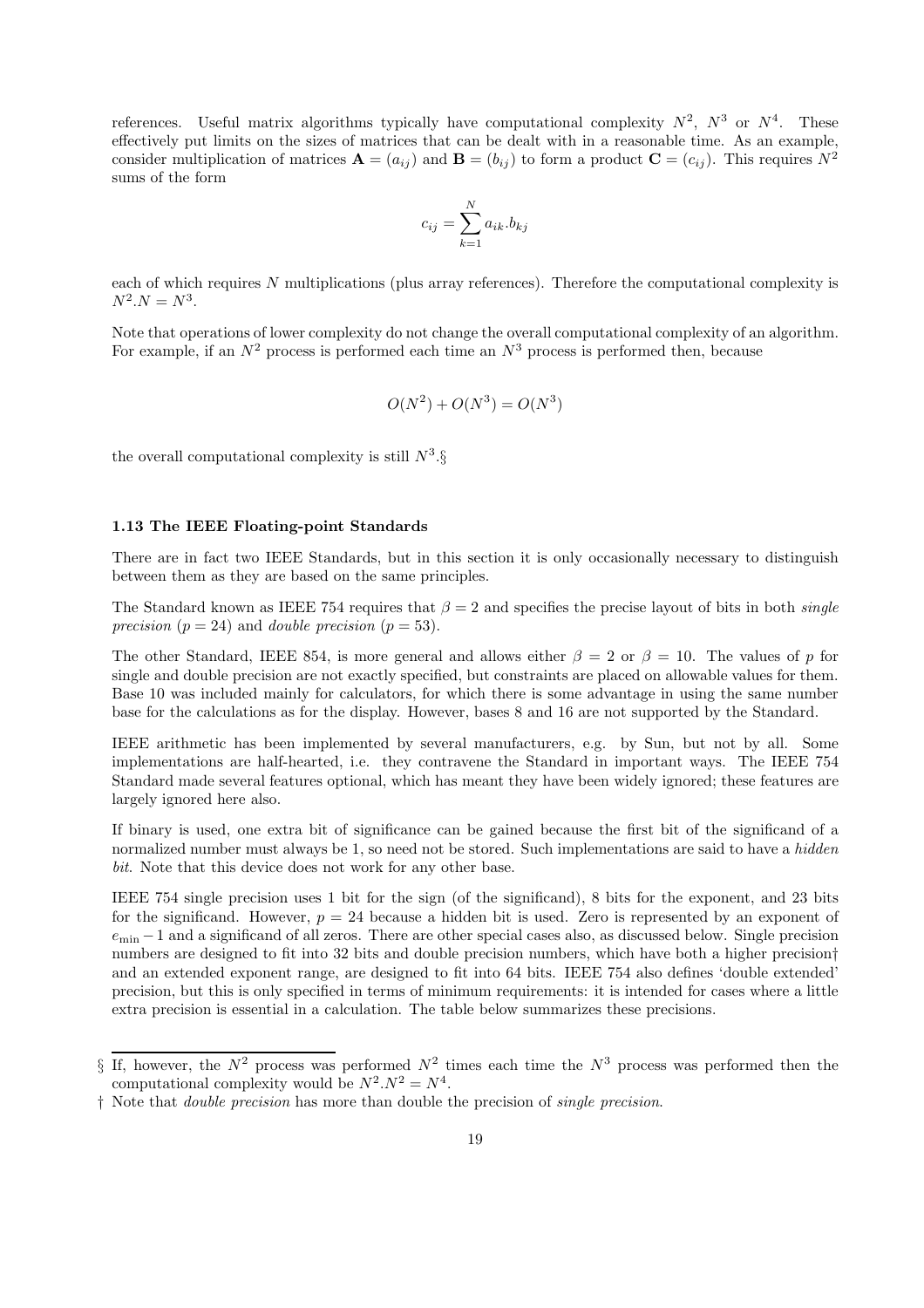|                       |        |              | Single Double Double Extended |
|-----------------------|--------|--------------|-------------------------------|
| $\boldsymbol{p}$      | 24     | 53           | $\geq 64$                     |
| $e_{\rm max}$         |        | $+127 +1023$ | $> +16383$                    |
| $e_{\min}$            | $-126$ | $-1022$      | $\leq -16382$                 |
| exponent width (bits) | 8      | 11           | >15                           |
| total width (bits)    | 32     | 64           | >79                           |

Note that 'double extended' is sometimes referred to as '80-bit format', even though it only requires 79 bits. This is for the extremely practical reason that 'double extended' is often implemented by software emulation, rather than hardware, so it is safer to assume that the 'hidden bit' might not be hidden after all!

The IEEE Standard uses 1 bit for the sign of the significand (0 positive, 1 negative) and the remaining bits for its magnitude‡.

Exponents are stored using a biased representation. If e is the exponent of a floating-point number, then the bit-pattern of the stored exponent has the value  $e + e_{\text{max}}$  when it is interpreted as an unsigned integer.

Under IEEE, the operations  $+ - * /$  must all be performed accurately, i.e. as in infinite precision, rounded to the nearest correct result, using 'round to even'. This can be implemented efficiently, but requires a minimum of two guard digits plus one extra bit, i.e. three guard digits in the binary case.

The IEEE Standard specifies that the square root and remainder operations must be correctly rounded, and also conversions between integer and floating-point types. The conversion between internal floating-point format and decimal for display purposes must be done accurately, apart from numbers close to overflow or underflow.

The IEEE Standard does not specify that transcendental functions be exactly rounded for two reasons: (1) correct implementation of 'round to even' can in principle require an arbitrarily large amount of computation, and (2) no algorithmic definitions were found to be suitable across all machine ranges.

It has been pointed out that the IEEE Standard has failed to specify how inner products of the form

$$
\sum_{i=1}^{n} x_i \cdot y_i
$$

are calculated, as incorrect answers can result if extra precision is not used. It would have been feasible to standardize the calculation of inner products, and this is a regrettable omission.

Some older floating-point representations, e.g. that used on IBM System/370 mainframes, treat every bit pattern as a valid floating-point number. In some programming languages, e.g. Standard Fortran 77, there was no exception handling, so there was little prospect of recovering from certain kinds of numerical error. For example, using strictly Standard Fortran 77 on the above computer, and real arithmetic, calling the square root function with the argument −4 was catastrophic. An error message was printed and the program stopped; an option did allow the program to continue after such an error, and the square root function then had to return some valid floating-point result — but none of them was correct!

The IEEE Standard attempts to tackle this problem without assuming that exception handling is available. Special values (all with exponents  $e_{\text{max}} + 1$  or  $e_{\text{min}} - 1$ ) are reserved for the special quantities  $\pm 0$ ,  $\pm \infty$ ,

<sup>‡</sup> The 'sign/magnitude' method was preferred to the alternative '2s-complement' method in which the significand is represented by the smallest non-negative number that is congruent to it modulo  $2^p$ .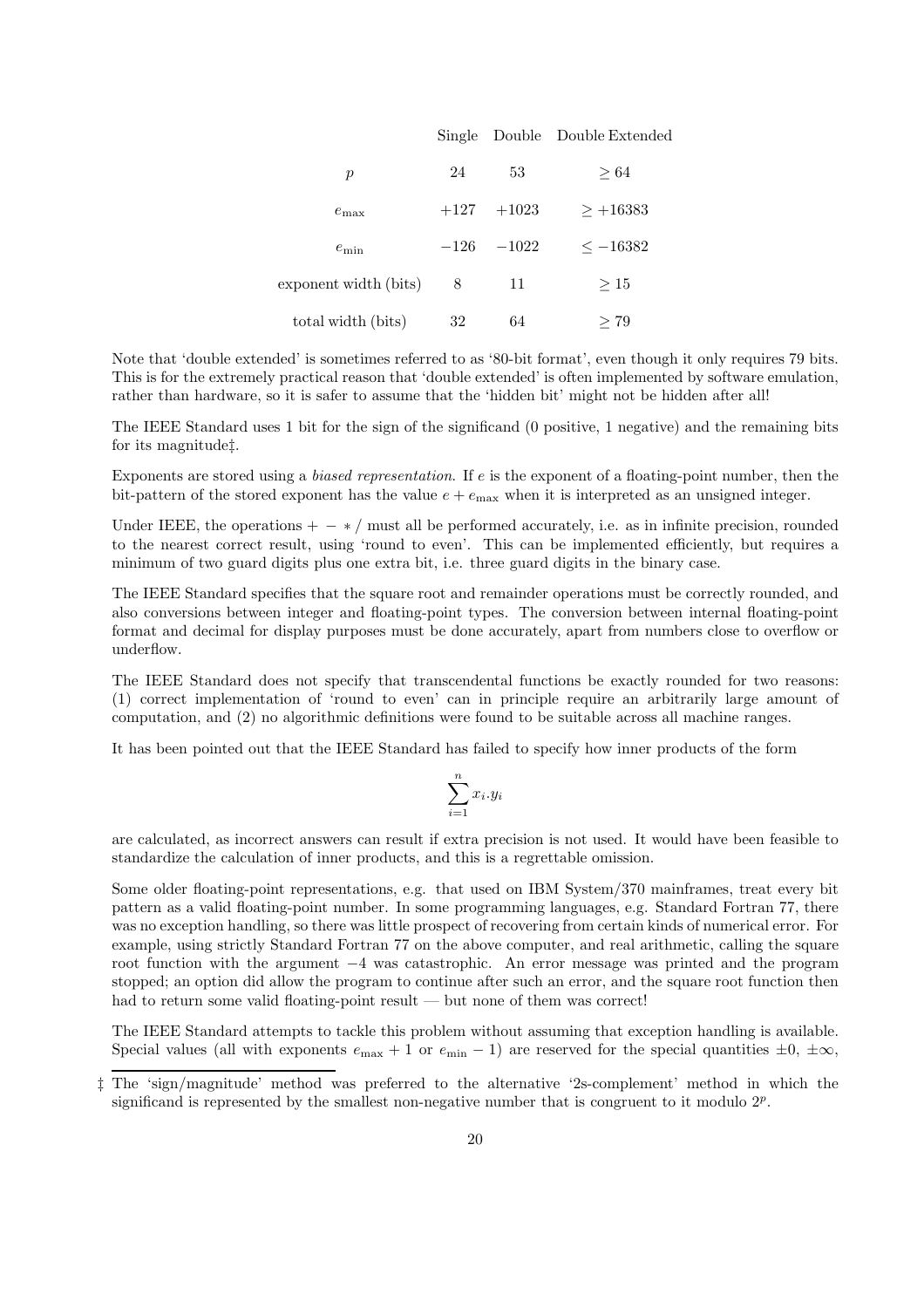denormal numbers, and the concept of NaN (Not a Number). There are two (signed) values of zero, although IEEE is at pains to specify that they are indistinguishable in normal arithmetic. Operations that overflow yield  $\pm\infty$ , and operations that underflow yield  $\pm 0$ . Note that other calculations can yield  $\pm\infty$  (e.g.  $x/0$  or  $\pm 0$  (e.g.  $x/\infty$ ).

There are many  $N a N s$ , though the significance of the different values is not standardized. To all intents and purposes, the user can regard all  $NaNs$  as identical, although system-dependent information may be contained in a particular  $N a N$  value†. The table below shows how the various categories of number are stored.

| Exponent Fraction Represents     |            |             |                                                                               |
|----------------------------------|------------|-------------|-------------------------------------------------------------------------------|
| $e = e_{\min} - 1$ $f = 0$       |            | $\pm 0$     | zero                                                                          |
|                                  |            |             | $e = e_{\min} - 1$ $f \neq 0$ $\pm 0. f \times 2^{e_{\min}}$ denormal numbers |
| $e_{\min} \leq e \leq e_{\max}$  | any $f$    |             | $\pm 1.f \times 2^e$ normalized numbers                                       |
| $e = e_{\text{max}} + 1$ $f = 0$ |            | $\pm\infty$ | infinities                                                                    |
| $e=e_{\text{max}}+1$             | $f \neq 0$ | NaN         | $Not\,a\,Number$                                                              |

Note that as a special exponent is used to denote denormal numbers, the 'hidden bit' device can be used for these as well, except that the hidden bit is always 0 in this case. The following is a list of operations that produce a  $NaN$ :

| any operation involving a $NaN$ | $\infty/\infty$        |
|---------------------------------|------------------------|
| $\infty + (-\infty)$            | $x$ REM $0$            |
| $0 * \infty$                    | $\infty$ REM x         |
| 0/0                             | $\sqrt{x}$ for $x < 0$ |

A manufacturer could choose to use the significand of a  $NaN$  to store system specific information. If so then the result of any operation between a NaN and a non-NaN must be the value of the NaN; the result of an operation between two  $N a N s$  must be the value of one of them.

An arithmetic operation involving  $\pm\infty$  typically produces a NaN or  $\pm\infty$ , where the sign of  $\infty$  is determined by the usual rules of arithmetic. An exception is that  $\pm x/\pm \infty$  is defined to be  $\pm 0$  for any ordinary number x. This has advantages and disadvantages. For example, consider the evaluation of  $f(x) = x/(x^2 + 1)$ . If x is so large that  $x^2$  evaluates to  $\infty$  then  $f(x)$  evaluates to 0 instead of the (representable) approximation  $1/x$ . This can be turned to advantage by evaluating  $f(x) = 1/(x + 1/x)$  instead; not only does the above problem go away, but  $f(0)$  is correctly evaluated without having to treat it as a special case<sup>†</sup>. The only real disadvantage of 'infinity arithmetic' is that poorly constructed algorithms can produce wrong results, whereas they would produce error messages or raise exceptions on non-IEEE machines.

The fact that IEEE arithmetic has two representations of zero is controversial. One justification for it is that  $1/(1/x)$  evaluates to x for  $x = \pm \infty$ . Another is that two signed zeros are sometimes useful to refer to function values on either side of a discontinuity; this is particularly useful in complex arithmetic but is not

<sup>†</sup> It is believed that no software exists to exploit this potentially useful facility.

<sup>‡</sup> In general, reducing the number of tests for special cases improves efficiency on pipelined machines or when optimizing compilers are used.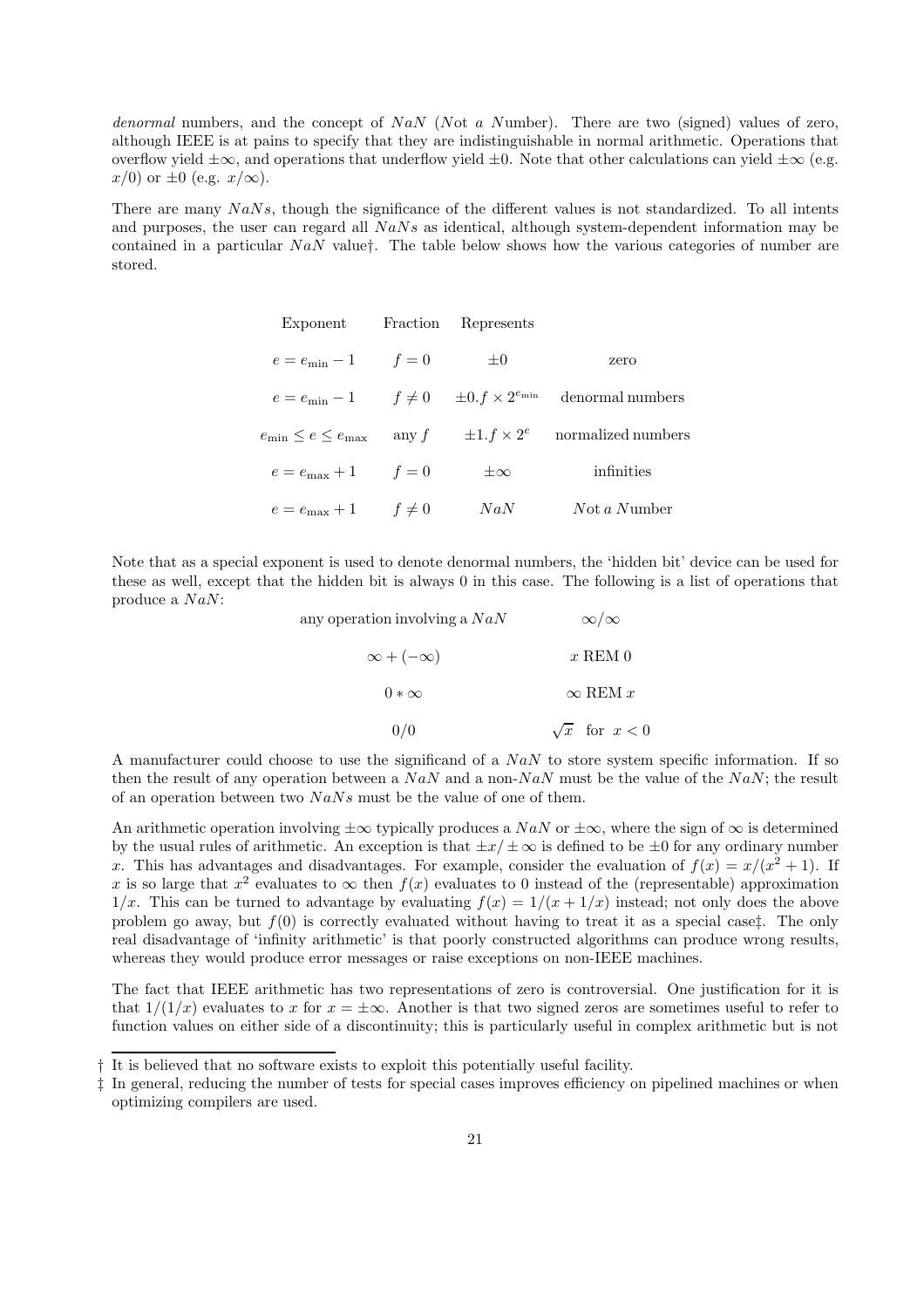discussed here. A simple real arithmetic example is that  $log(+0)$  can be defined as  $-\infty$  and  $log(-0)$  as a  $N a N$  to distinguish between underflowed cases.

The IEEE Standard compromises by requiring that +0 and −0 are equal in all tests. In particular the test 'if  $(x == 0)$  then ...' does not take the sign of x into account. However the sign of 0 is preserved in operations to the extent that, say,  $(-3) * (-0)$  evaluates to  $+0$  and  $(+0)/(-3)$  evaluates to  $-0$ . The sign of 0 raises some interesting questions discussed in 3.3.2.

The IEEE Standard includes denormal numbers mainly to ensure that the property

$$
x == y \text{ if and only if } x - y == 0
$$

holds§ for all finite x. For this to be true, denormal numbers are required to represent  $x - y$  when its value would otherwise underflow to  $\pm 0$ . Also program code such as

$$
if (x \neq y) then z = 1/(x - y)
$$

could otherwise fail due to division by zero. Although limited to a few simple properties, this self-consistency is an elegant feature of IEEE arithmetic†.

The IEEE Standard includes the concept of status flags which are set when various exceptions occur. Implementations are required to provide a means to read and write these from programs. Once set, a status flag should remain so until explicitly cleared. One use of these is to distinguish between an ordinary overflow and a calculation that genuinely yields  $\infty$ , e.g. 1/0.

The IEEE Standard allows for *trap handlers* that handle exceptions, and read and write status flags. However trap handlers, which are 'procedures', are merely recommended and not required by the Standard.

There are five status flags corresponding to the exceptions: overflow, underflow, division by zero, invalid operation, and inexact. The first two are straightforward. A division by zero actually applies to any operation that produces an 'exact infinity'. An *invalid operation* is any operation that gives rise to a  $NaN$  when none of its operands is a  $N a N$ . An *inexact* exception arises simply when an operation cannot be evaluated exactly in floating-point, which is clearly a very common occurrence — it is widely ignored or poorly implemented.

It is recommended that the status flags be implemented by software for efficiency. For example, the *inexact* exception will occur very frequently so it is more efficient for software to disable hardware testing for this once it has occurred. If the appropriate status flag is reset then testing for the inexact exception can be re-enabled.

There are various useful applications of trap handlers. For example, for computing

$$
\prod_{i=1}^n x_i
$$

where the product may overflow or underflow at an intermediate stage, even if the result is within the representable range. The evaluation of this product can be implemented by means of overflow and underflow trap handlers. The overflow trap handler works by maintaining a count of overflows and wrapping the exponent of a product so that it remains within the representable range‡. The underflow handler does the

<sup>§</sup> Goldberg notes that properties such as this, that are useful to make programs provable, tend to lead to better programming practice, even though proving large programs correct may be impractical.

<sup>†</sup> Unfortunately, some equally desirable properties do not hold. For example, it is not necessarily true that  $(x * z)/(y * z)$  evaluates to a good approximation to  $x/y$ , because the representation of  $(x * z)$  or  $(y * z)$  may be denormal.

<sup>‡</sup> Wrapping, in this sense, means using modular arithmetic to ensure that any exponent is representable. If counts are kept of overflows and underflows then the true exponent can be recovered.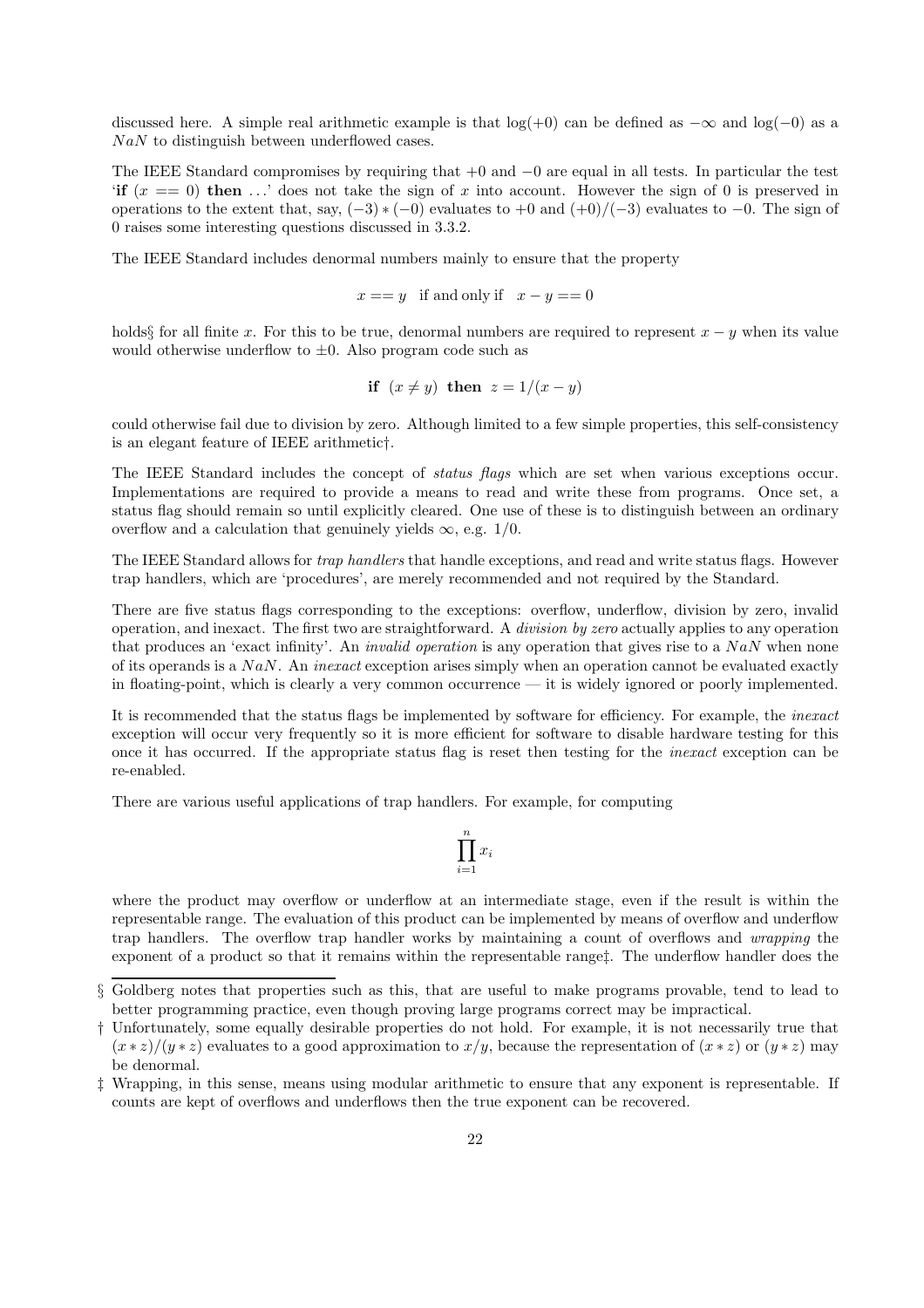converse. At the end of the calculation the result is within the representable range if the number of overflows is equal to the number of underflows; in this case the wrapping algorithm ensures that the final exponent is correct. The cost is almost nothing if no intermediate product overflows or underflows.

In order that this sort of algorithm can be easily implemented, IEEE 754 specifies that the overflow and underflow handlers must be passed the offending value, as an argument, in 'wrapped-around' form.

By default, IEEE arithmetic rounds to the nearest number using 'round to even'. Three other alternatives are provided: round towards 0, round towards  $-\infty$ , and round towards  $+\infty$ . A combination of the latter two enables 'interval arithmetic' to be performed.

The rationale for 'double extended' precision is that a floating-point algorithm often requires some extra precision for certain operations; however modern computer instruction sets tend not to provide this facility. The multiplication of two numbers to produce a result of greater precision is an operation that is particularly useful. Specifically, for calculating (1)  $b^2 - 4ac$  in the quadratic formula, (2) inner products, and (3) the correction to an approximation in certain iterative algorithms.

#### Exercise 1f

What are the results of the following operations?

 $(-1)/(-\infty)$   $(-0)*\infty$   $\infty *$  NaN

(Give signed results where appropriate.)

#### Exercise 1g

Suppose the IEEE Standard were changed to permit a binary implementation with only 5 bits to represent each number: a sign bit, 2 bits for the exponent, and 2 bits for the precision. Assuming all other features of the Standard are unchanged, including the use of a hidden bit, enumerate all 32 possible bit patterns and what they would represent.

#### 2. Elementary numerical methods

### 2.1 Numerical differentiation

Numerical differentiation is an ill conditioned problem. Nevertheless, it is important because many numerical techniques require approximations to derivatives. It is a good point to start because it introduces in a simple way the ideas of discretization error§ (error due to approximating a continuous function by a discrete approximation) and rounding error (error due to floating-point representation).

#### 2.1.1 Finite differences

The usual definition of the *derivative*  $f'(x)$  is

$$
f'(x) = \lim_{h \to 0} \frac{f(x+h) - f(x)}{h}
$$

so an obvious approximation to  $f'(x)$  is achieved by choosing a small quantity h and evaluating

$$
\tilde{f}'(x) = \frac{f(x+h) - f(x)}{h}.
$$
\n(2.1)

We say that  $\tilde{f}'(x)$  is a *finite difference* approximation to  $f'(x)$ . The only problem here is: how small should h be? This turns out to be critical.

§ Discretization error is often called truncation error, but this term is somewhat confusing.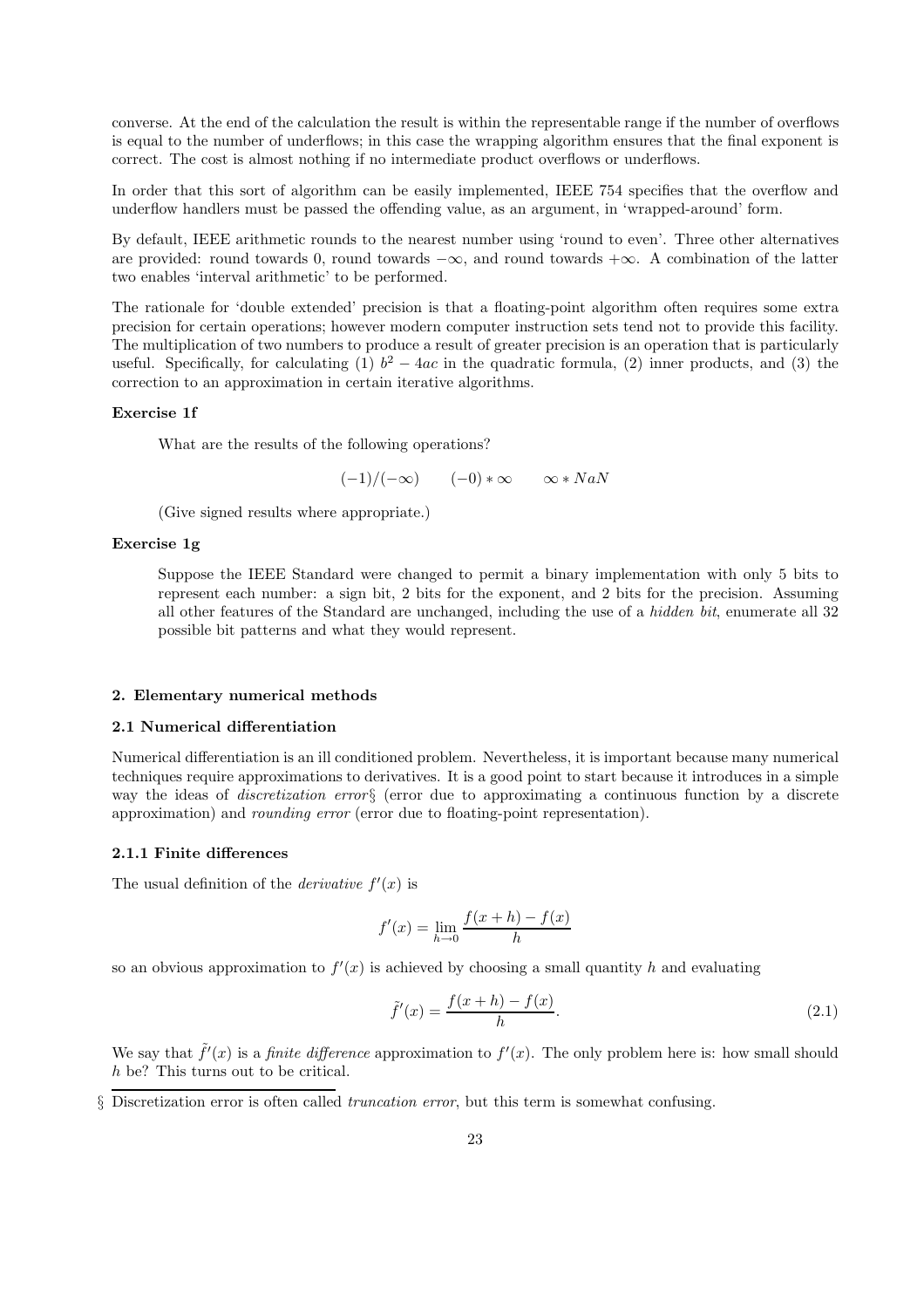Supposing that  $f(x)$  can be differentiated at least three times, Taylor's theorem tells us that

$$
f(x+h) = f(x) + h \cdot f'(x) + \frac{h^2}{2!} \cdot f''(x) + O(h^3).
$$

This can be rearranged to give

$$
f'(x) = \frac{f(x+h) - f(x)}{h} - \frac{h}{2} f''(x) + O(h^2)
$$
\n(2.2)

so that, comparing (2.1) and (2.2), the discretization error is approximately  $\frac{h}{2}|f''(x)|$  in absolute value.

Now assume that  $f(x)$  can be evaluated with a relative error of approximately macheps. Writing  $[f(x)]^*$  for the floating-point representation of  $f(x)$ , the calculation involves the evaluation of

$$
[f(x+h)]^* = f(x+h) + \varepsilon_{x+h}
$$

$$
[f(x)]^* = f(x) + \varepsilon_x
$$

from which, using (2.1), we get

$$
[\tilde{f}'(x)]^* = \tilde{f}'(x) + \frac{\varepsilon_{x+h} - \varepsilon_x}{h}
$$

$$
= \tilde{f}'(x) + \frac{A}{h}
$$

where A is very approximately the absolute error in the representation of  $f(x)$ , i.e. macheps. $|f(x)|$ . The rounding error is therefore approximately macheps. $|f(x)|/h$ .

Note that, as  $h$  decreases, the discretization error decreases but the rounding error increases. To find the value of  $h$  that minimizes the total absolute error, we differentiate the right-hand side of the equation

total absolute error = 
$$
\frac{h}{2}|f''(x)| + \frac{macheps.|f(x)|}{h}
$$

with respect to h, and solve

$$
\frac{1}{2}|f''(x)| - \frac{macheps.|f(x)|}{h^2} = 0.
$$
\n(2.3)

It turns out that this is achieved precisely at the value of h for which  $|discretization error| = |rounding error|$ . However, equation (2.3) involves quantities that are not known. For example, we cannot know  $f''(x)$  since we are trying to calculate  $f'(x)$  in the first place. We are forced to make an approximation, so we assume that  $f(x)$  and  $f''(x)$  are numbers of order 1 (we sometime write  $O(1)$  so we can ignore them in the equation. Then, we might as well also ignore constants, so that equation (2.3) becomes

$$
h^2 \simeq matches
$$

or

$$
h \simeq \sqrt{macheps}.
$$
 This is justifiable because it is the order of magnitude of h that is critical, not its exact value. It follows that the total absolute error in the computed derivative is  $O(\sqrt{macheps})$ . However, as we assumed that  $f(x) = O(1)$ , it would be more realistic to use  $h = \sqrt{macheps} \cdot |f(x)|$  in practice in order that the *relative*

#### Exercise 2a

error is  $O(\sqrt{macheps})$ , under appropriate assumptions.

List the assumptions made in the analysis in Section 2.1.1. Construct an example for which at least one of these assumptions is unreasonable, and demonstrate why. Why are these assumptions made?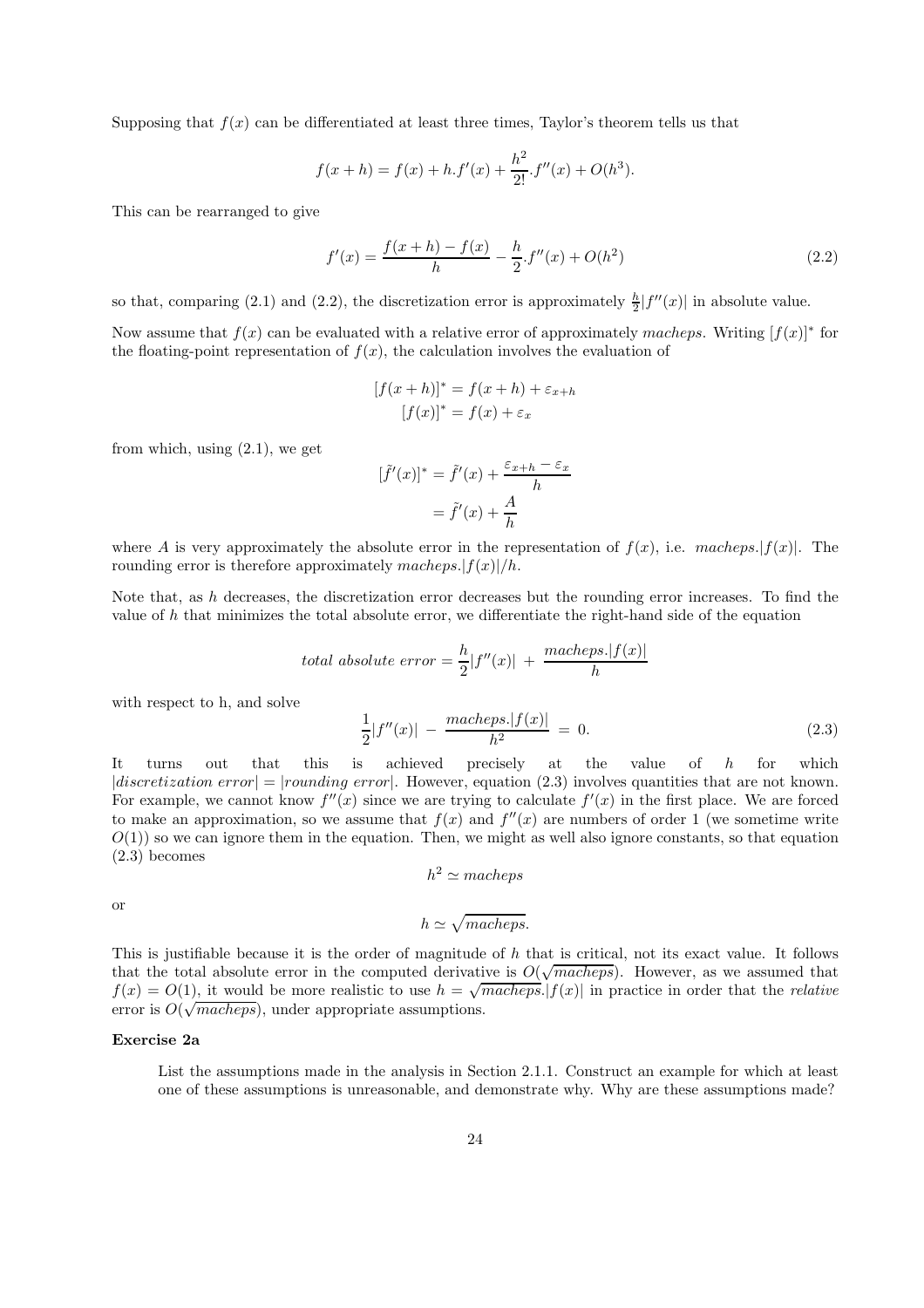#### 2.1.2 Second derivatives

It is, of course, possible to approximate  $f''(x)$  by taking a finite difference of values of  $\tilde{f}'(x)$  but, again, care needs to be taken in choice of the value of h.

Suppose, for simplicity, that  $f(x) = O(1)$  and we use  $h = \sqrt{macheps}$  to compute values of  $\tilde{f}'(x)$ . The relative error in  $\tilde{f}'(x)$  is approximately h. As an example, take macheps =  $10^{-16}$ . We would use  $h = 10^{-8}$ and expect a relative error of  $10^{-8}$  in  $\tilde{f}'(x)$ .

In calculating  $\tilde{f}''(x)$  we must now regard  $10^{-8}$  as if it were the rounding error, so we should use  $h = 10^{-4}$ as the optimum value of h, giving an approximate relative error of  $10^{-4}$  in  $\tilde{f}''(x)$ .

Fortunately, few numerical methods require more than two derivatives. Note that, if  $f'(x)$  is known to full floating-point precision, then  $\tilde{f}''(x)$  can be calculated with a relative error of about  $10^{-8}$ ; this is of importance in designing software interfaces for certain numerical problems.

#### 2.1.3 Differentiation of inexact data

Because numerical differentiation is ill-conditioned, the problem is made much worse if the function  $f(x)$  is known only at a finite number of points or if the function values are known only approximately. A little consideration of the above analysis shows that there is no point in attempting to calculate derivatives from the data as it stands. The only sensible course of action is to fit a smooth curve to the data by some means, and to calculate derivatives of the fitted curve, as indicated in the diagram.



It is not possible to make precise statements about the accuracy of the resulting derivatives, but the technique is useful in some circumstances.

A method often used in practice is to perform a least squares fit with a cubic spline. This is one of many applications of cubic splines, which are described in the next section. Least squares fitting is discussed in Section 2.3.5.

#### 2.2 Splines

We begin with the problem of *interpolation*, that is, to find a curve of a specified form that passes through a given set of data points.

The simplest case is to find a straight line through the pair of points  $(x_1, y_1), (x_2, y_2)$ . The equation of the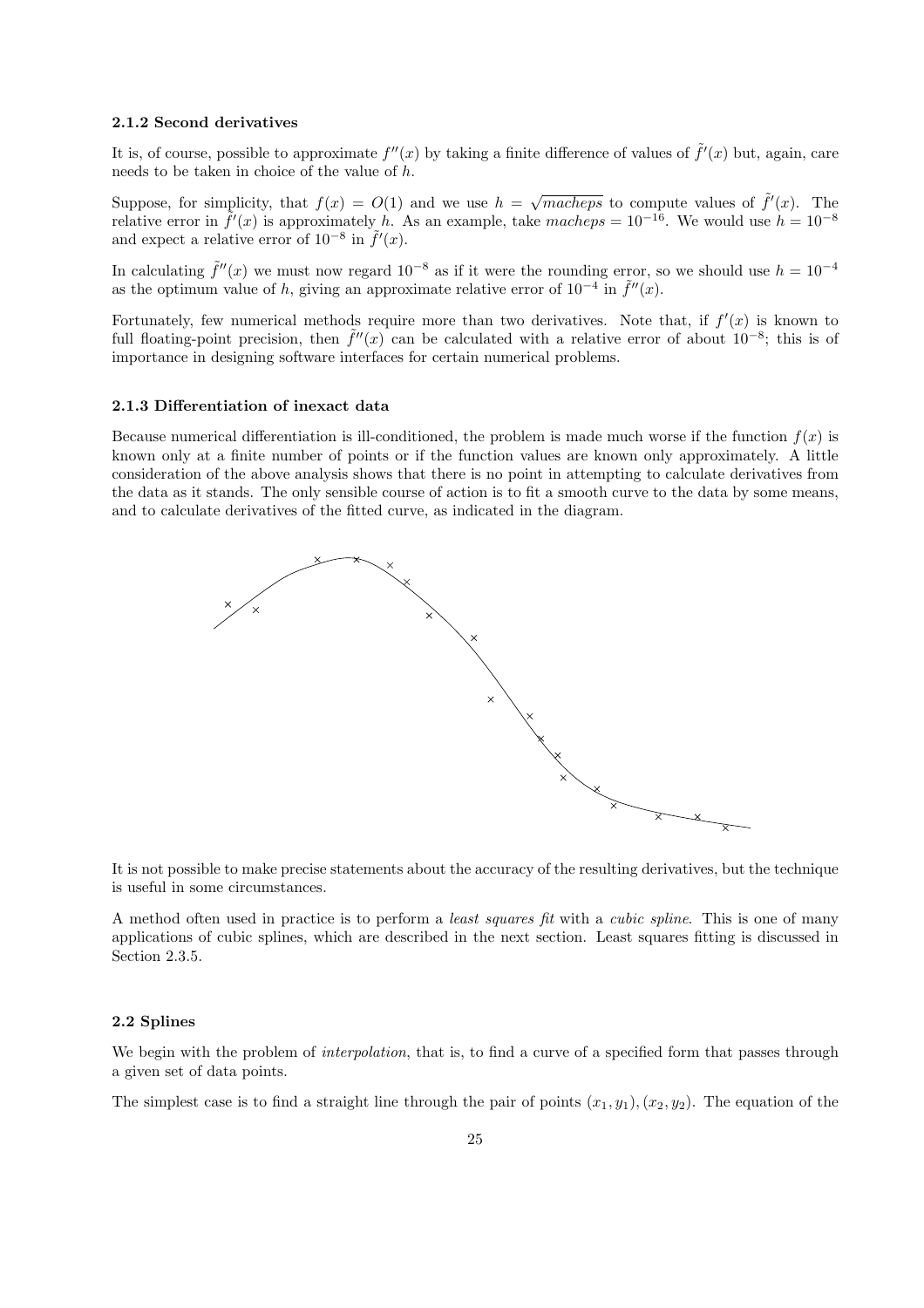straight line is

$$
y = a_1 x + a_0
$$

and the problem consists of solving 2 equations (one for each data point) in the 2 unknowns  $a_0, a_1$ . We could say that the problem has 2 degrees of freedom.

A related problem is to find a straight line that passes through one data point  $(x_1, y_1)$ , with specified slope m, say. This problem still has 2 degrees of freedom because there are two items, the data point and the slope, that can be varied independently and there are still 2 equations in 2 unknowns.

In fitting a quadratic curve there are 3 degrees of freedom. For a cubic curve

$$
y = a_3 x^3 + a_2 x^2 + a_1 x + a_0 \tag{2.4}
$$

there are 4 degrees of freedom, etc. With 20 points we could, in principle, fit a polynomial of degree 19 but the results might not be as we would wish, e.g.



Low order polynomials do not have this disadvantage. Suppose we decide to interpolate data by fitting two cubic polynomials,  $p_1(x)$  and  $p_2(x)$ , to different parts of the data separated at the point  $x = t$ . We have 8 degrees of freedom and so can fit 8 data points, e.g.

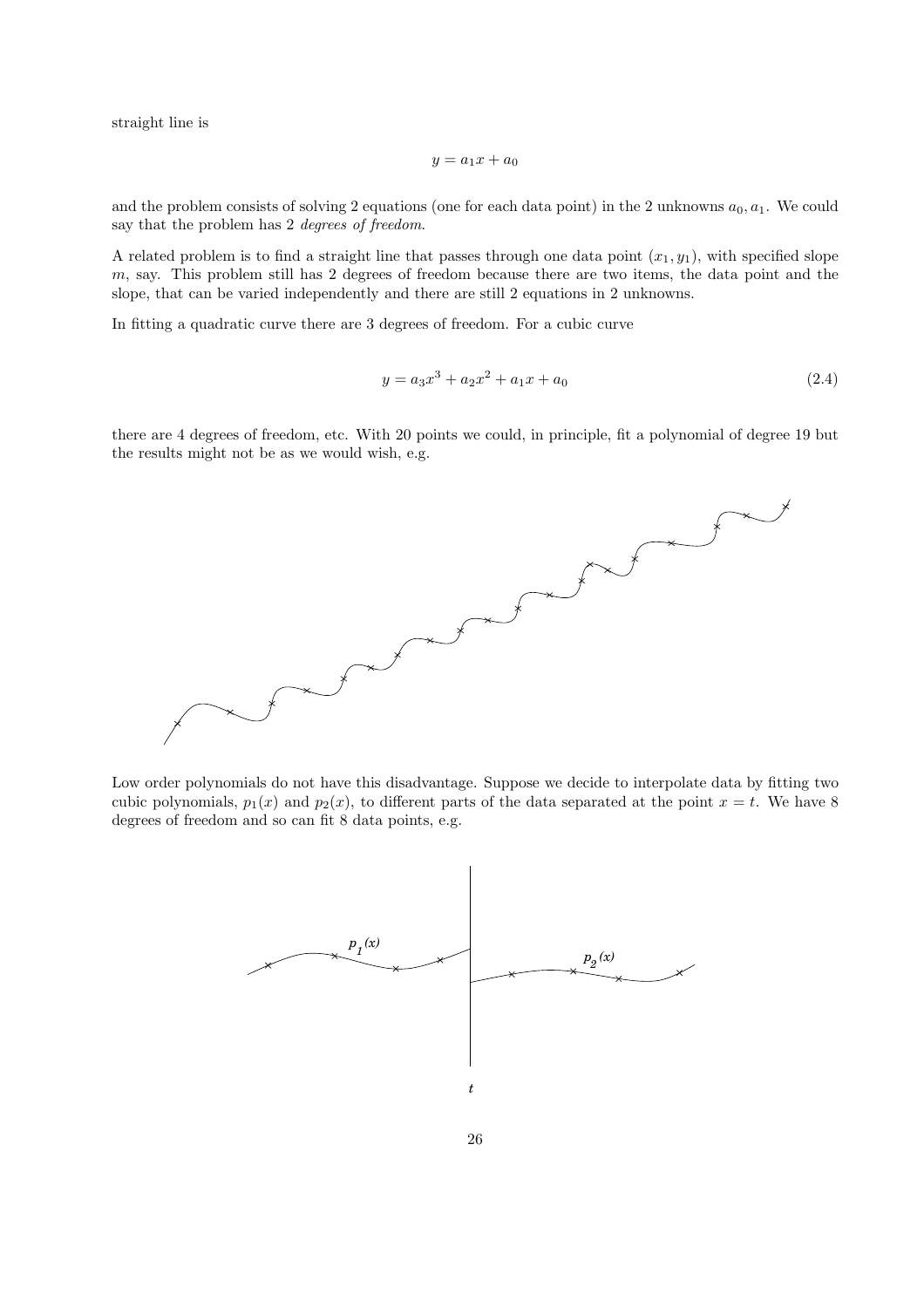This is worse than using a high order polynomial. What is required is some degree of continuity, e.g. in the curve



if we require that  $p_1(t) = p_2(t)$  then the curve is at least continuous. But this requirement uses up one of our equations, so we now have only 7 degrees of freedom. We can place further constraints as follows:

$$
p'_1(t) = p'_2(t)
$$
  

$$
p''_1(t) = p''_2(t)
$$

with an extra degree of freedom taken up by each. This gives a curve with smooth continuity but only 5 degrees of freedom. (If we go a step further and require that  $p_1'''(t) = p_2'''(t)$  then the two cubics become identical and it is equivalent to fitting  $(2.4)$ .) The point t is called a knot point. It is possible to specify m such knots and to fit a curve consisting of  $m + 1$  separate cubics with second derivative continuity. This has  $m + 4$  degrees of freedom.

A curve made up of cubic polynomials with continuity of the function and first and second derivatives is called a cubic spline. Numerical methods often require at least this degree of continuity and a cubic spline is, in some sense, the simplest function that satisfies this requirement.

For the purposes of numerical differentiation of inexact data, fitting a cubic spline and differentiating the result is probably the best that can be achieved, bearing in mind that there is an infinite choice of knot positions.

## 2.3 Simultaneous linear equations

In this section we consider the solution of simultaneous linear equations of the form

$$
Ax = b \tag{2.5}
$$

where **A** is a given matrix of coefficients, **b** is a given vector, and the vector **x** is to be determined. We shall consider here only the case where A is square and at least one element of b is non-zero. In this case the equations have a unique solution if and only if  $A$  is a non-singular matrix†. Mathematically, the solution is given by

$$
\mathbf{x} = \mathbf{A}^{-1} \mathbf{b}.
$$

The first point to note is that there is no need to calculate the inverse  $A^{-1}$  explicitly because the vector  $A^{-1}b$  can be calculated directly. Also, calculating  $A^{-1}$  and then multiplying by b leads to unnecessary loss of accuracy. The calculation of a matrix inverse, which is discussed briefly below, is usually avoided unless the elements of the inverse itself are required for some purpose, e.g. in some statistical analyses.

<sup>†</sup> Note that if A is singular this means that it has no inverse. This is equivalent to saying that A has zero determinant or that A has a zero eigenvalue.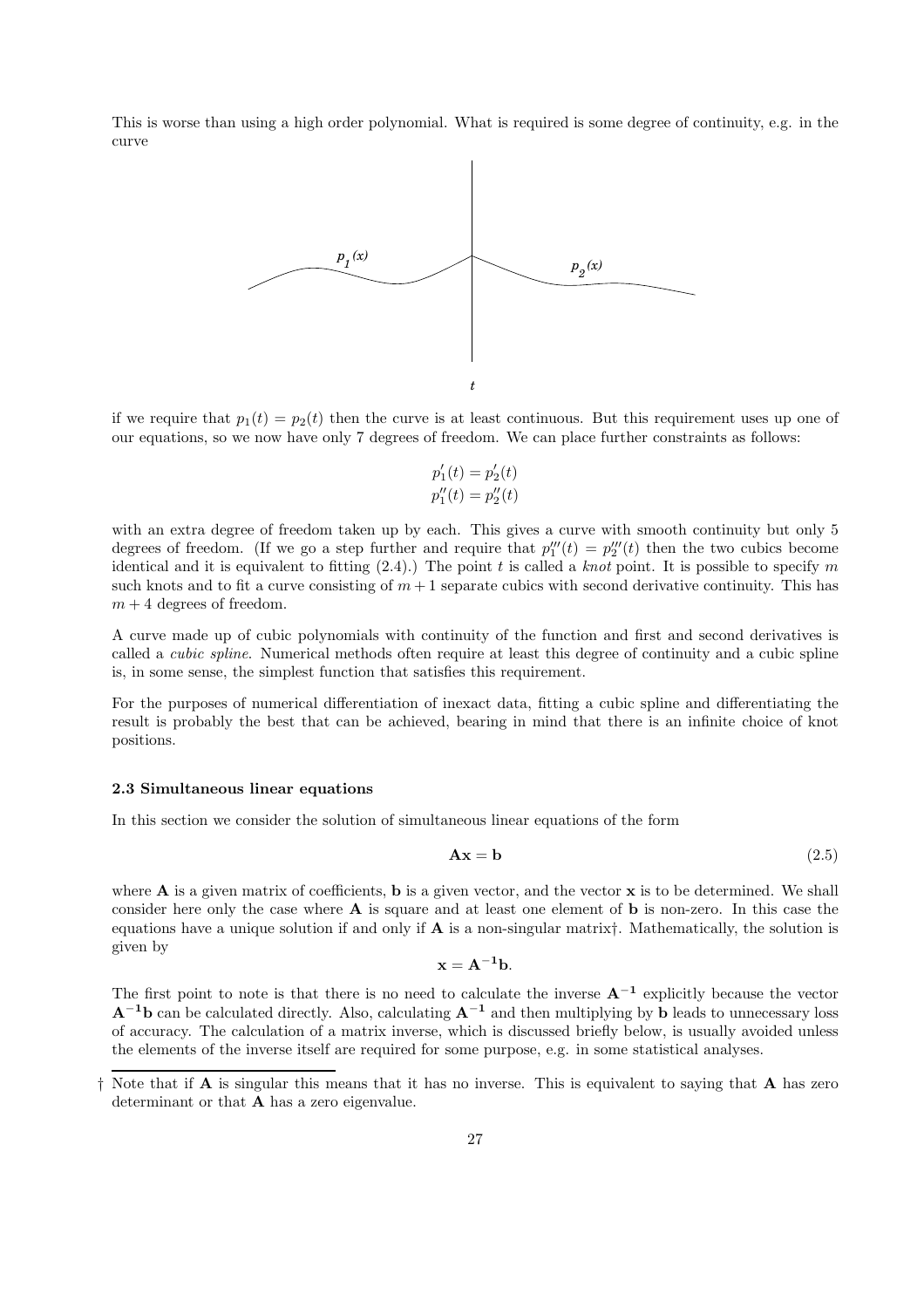The solution of the equations  $(2.5)$  is trivial if the matrix **A** has either lower triangular form

$$
\begin{pmatrix}\na_{11} & & & & \\
a_{21} & a_{22} & & & \\
a_{31} & a_{32} & a_{33} & & \\
\cdots & \cdots & \cdots & \cdots & \\
a_{n1} & a_{n2} & a_{n3} & \cdots & a_{nn}\n\end{pmatrix}
$$
\nor upper triangular form\n
$$
\begin{pmatrix}\na_{11} & a_{12} & a_{13} & \cdots & a_{1n} \\
a_{22} & a_{23} & \cdots & a_{2n} \\
a_{33} & \cdots & a_{3n} & \cdots & a_{nn}\n\end{pmatrix}
$$

where missing coefficients are zero. Note also that if (and only if) any diagonal coefficient  $a_{ii}$  is zero then the matrix A is singular and there is no unique solution.

To see that the solution is trivial to obtain, consider the upper triangular form. In this case the last equation contains only one unknown,  $x_n$ , that can therefore be determined by

$$
x_n = \frac{b_n}{a_{nn}}.
$$

Then, as  $x_n$  is now known, the second last equation contains only the one unknown  $x_{n-1}$  which may therefore be determined, and so on.

This so-called back substitution algorithm may be summarized as

$$
x_i := \frac{b_i - \sum_{j=i+1}^n a_{ij} x_j}{a_{ii}}
$$

for  $i = n, n - 1, \ldots 1$ . (Note that, by convention, the summation is over zero terms when the limits do not make sense.)

For a general set of equations  $\mathbf{A}\mathbf{x} = \mathbf{b}$  the solution x is unchanged if any of the following operations is performed:

- (1) Multiplication of an equation by a non-zero constant.
- (2) Addition of one equation to another.
- (3) Interchange of two equations.

The technique used for solving a general set of equations  $\mathbf{A} \mathbf{x} = \mathbf{b}$  is called *Gaussian elimination* and consists of using a combination of the operations  $(1), (2)$  and  $(3)$  to convert the equations to a trivial case, by convention the upper triangular form. There are a large number of different ways of achieving this. The strategy adopted is usually called the *pivotal strategy*, and we shall see that this is crucially important.

We consider two examples.

#### Example 5

This example is a well-conditioned problem that illustrates the need for a pivotal strategy. Consider the 3 simultaneous equations

$$
\begin{pmatrix} 0 & 1 & 1 \\ 1 & 0 & 1 \\ 1 & 1 & 0 \end{pmatrix} \begin{pmatrix} x_1 \\ x_2 \\ x_3 \end{pmatrix} = \begin{pmatrix} 1 \\ 2 \\ 4 \end{pmatrix}
$$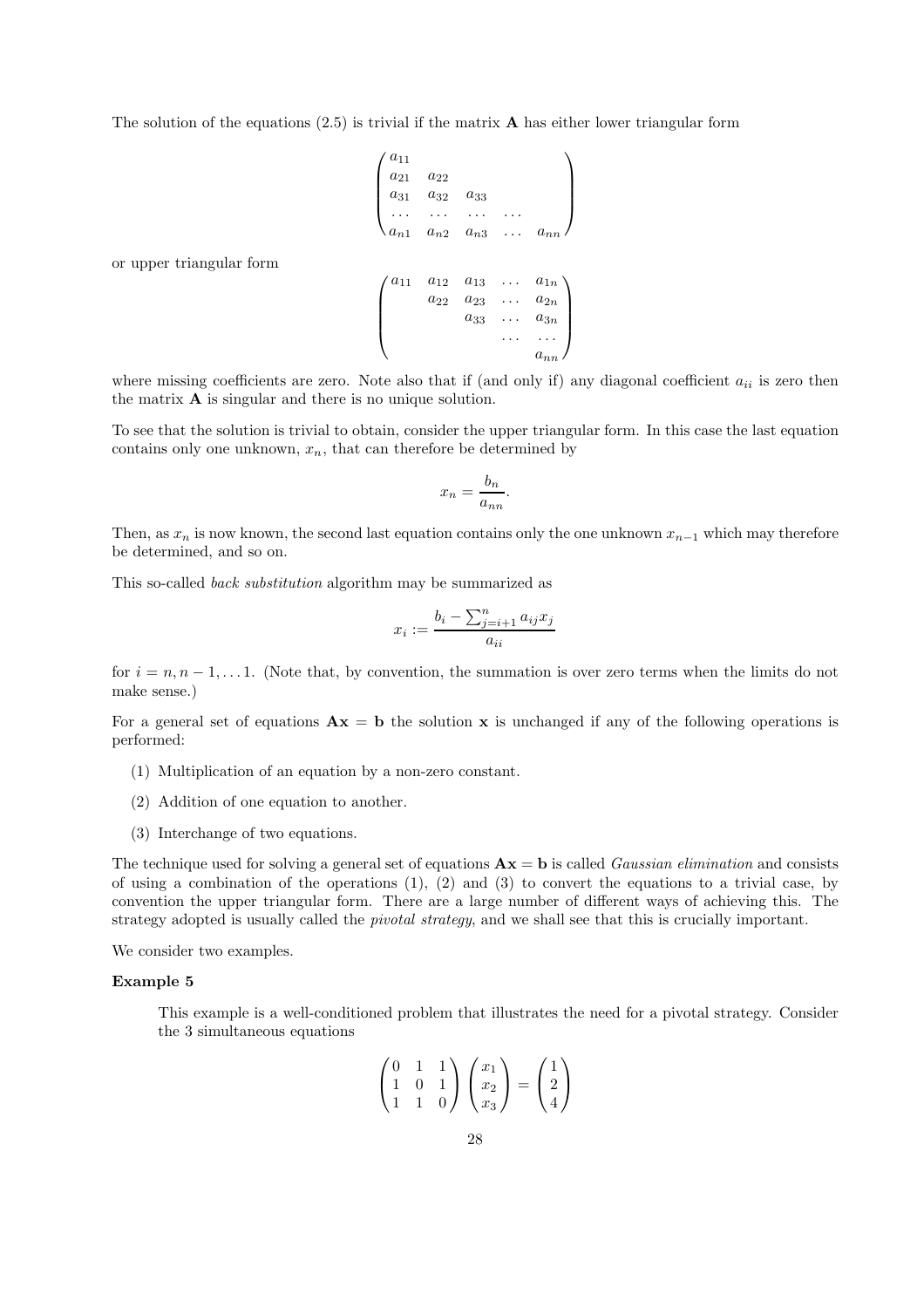which are to be converted to upper triangular form. Note that the first equation cannot form the first row of the upper triangle because its first coefficient is zero. Therefore the first step is to interchange the first two equations, thus

$$
\begin{pmatrix} 1 & 0 & 1 \\ 0 & 1 & 1 \\ 1 & 1 & 0 \end{pmatrix} \begin{pmatrix} x_1 \\ x_2 \\ x_3 \end{pmatrix} = \begin{pmatrix} 2 \\ 1 \\ 4 \end{pmatrix}.
$$

The next step is to subtract the (new) first equation from the third to get

$$
\begin{pmatrix} 1 & 0 & 1 \\ 0 & 1 & 1 \\ 0 & 1 & -1 \end{pmatrix} \begin{pmatrix} x_1 \\ x_2 \\ x_3 \end{pmatrix} = \begin{pmatrix} 2 \\ 1 \\ 2 \end{pmatrix}.
$$

The final step is to subtract the second equation from the third and the solution  $x_1 = \frac{5}{2}$ ,  $x_2 = \frac{3}{2}$ ,  $x_3 = -\frac{1}{2}$  results.

This is a fairly trivial exercise on a sheet of paper, but it indicates that a computer subroutine to deal with the general case is less straightforward because several coefficients may be zero at any step. A successful pivotal strategy must specify which of the operations (1), (2) and (3) to perform on which equations at each stage of the calculation.

## Example 6

This example shows that it is not only zero coefficients that cause trouble. Consider the pair of equations

> $\begin{pmatrix} 0.0003 & 1.566 \\ 0.3454 & -2.436 \end{pmatrix} \begin{pmatrix} x_1 \\ x_2 \end{pmatrix}$  $= \left( \frac{1.569}{1.018} \right)$

which have the exact solution  $x_1 = 10$ ,  $x_2 = 1$ . However, if we perform the calculation on a computer with  $macheps \simeq 0.5 \times 10^{-4}$ , and multiply the first equation by  $0.3454/0.0003 \ (\simeq 1151)$  and subtract from the second, we get the solution  $x_1 = 3.333, x_2 = 1.001$  because of loss of significance. The use of a small non-zero number as a pivotal value has led to an incorrect answer.

In fact, closer examination of the loss of significance shows that it is due to the fact that the coefficient 0.0003 is small compared with 1.566.

Therefore a successful pivotal strategy requires some concept of the size of a coefficient relative to the other coefficients in the same equation. This relative size is conveniently calculated by dividing each coefficient by the  $l_{\infty}$  norm of the corresponding row of the matrix. In other words, we scale each equation by dividing it by its largest coefficient (in absolute value). In Example 6, we would divide the first equation by 1.566 and the second by 2.436. This provides a simple automatic way of checking whether a coefficient is (relatively) small.

## 2.3.1 Pivotal strategies

Suppose an  $n \times n$  set of linear equations is being solved by Gaussian elimination. At the 1st step there are n possible equations and one is chosen as pivot. This eliminates one variable and leaves  $n - 1$  equations at the 2nd step. At the start of the kth step there are therefore  $n - k + 1$  remaining equations from which to select a pivot.

In partial pivoting these  $n - k + 1$  equations are scaled, by dividing by the largest coefficient of each, then the pivotal equation is chosen as the one with the largest (scaled) coefficient of  $x_k$ .

In total pivoting both the pivotal equation and pivotal variable are selected by choosing the largest (unscaled) coefficient of any of the remaining variables. Total pivoting may be better than partial pivoting, although it is more expensive and so is not often used.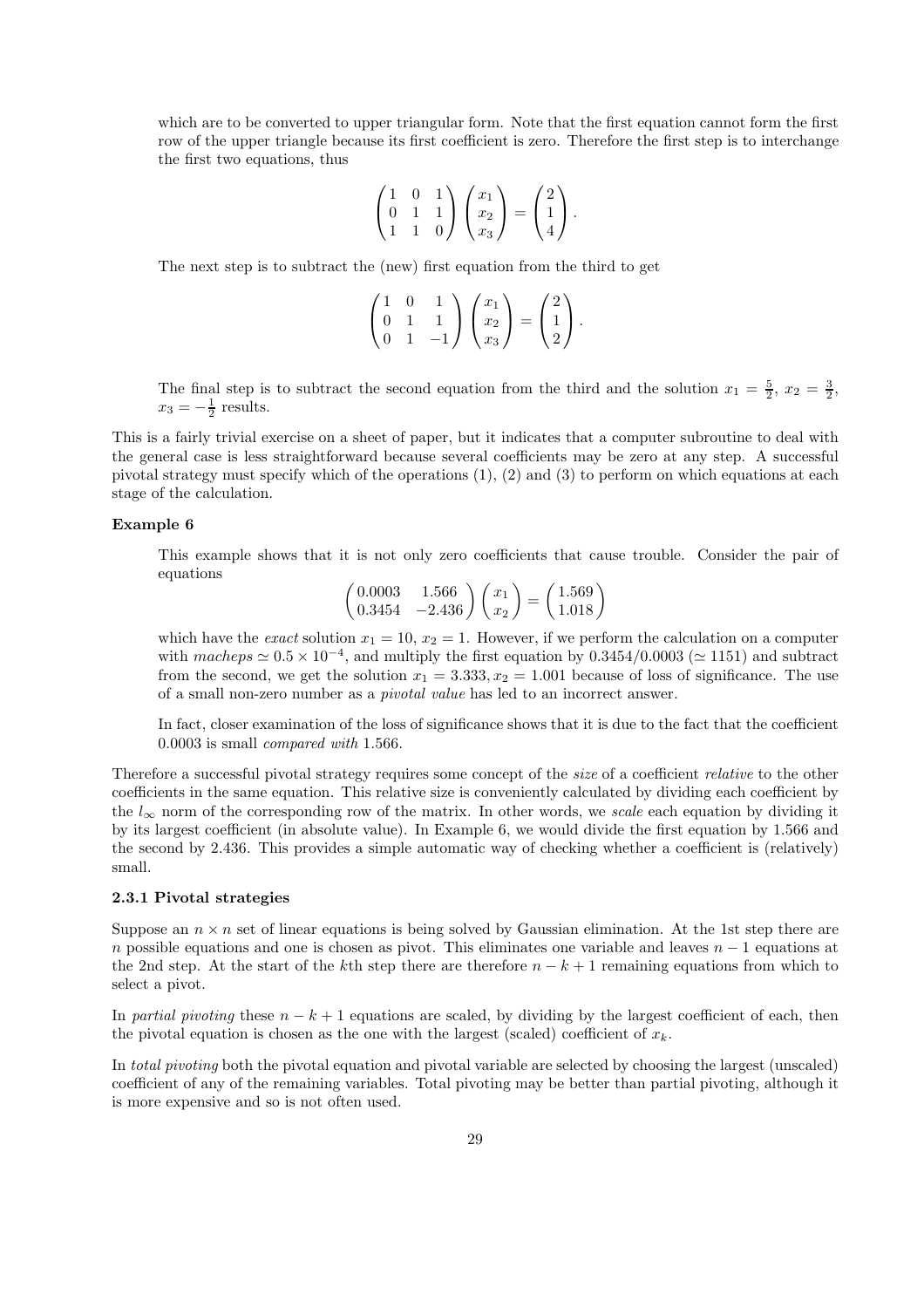Work in the 1940s, using forward error analysis, had suggested that the error in Gaussian elimination grew at a rate that would make the process unstable for large systems of equations. In the 1950s J.H. Wilkinson used backward error analysis to show that this predicted rate of error growth was merely the worst case, and not one that appears to occur in practical problems. Gaussian elimination is generally stable for well-conditioned problems.

## Exercise 2b

List the basic operations of Gaussian elimination, i.e. the three operations on the equations  $\mathbf{A}\mathbf{x} = \mathbf{b}$ that leave the solution x unchanged. Illustrate how these operations are combined, using exact arithmetic on the matrix  $\sim$   $\sqrt{ }$ 

$$
\begin{pmatrix} 0 & 1 & 3 \ 2 & -2 & 1 \ 4 & 1 & 0 \end{pmatrix}
$$

Show how the method is modified for floating-point arithmetic, by using partial pivoting on the matrix

$$
\begin{pmatrix} 4 & 1 & 2 \ 0 & 10^{-4} & 3 \ 1 & 10.25 & 4 \end{pmatrix}
$$

(In each case, omit the back substitution phase of the calculation.)

#### 2.3.2 Symmetric positive definite equations

Many practical numerical problems reduce ultimately to the solution of sets of simultaneous linear equations. For difficult problems, e.g. the solution of a partial differential equation in a complicated 2- or 3-dimensional region, the resulting linear equations may be huge, say 10000 simultaneous equations.

In general, such large systems may be arbitrarily ill-conditioned and the resulting matrix may appear to be singular when floating point arithmetic is used. Worse still, the relative errors may become much greater than 1 so that incorrect solutions will be obtained. Indeed even a  $2 \times 2$  system can lead to inaccurate answers if the matrix is 'nearly' singular.

However, an important class of problems is always well-conditioned, and Gaussian elimination gives reliable answers for any size of matrix. These are problems in which the matrix is symmetric positive definite, and pivoting is not needed.

A symmetric matrix  $\bf{A}$  is *positive definite* if it satisfies the inequality

$$
\mathbf{x}^T \mathbf{A} \mathbf{x} > 0
$$

for any non-zero vector x. For example, if

$$
\mathbf{A} = \begin{pmatrix} 4 & 1 \\ 1 & 4 \end{pmatrix}
$$

then

$$
\mathbf{x}^T \mathbf{A} \mathbf{x} = (x_1 \quad x_2) \begin{pmatrix} 4 & 1 \\ 1 & 4 \end{pmatrix} \begin{pmatrix} x_1 \\ x_2 \end{pmatrix}
$$
  
=  $4x_1^2 + 2x_1x_2 + 4x_2^2$   
=  $(x_1 + x_2)^2 + 3(x_1^2 + x_2^2)$   
> 0

in all cases. It is not always easy to verify this property, but an important special case is where B is any real non-singular matrix and  $\mathbf{A} = \mathbf{B}^T \mathbf{B}$ , then

$$
\mathbf{x}^T \mathbf{A} \mathbf{x} = \mathbf{x}^T \mathbf{B}^T \mathbf{B} \mathbf{x} = (\mathbf{B} \mathbf{x})^T \mathbf{B} \mathbf{x} > 0.
$$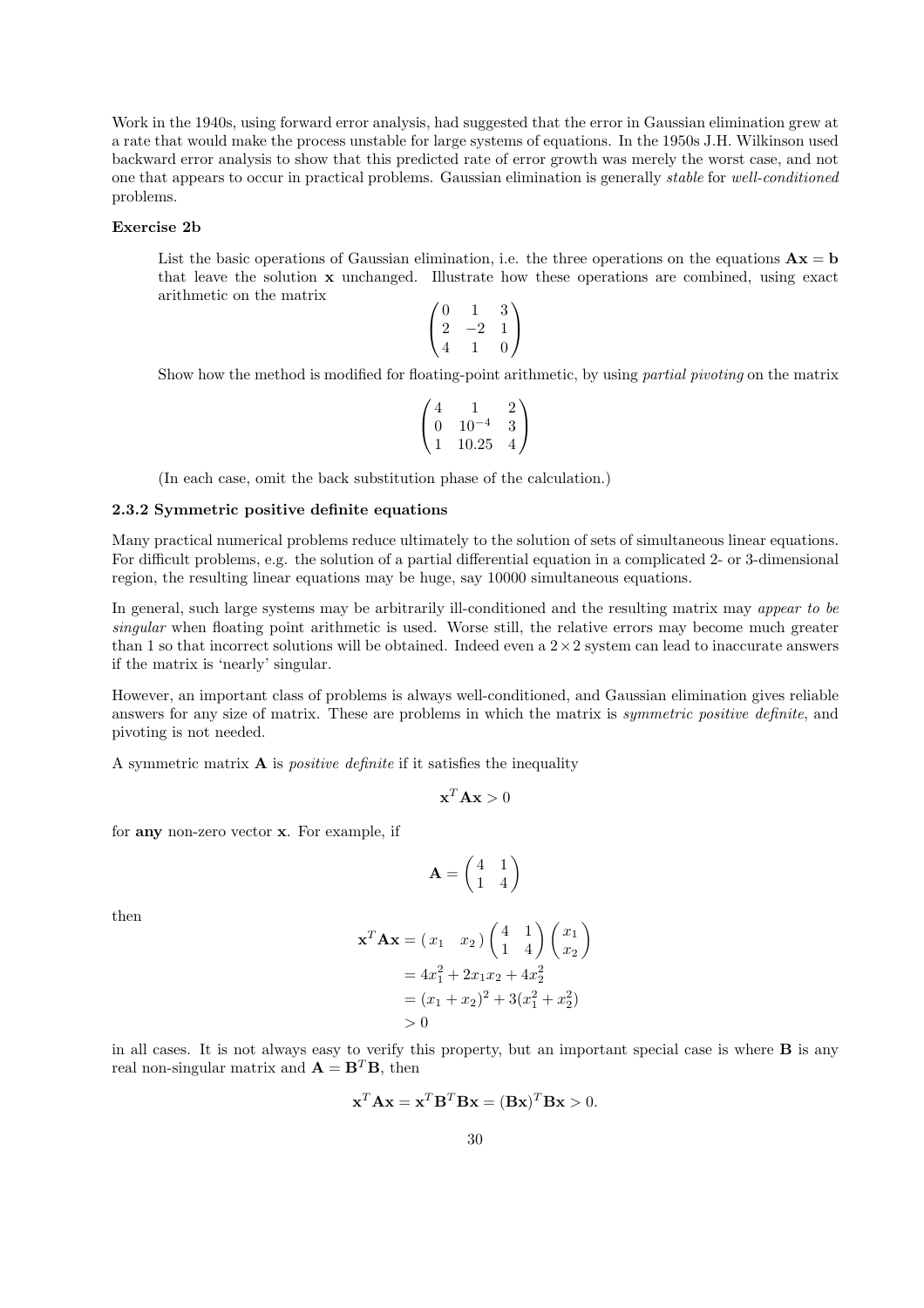Fortunately, good algorithms for symmetric positive definite equations can detect when a matrix is not, in fact, positive definite so it is not essential to check this independently before attempting a calculation.

Many important practical problems give rise to symmetric positive definite equations.

## 2.3.3 Choleski factorization

An instructive way of looking at Gaussian elimination is to consider it in terms of matrix algebra. This leads to a useful algorithm for the solution of symmetric positive definite equations.

When solving  $\mathbf{A}\mathbf{x} = \mathbf{b}$  by Gaussian elimination the matrix  $\mathbf{A}$  is transformed to an upper triangular matrix U by means of operations which include the permutation of rows and columns of the matrix.

A permutation matrix, call it P, is simply a matrix that permutes another matrix when it is multiplied by P; its elements are all either 0 or 1 in such a way that there is exactly one 1 in each row and column. The unit matrix  $\bf{I}$  is thus the (trivial) permutation matrix that does not change anything.

It may be shown that Gaussian elimination (with partial pivoting) is equivalent to factorizing the matrix A such that

$$
\mathbf{A} = \mathbf{P}\mathbf{L}\mathbf{U}
$$

where L is a lower triangular matrix. The equations  $\mathbf{A}\mathbf{x} = \mathbf{b}$  may then be written  $\text{PLU}\mathbf{x} = \mathbf{b}$  which means that the resulting upper triangular system may be expressed as

$$
\mathbf{U}\mathbf{x}=\mathbf{L}^{-1}\mathbf{P}^{-1}\mathbf{b}
$$

where the matrices  $P$  and  $L$  are straightforward to invert.

Choleski factorization may be applied to symmetric positive definite matrices and differs from the PLU factorization in three ways:

- (1) Because symmetric positive definite equations are well conditioned no permutations are necessary so  $P = I$ , i.e. P can be omitted.
- (2) By symmetry it is possible to arrange that  $U = L^T$  so the factorization can be expressed in the form  $\mathbf{A} = \mathbf{L}\mathbf{L}^T$ . However, the diagonal elements of  $\mathbf L$  involve taking square roots; this can be avoided.
- (3) In order to avoid taking square roots the diagonal elements of L are defined to be 1 (and so do not need to be stored) and the factorization used is

$$
\mathbf{A}=\mathbf{LDL}^T
$$

where **D** is a diagonal matrix. This is the Choleski factorization.

An example of a Choleski factorization is:

$$
\begin{pmatrix} 4 & 1 \ 1 & 4 \end{pmatrix} = \begin{pmatrix} 1 & 1 \ \frac{1}{4} & 1 \end{pmatrix} \begin{pmatrix} 4 & \frac{15}{4} \end{pmatrix} \begin{pmatrix} 1 & \frac{1}{4} \\ 1 & 1 \end{pmatrix}.
$$

The algorithm for solving symmetric positive definite equations is as follows: form the Choleski factorization, then solve

$$
\mathbf{L}\mathbf{y} = \mathbf{b}
$$

$$
\mathbf{L}^T \mathbf{x} = \mathbf{D}^{-1} \mathbf{y}
$$

#### 2.3.4 Matrix inversion

Suppose that the two sets of equations  $\mathbf{A}\mathbf{x} = \mathbf{b}$  and  $\mathbf{A}\mathbf{y} = \mathbf{c}$  are to be solved, i.e. two sets of equations with the same coefficient matrix. This problem could be written

$$
\mathbf{A}(\mathbf{x} \ \mathbf{y}) = (\mathbf{b} \ \mathbf{c})
$$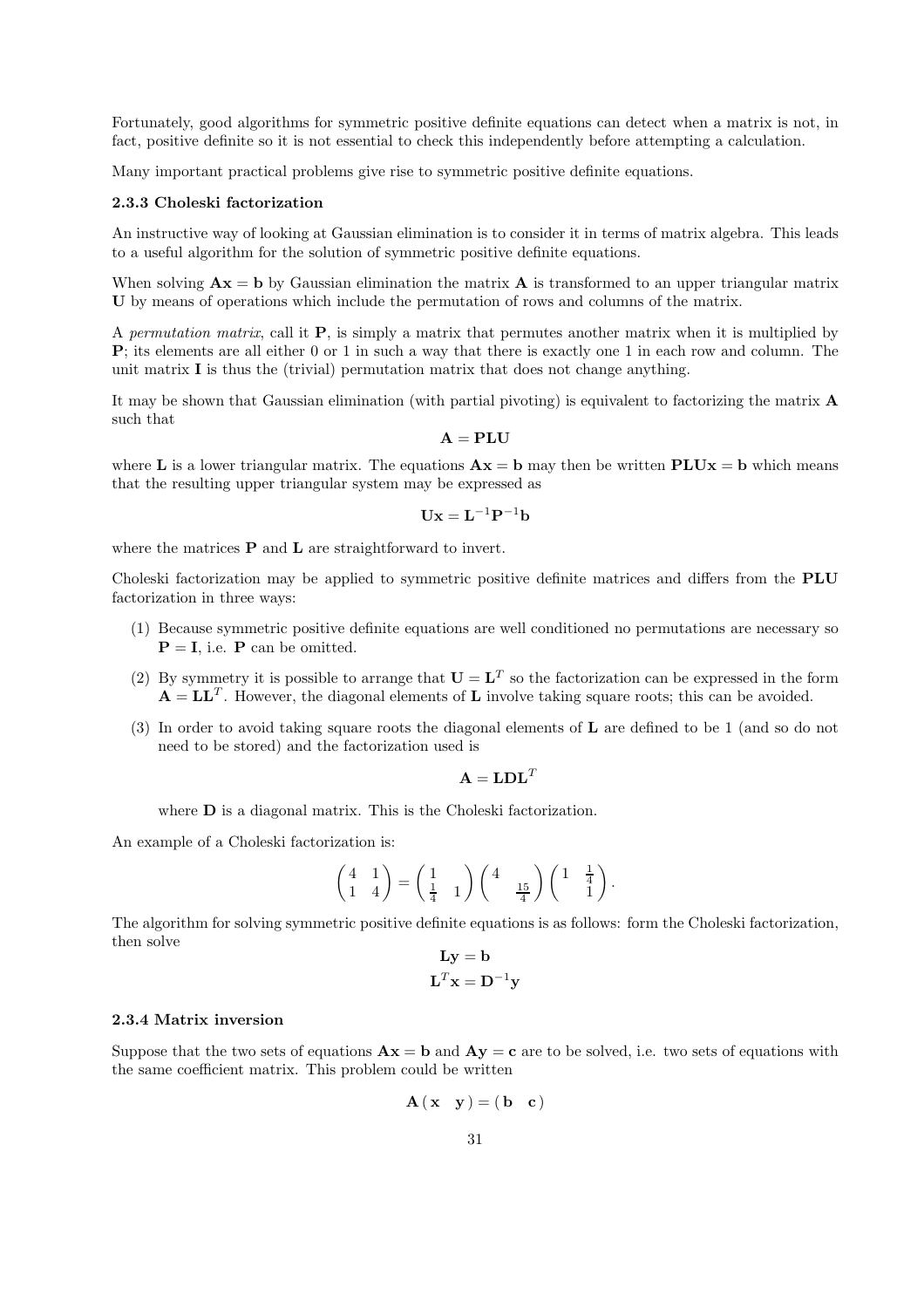which can be solved in one go by Gaussian elimination. Note that both the solution and the right-hand side are now matrices rather than vectors. In the same way, one application of Gaussian elimination is sufficient to solve the matrix equation  $AX = C$  where X is an unknown matrix and C is a constant matrix of the same shape as X.

In particular, if we take C to be the unit matrix I then the solution X will be  $A^{-1}$ .

As stated above, it is not usually necessary or desirable to invert a matrix, but sometimes the elements of the inverse itself are required and Gaussian elimination can be used as described.

#### 2.3.5 Linear least squares

Problems are often encountered where it is desirable to find an *n*-dimensional vector, call it  $\mathbf{x}_n$ , that most closely satisfies (in some sense) the set of  $m$  equations

$$
\mathbf{A}_{mn}\mathbf{x}_n = \mathbf{b}_m \tag{2.6}
$$

where  $\mathbf{A}_{mn}$  is an  $m \times n$  matrix and  $m > n$ . This is an *overdetermined* system and is usually solved in the least squares sense. Define the residual vector

$$
\mathbf{r}_m = \mathbf{A}_{mn} \mathbf{x}_n - \mathbf{b}_m.
$$

Then the least squares solution of (2.6) is the vector  $x_n$  that minimizes the sum of squares of the residuals, i.e.

$$
\mathbf{r}^T \mathbf{r} = (\mathbf{A}\mathbf{x} - \mathbf{b})^T (\mathbf{A}\mathbf{x} - \mathbf{b}).
$$

The least squares solution may be shown to be the solution of the equations

$$
\mathbf{A}^T \mathbf{A} \mathbf{x} = \mathbf{A}^T \mathbf{b}
$$

where  $\mathbf{A}^T \mathbf{A}$  is square and symmetric positive definite. These so-called *normal equations* may be solved by Choleski factorization. However, since the mid 1970s, this approach has been replaced by solving directly the overdetermined system  $\mathbf{A}\mathbf{x} = \mathbf{b}$  by a method known as *singular value decomposition* $\ddagger$ .

#### 2.4 Non-linear equations

Having dealt with linear equations, we will now look briefly at the solution of simultaneous non-linear equations. An example of a system of 2 equations with 2 unknowns is

$$
x_1 + \sin x_2 - \frac{8}{7} = 0
$$
  

$$
x_1 x_2 - \frac{15\pi}{28} = 0
$$
 (2.7)

which has a solution  $x_1 = 9/14$ ,  $x_2 = 5\pi/6$ , which is easily verified. However there are two other solutions with  $x_2$  values close to  $5\pi/2$ . This is an extra complication: non-linear equations do not, in general, have a unique solution. In fact, a set of non-linear equations can have any number of solutions; there may be no solutions at all, or there may be infinitely many.

<sup>‡</sup> Singular value decomposition is a stable method that can be used to solve almost any system of linear equations, yielding a unique solution. Approximate solutions can be obtained for singular matrices and non-square matrices. This method is beyond the scope of this course – see Numerical Analysis II.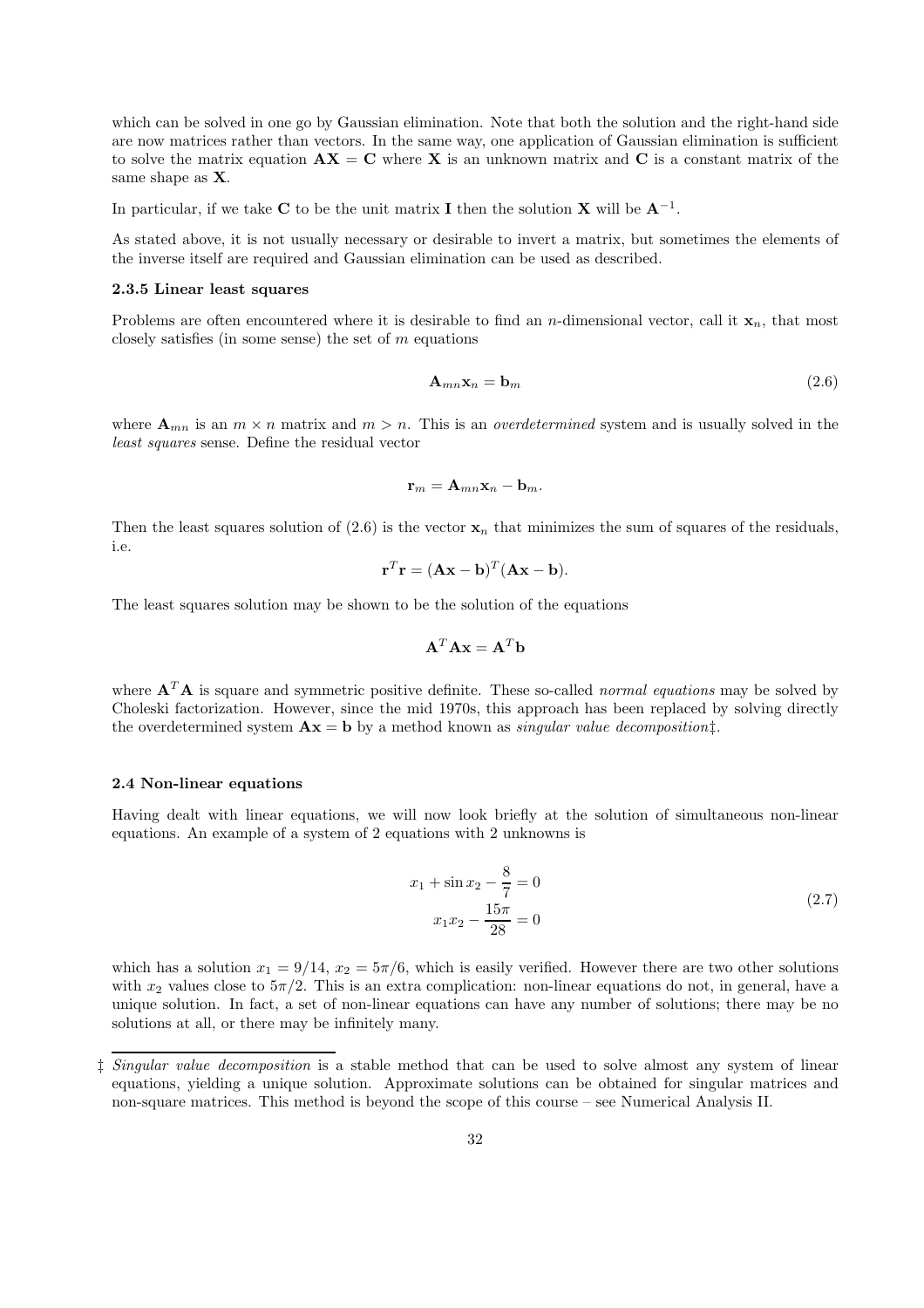### Exercise 2c

Show, graphically or otherwise, that there are exactly three pairs of solutions to the equations (2.7).

It is generally true in numerical analysis that problems without a unique solution are more difficult. Such problems must usually be solved iteratively, by using a starting approximation close (in some sense) to the required solution. Two particular difficulties that arise are (a) convergence to the 'wrong' solution, and (b) failure to converge, sometimes because approximations oscillate between two or more solutions.

A set of *n* non-linear equations in *n* unknowns  $x_1, x_2, \ldots x_n$  may be written

$$
f_1(x_1, x_2,... x_n) = 0
$$
  
\n
$$
f_2(x_1, x_2,... x_n) = 0
$$
  
\n...  
\n
$$
f_n(x_1, x_2,... x_n) = 0
$$

which can be abbreviated to  $f(x) = 0$  where x is the vector of unknowns and f is the vector of functions  $f_j$ .

## 2.4.1 Newton-Raphson iteration

We consider first the equation  $f(x) = 0$  where  $f(x)$  is a smooth non-linear function of a scalar x. The Newton-Raphson method is an iterative technique that is graphically equivalent to improving the estimated solution by moving along the gradient of the function  $f(x)$ , evaluated at the point x.



The formula may be derived from the Taylor series for  $f(x)$  from which we get

$$
f(x+h) = f(x) + hf'(x) + O(h^2).
$$
\n(2.8)

If x is an approximate solution and  $x + h$  is the exact solution then  $f(x + h) = 0$  and we can estimate the value of  $h$  from  $(2.8)$  to get

$$
h = -\frac{f(x)}{f'(x)} + O(h^2).
$$

Writing  $\tilde{x}$  to represent an improved approximation we have

$$
\tilde{x} = x - \frac{f(x)}{f'(x)}.\tag{2.9}
$$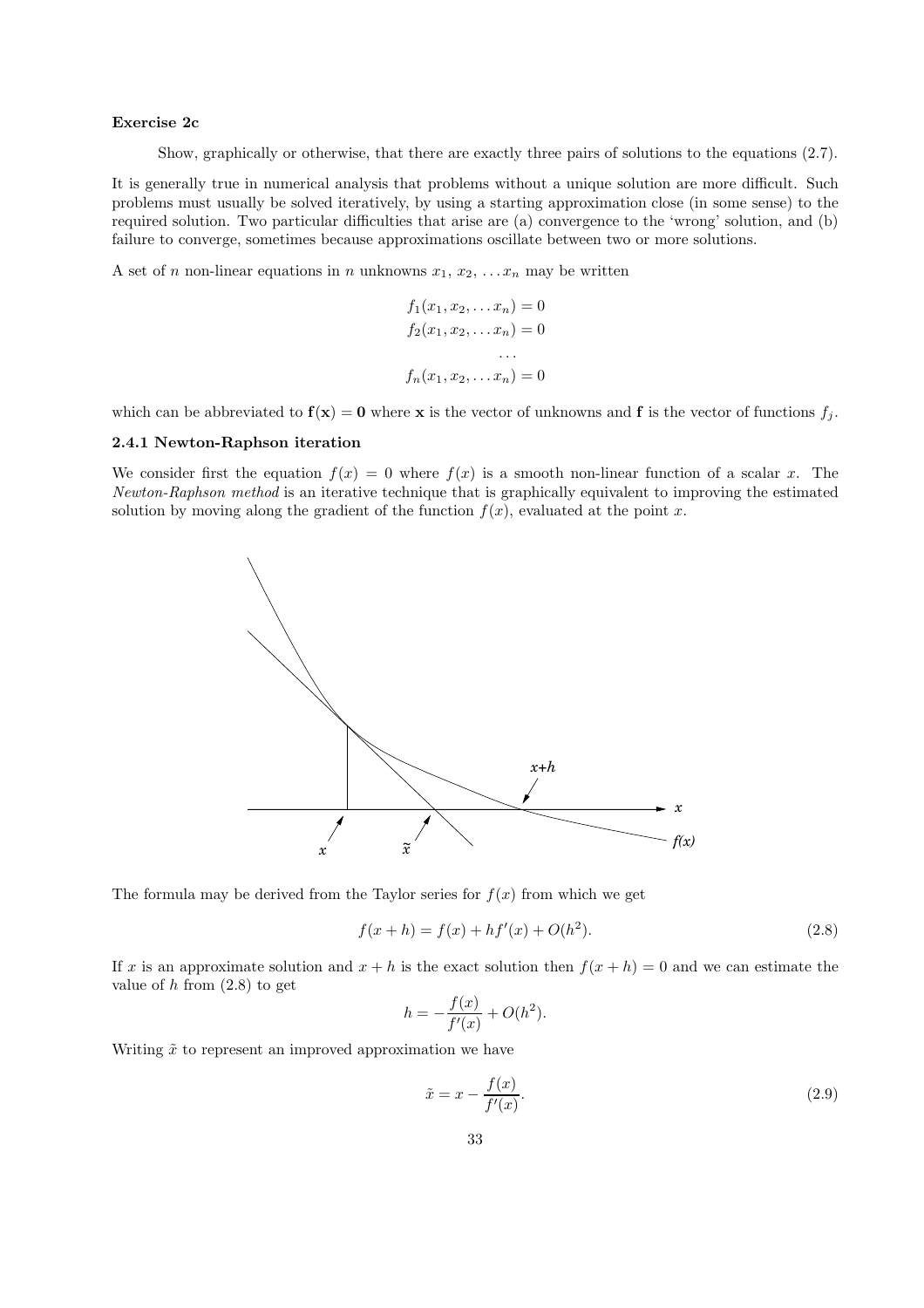The error in this approximation is  $O(h^2)$  so it has a quadratic rate of convergence. In fact this rate of convergence is only obtained when the approximation is sufficiently close to the solution. Note that (2.9) could be written in either of the alternative forms

$$
\tilde{x} = x - [f'(x)]^{-1} f(x)
$$
  
 $f'(x)(\tilde{x} - x) = -f(x).$ 

As a simple example of the use of (2.9), consider the calculation of  $\sqrt{2}$ . This is equivalent to solving the equation  $f(x) = 0$  where  $f(x) = x^2 - 2$ . In this case  $f'(x) = 2x$  and (2.9) becomes

$$
\tilde{x} = x - \frac{x^2 - 2}{2x}
$$

$$
= \frac{x^2 + 2}{2x}
$$

$$
= \frac{x}{2} + \frac{1}{x}.
$$

Using  $x = 1$  as a starting approximation, successive values of  $\tilde{x}$  (obtained on a BBC micro) are 1.5, 1.41666667, 1.41421569, 1.41421356. (Squaring the last approximation gave 2 to the accuracy of the floating point arithmetic.)

## Exercise 2d

The Newton-Raphson formula (2.9) was compared with

$$
\hat{x} = x - \frac{hf(x)}{f(x+h) - f(x)}
$$
\n(2.10)

for solution of the equation  $x^2 - 5 = 0$ . Using a particular value of h, the following numerical results were obtained for the first three iterations of each method using the starting value  $x = 2$  in each case:

| iteration                            | method(2.9)                                              | method(2.10)                                             |
|--------------------------------------|----------------------------------------------------------|----------------------------------------------------------|
| $\Omega$<br>1<br>$\mathfrak{D}$<br>3 | 2.000000000<br>2.250000000<br>2.236111111<br>2.236067978 | 2.000000000<br>2.235988201<br>2.236063956<br>2.236067775 |
|                                      |                                                          |                                                          |

For the first two iterations method (2.10) was more accurate, but method (2.9) was more accurate on the third iteration. Which method would you expect to converge faster, and why?

Suppose method (2.10) is used on a computer for which macheps is about  $10^{-24}$ . Discuss a suitable choice of the parameter h.

### 2.4.2 Generalization of Newton-Raphson

Newton-Raphson iteration can be generalized for solving n non-linear equations in n unknowns, i.e. for solving the vector equation  $f(x) = 0$ . The derivative  $f'(x)$  generalizes to a matrix of partial derivatives, the  $(i, j)$ th element of which is

$$
\frac{\partial f_i(\mathbf{x})}{\partial x_j}
$$

for  $i = 1, 2, \ldots n$  and  $j = 1, 2, \ldots n$ . This matrix of derivatives is called the *Jacobian* **J**. As division is not defined for matrices, we must use one of the alternative forms of (2.9) to express the Newton-Raphson formula, i.e.

$$
\tilde{\mathbf{x}} = \mathbf{x} - \mathbf{J}^{-1} \mathbf{f}
$$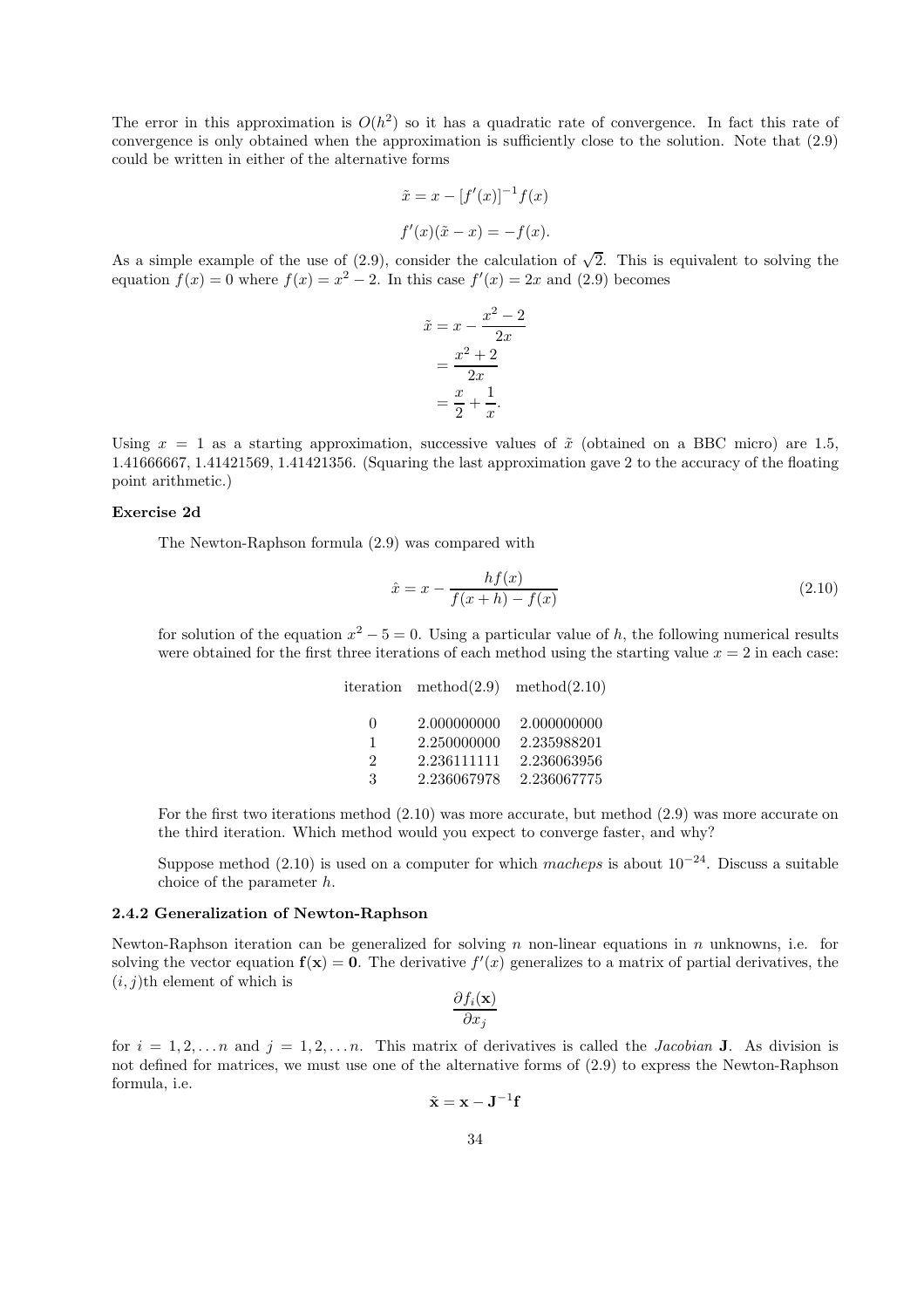or, in order to express this as the solution of a set of linear equations,

$$
\mathbf{J}(\tilde{\mathbf{x}} - \mathbf{x}) = -\mathbf{f}.\tag{2.11}
$$

Note that the solution  $\tilde{\mathbf{x}} - \mathbf{x}$  of (2.11) is the vector of increments to be added to x to form the new approximation.

The rate of convergence of the generalized Newton iteration can also be shown to be quadratic if the approximation is sufficiently accurate but, unfortunately, multi-dimensional problems are more difficult and it is much harder to ensure convergence. Algorithms for non-linear equations usually involve Newton-Raphson iteration, often as a final step, but more strategy and care is needed than in the scalar problem.

Nevertheless, to illustrate that the formula (2.11) is of some use, we solve the pair of equations (2.7). Here the Jacobian is

$$
\left(\begin{array}{cc} 1 & \cos x_2 \\ x_2 & x_1 \end{array}\right).
$$

The starting approximations  $x_1 = 1, x_2 = 3$  yield successive approximations

 $x_1 = 0.672016558$   $x_2 = 2.66694639$  $x_1 = 0.643149516$   $x_2 = 2.61895767$  $x_1 = 0.642857175$   $x_2 = 2.61799418$  $x_1 = 0.642857143$   $x_2 = 2.61799388$ 

where the last pair of values is equal to  $9/14$ ,  $5\pi/6$  to the accuracy of the arithmetic. The starting values  $x_1 = 1, x_2 = 7$  lead to convergence to  $x_1 = 0.226117142, x_2 = 7.4430273$ , and starting values  $x_1 = 1$ ,  $x_2 = 8$  lead to convergence to  $x_1 = 0.205031727$ ,  $x_2 = 8.20846651$  corresponding to the other two solutions. However, it is all too easy to find starting values which do not lead to convergence. For example, taking a starting value in between the latter two solutions yields particularly misleading results. If  $x_1 = 0.2$ ,  $x_2 = 5\pi/2$  then successive convergents 'settle down' in the region of  $x_1 = 0.008$ ,  $x_2 = 20$  although only the crudest of error tests would be deceived into falsely detecting convergence. There is no solution of the equations near these values, although a little graphical consideration will show why the algorithm tries to find one.

#### Exercise 2e

Investigate this problem by writing a short program, using any language with a floating-point data type, to find starting values that lead to convergence and otherwise.

It should be noted that it is often cheaper (in terms of programmer time or computation time) to use numerical derivatives to estimate the Jacobian matrix  $\bf{J}$  in (2.11) but the resulting loss of accuracy may itself cause problems.

## 2.4.3 Ill-conditioned problems

We now return to the scalar non-linear equation  $f(x) = 0$  to investigate cases in which the problem is ill-conditioned; these are often cases in which Newton-Raphson iteration becomes unstable. One such case is where  $f'(x) = 0$  at the solution of  $f(x) = 0$  such that a Newton-Raphson step performed at the solution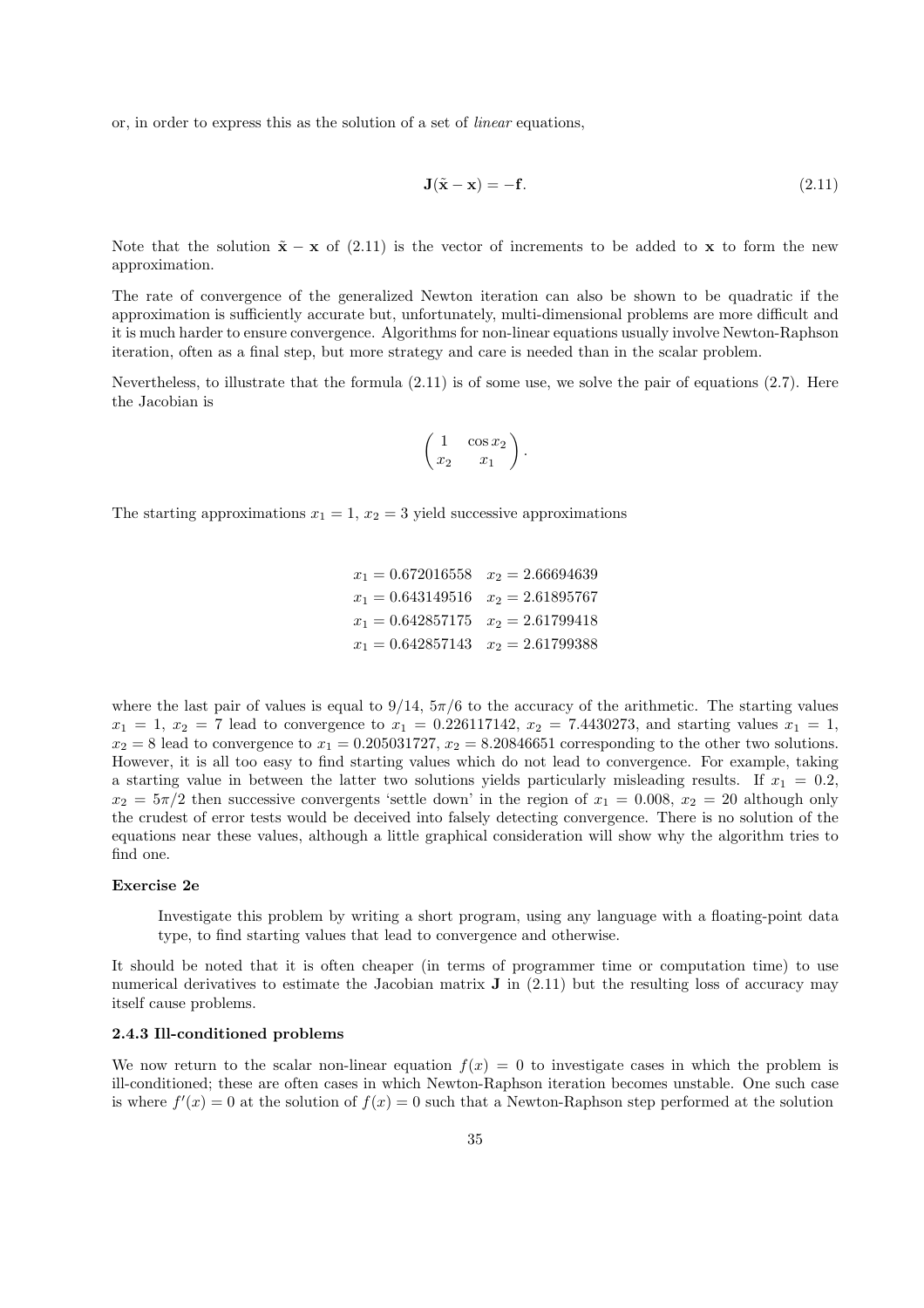would result in a 0/0 calculation. A typical example is shown below:



Note that if the x-axis were shifted downwards there would be no solution, and if shifted upwards there would be two solutions. An ingenious way of overcoming the difficulty is to solve a sequence of (different) problems which successively get closer to the original problem. This sequence of problems is chosen such that each is better conditioned than the original problem. Techniques of the type are known as continuation methods.

In order to solve a difficult case of the problem  $f(x) = 0$ , with a starting approximation  $x_0$ , we first solve

$$
f(x) = \lambda f(x_0) \tag{2.12}
$$

for some parameter  $0 < \lambda < 1$ . Note that the original problem corresponds to  $\lambda = 0$  and that the problem  $\lambda = 1$  is guaranteed to have a solution  $(x = x_0)$ . By taking a succession of decreasing values of  $\lambda$  and using a suitable robust algorithm (not Newton-Raphson) the solution is obtained to a sequence of problems that get nearer to the original problem. Usually, as  $\lambda$  approaches zero, these solutions tend to the required solution.

Note that an algorithm may be described as *robust* if it can be guaranteed to be successful for any valid data. This is often achieved at the expense of time.

#### 2.5 Quadrature

#### 2.5.1 Quadrature rules

Quadrature is the name given to the numerical evaluation of an integral of the form

$$
I = \int_{a}^{b} f(x)dx
$$

where either (or both) of  $a$  or  $b$  may possibly be infinite. An approximation of the form

$$
\int_a^b f(x)dx \simeq \sum_{i=0}^n w_i f(x_i)
$$

where the points  $x_i$  are chosen such that  $a \leq x_0 < x_1 < \ldots x_n \leq b$ , is called a *quadrature rule*. The points  $x_i$  are called the *abscissae* and the numbers  $w_i$  are called *weights*.

Quadrature rules are usually derived by the integration of an interpolating polynomial. Normally, to avoid loss of significance, only rules with positive weights are used.

We define the error in a quadrature rule by

$$
e_n = I - \sum_{i=0}^{n} w_i f(x_i)
$$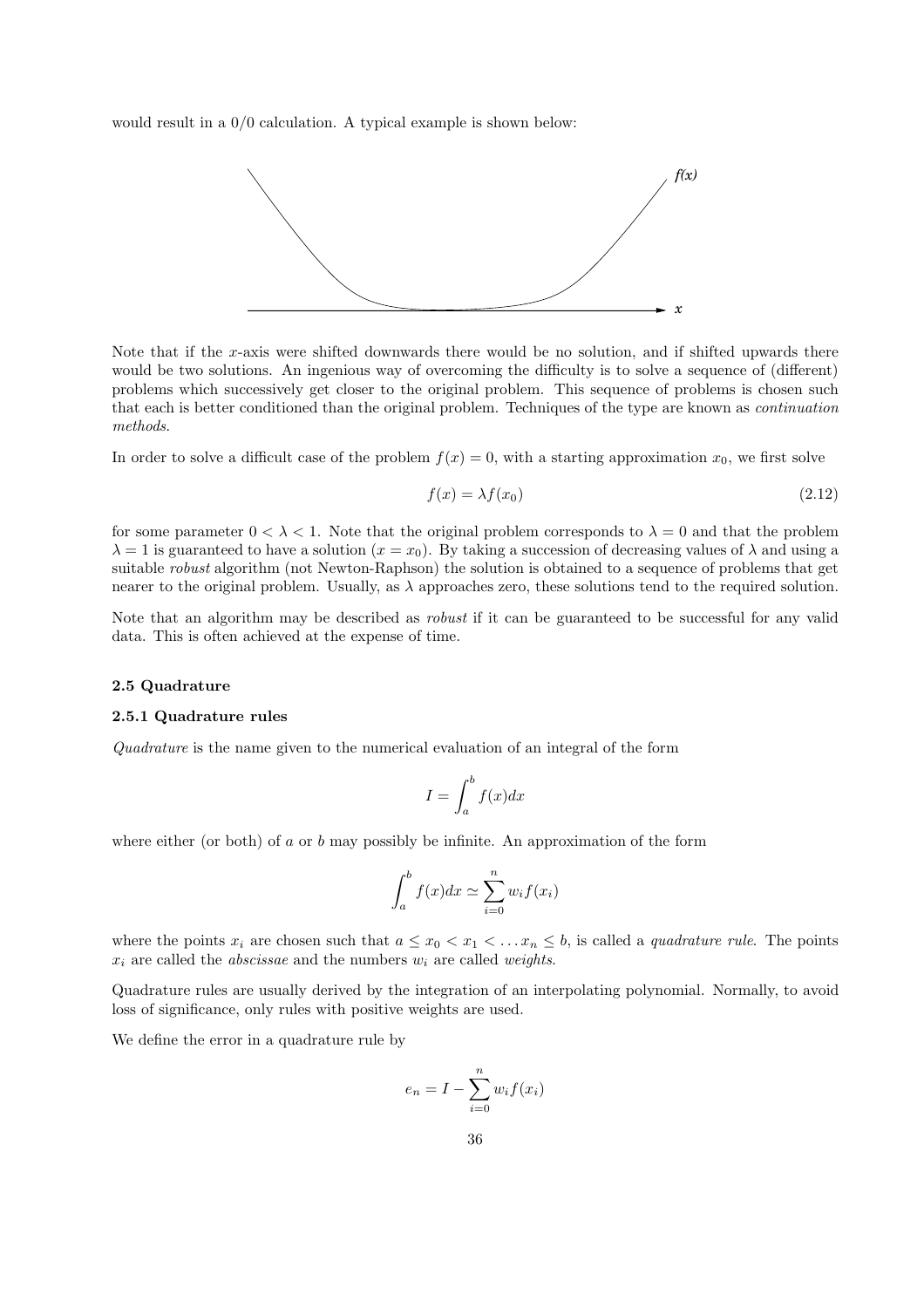and it is possible to obtain an expression for this from the corresponding interpolating polynomial §.

We will now examine a few simple quadrature rules to see how their error terms compare. We consider the case where a and b are both finite. The simplest reasonable quadrature rule is obtained by taking the value of  $f(x)$  at the mid-point of the interval  $(a, b)$  and treating the function as if it were a constant:



Not surprisingly, this is called the *mid-point rule*. The formula, including the error term, is

$$
I = (b - a)f(\frac{a + b}{2}) + \frac{f''(\xi)(b - a)^3}{24}
$$
\n(2.13)

for some  $\xi$  where  $a < \xi < b$ . Alternatively we can fit a straight line between the function values at the end-points of the interval:



This is the trapezium rule with the formula

$$
I = \frac{b-a}{2}[f(a) + f(b)] - \frac{f''(\eta)(b-a)^3}{12}
$$
\n(2.14)

for some  $\eta$  where  $a < \eta < b$ . A spectacular improvement is obtained by a fitting a quadratic curve through § See Conte & de Boor.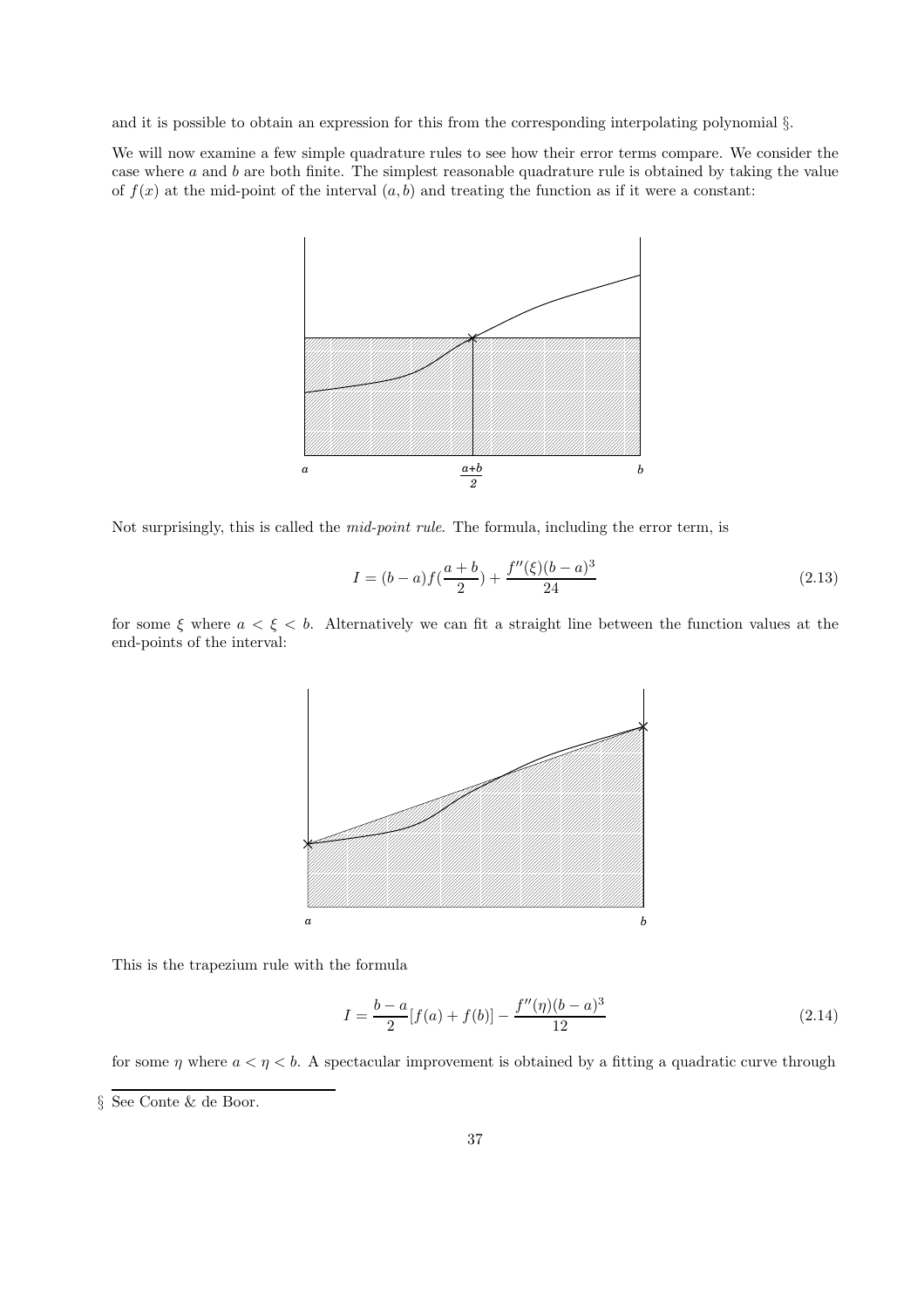the mid-point and the end-points:



This leads to Simpson's rule which is

$$
I = \frac{b-a}{6} [f(a) + 4f(\frac{a+b}{2}) + f(b)] - \frac{f^{iv}(\zeta)(\frac{b-a}{2})^5}{90}
$$
 (2.15)

for some  $\zeta$  where  $a < \zeta < b$ .

This idea can be extended by, say, interpolating four equally-spaced points with a cubic polynomial. Quadrature rules derived from equally-spaced points are called Newton-Cotes formulae. High order Newton-Cotes rules are rarely used for two reasons: (i) in high order rules some weights are negative, which leads to instability, and (ii) methods based on high order polynomials usually have the same disadvantages as high order polynomial interpolation.

A more promising approach than increasing the order of the interpolating polynomial is to use a composite rule. A composite rule is formed by splitting an integral into a set of panels and applying (usually) the same quadrature rule in each panel and summing the results. For example the composite mid-point and composite trapezium rules:



Let there be  $n$  panels. Writing  $h$  for the width of each panel, these lead to the similar formulae

$$
I \simeq h \sum_{i=1}^{n} f(a + \{i - \frac{1}{2}\}h)
$$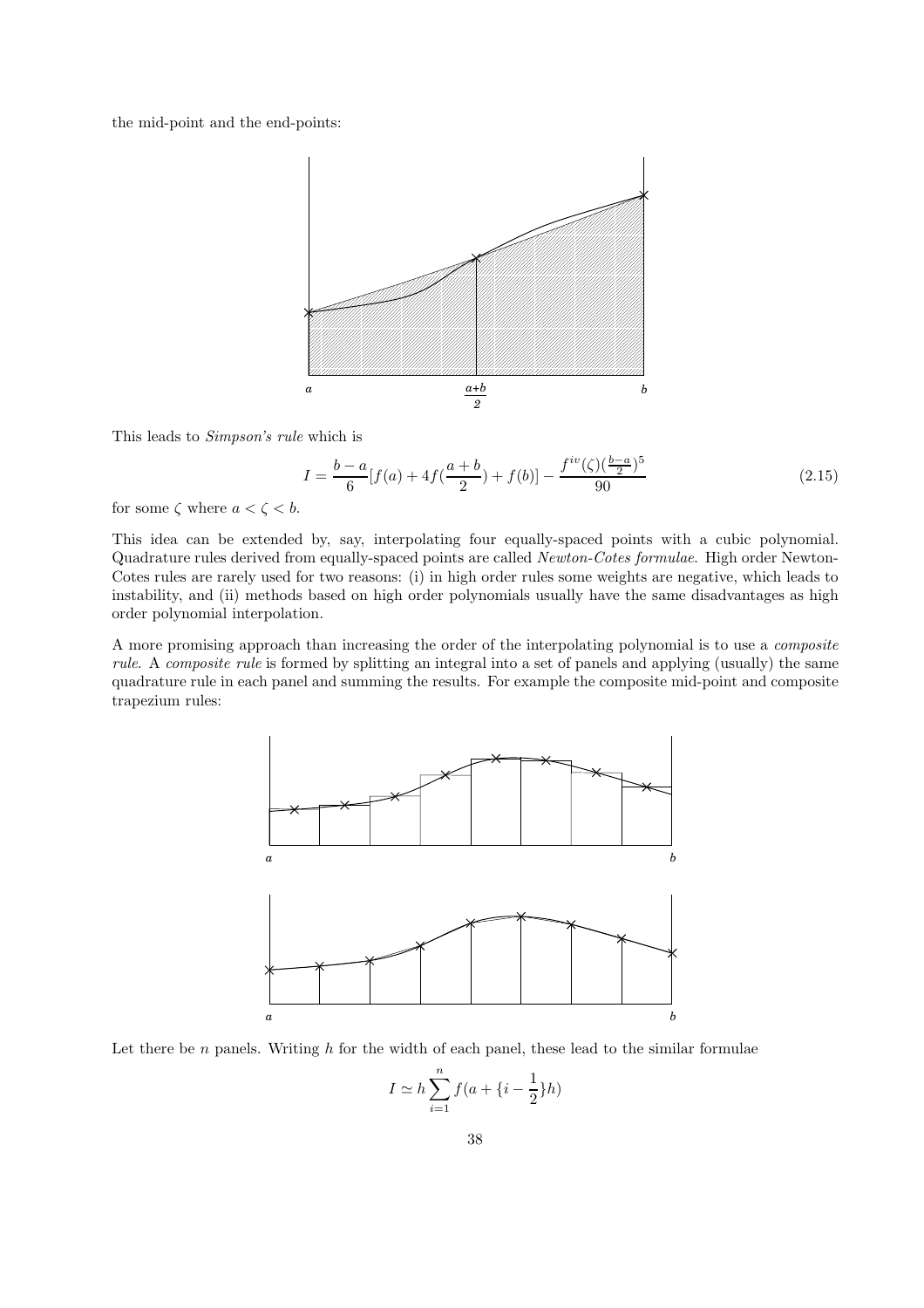for the composite mid-point rule, and

$$
I \simeq h \sum_{i=0}^{n} f(a+ih)
$$

for the composite trapezium rule, where the double prime on the summation indicates that the first and last terms are each halved. The fact that these formulae are similar helps to explain why the error terms for these rules are also similar.

Replacing  $b - a$  by h in (2.13) and (2.14) we see that these rules each have order of convergence  $h^3$  in any one panel. But there are *n* panels, and  $n = O(h^{-1})$ , so the order of convergence of the composite rule is  $h^{-1}h^3 = h^2.$ 

The composite Simpson rule has the formula

$$
I \simeq \frac{h}{6} [f(a) + f(b) + 2 \sum_{i=1}^{n-1} f(a+ih) + 4 \sum_{i=1}^{n} f(a + \{i - \frac{1}{2}\}h)]
$$

which, from (2.15), is of order  $h^{-1}.h^5 = h^4$ .

In general, a single quadrature rule derived from an interpolation formula based on n abscissae is guaranteed to have order at least  $h^{n+1}$ , although formulae based on specially advantageous choices of the abscissae have higher orders of convergence. Note that both the mid-point rule and Simpson's rule have one higher order of convergence than expected; the trapezium rule has the minimum order. The maximum possible order of convergence for a polynomial rule based on n abscissae is  $h^{2n+1}$ ; such a rule is called a *Gauss rule*† and uses optimally chosen abscissae. These abscissae turn out to be non-equally spaced points which, incidentally, never include the end-points of the interval; for odd values of n the mid-point is always one of the Gauss abscissae.

Because an arbitrary function  $f(x)$  is potentially expensive to calculate, the efficiency of a quadrature scheme is usually measured by the number of function evaluations required to estimate the integral to a specified accuracy. In a composite rule it is therefore an advantage for the end-points to be abscissae, because a function evaluation at an end-point of one panel is used again in the next panel. This also explains why there is so little difference between the composite mid-point and composite trapezium rules in practice.

An interesting compromise between efficiency and high order is achieved by a *Lobatto rule*. This is an n-point quadrature rule in which the end-points are included and the remaining  $n - 2$  abscissae are chosen to achieve the maximum possible order of convergence (which then turns out to be  $h^{2n-1}$ ). The importance of Simpson's rule is explained by the fact that it is the simplest Lobatto rule.

## 2.5.2 Summation of series

This section gives a simple example of the use of numerical analysis to devise and tune an algorithm for solving a problem that is easy to pose, but difficult to solve by straightforward means. The method uses the mid-point formula (2.13) in order to sum a series by evaluating an integral: this may be thought of as quadrature in reverse<sub>‡</sub>. In order to simplify (2.13) a little, first consider the integral of some function  $f(x)$ over an interval of unit length. Writing

$$
I_n = \int_{n - \frac{1}{2}}^{n + \frac{1}{2}} f(x) dx
$$

we see that (2.13) simplifies to

$$
I_n = f(n) + \frac{f''(\theta_n)}{24}
$$

<sup>†</sup> The derivation of Gauss rules is discussed in Conte & de Boor.

<sup>‡</sup> The method described is also related to the so-called Euler-Maclaurin summation formulae.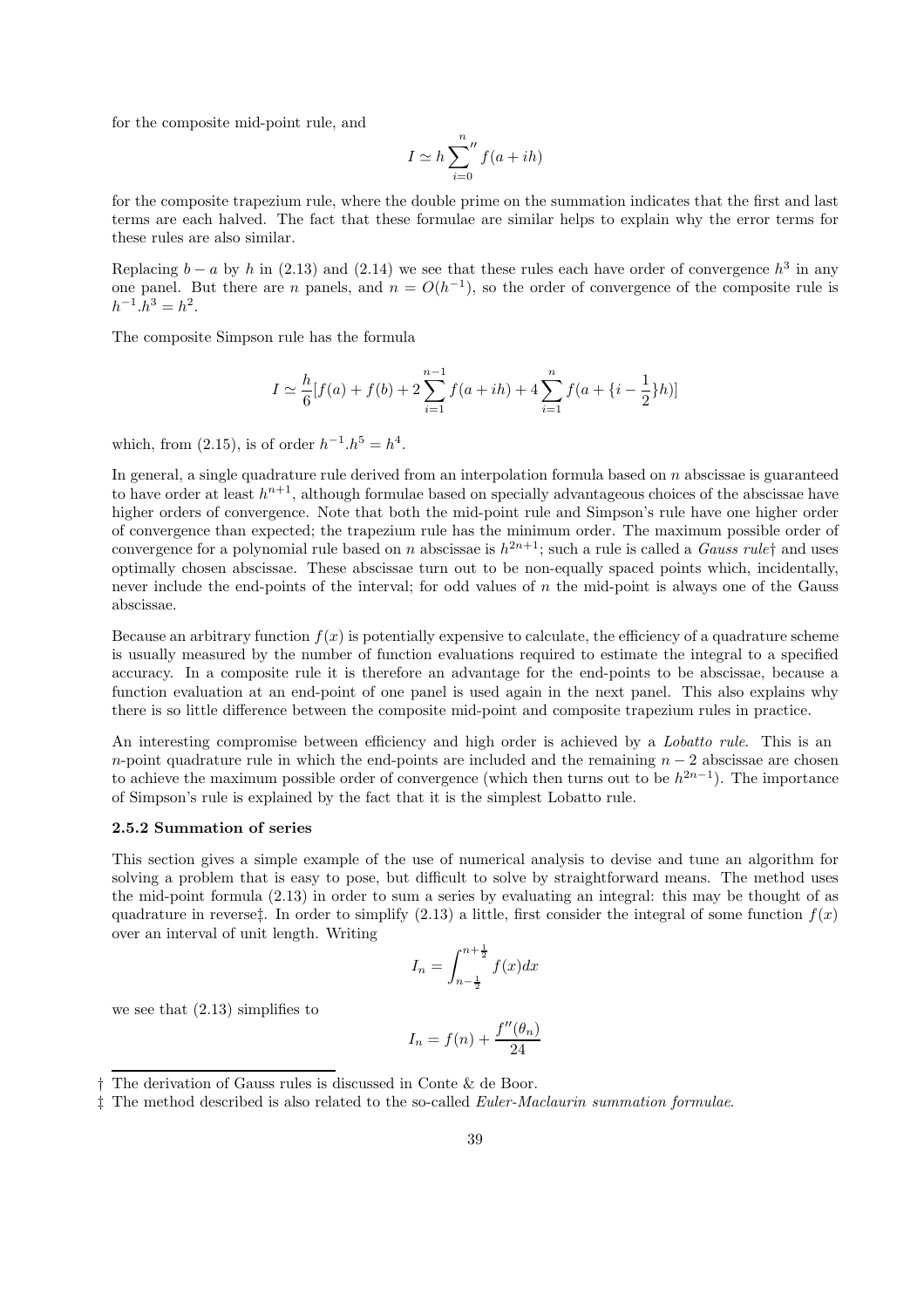where  $\theta_n$  is some (unknown) value in the interval  $(n-\frac{1}{2},n+\frac{1}{2})$ . Let  $e_n$  be the error term, such that

$$
e_n = I_n - f(n) = \frac{f''(\theta_n)}{24}.
$$

In the case where  $f''(x)$  happens to be a positive decreasing function in the interval  $(n-\frac{1}{2},n+\frac{1}{2})$ , we can certainly say that

$$
|e_n| \le \frac{f''(n - \frac{1}{2})}{24}.
$$
  

$$
S_{p,q} = \sum^q f(n),
$$
 (2.16)

Using the notation

we now consider the problem of evaluating the infinite series  $S_{1,\infty}$  where, for sufficiently large values of x,  $f(x)$  is a positive decreasing function of x and a formula can be found for  $\int f(x)dx$ . Of particular interest are functions for which  $S_{1,\infty}$  is not easy to evaluate by simple summation alone.

 $n=p$ 

We start by devising an algorithm applicable to all suitable functions  $f(x)$ , then use a particular example to see how the algorithm may be tuned for efficiency. Note that a sum of the form (2.16) is equivalent to application of the composite mid-point rule to an integral. Suppose that we start off the calculation of  $S_{1,\infty}$ by summing N terms then use the composite mid-point rule to approximate the remainder of the sum. We have  $S_{1,\infty} = S_{1,N} + S$ 

$$
= S_{1,N} + S_{N+1,\infty}
$$
  
\n
$$
= S_{1,N} + \sum_{n=N+1}^{\infty} (I_n - e_n)
$$
  
\n
$$
= S_{1,N} + \int_{N+\frac{1}{2}}^{\infty} f(x) dx - \frac{1}{24} \sum_{n=N+1}^{\infty} f''(\theta_n)
$$
  
\n
$$
S_{1,\infty} = S_{1,N} + \int_{N+\frac{1}{2}}^{\infty} f(x) dx + E_N
$$
\n(2.17)

where, if  $f''(x)$  is a positive decreasing function for  $x > N + \frac{1}{2}$ , the error estimate is such that

$$
|E_N| \le \frac{1}{24} \sum_{n=N+1}^{\infty} f''(n - \frac{1}{2})
$$
  
\n
$$
\approx \frac{1}{24} \int_N^{\infty} f''(x) dx
$$
  
\n
$$
|E_N| \approx -\frac{f'(N)}{24}.
$$
\n(2.18)

Note that, given a target absolute error  $\varepsilon$ , if the integral in (2.17) can be evaluated then it is possible to determine a value of N that should achieve this prescribed error given sufficient floating-point precision.

As a specific example of a well-known function that is hard to evaluate directly, consider the Riemann zeta function:

$$
\zeta(k) = \sum_{n=1}^{\infty} n^{-k}
$$

for any  $k > 1$ . Writing  $f(n) = n^{-k}$ , the integral in (2.17) is

$$
\int_{N+\frac{1}{2}}^{\infty} x^{-k} dx = \left[ \frac{x^{1-k}}{1-k} \right]_{N+\frac{1}{2}}^{\infty} = \frac{(N+\frac{1}{2})^{-(k-1)}}{k-1}
$$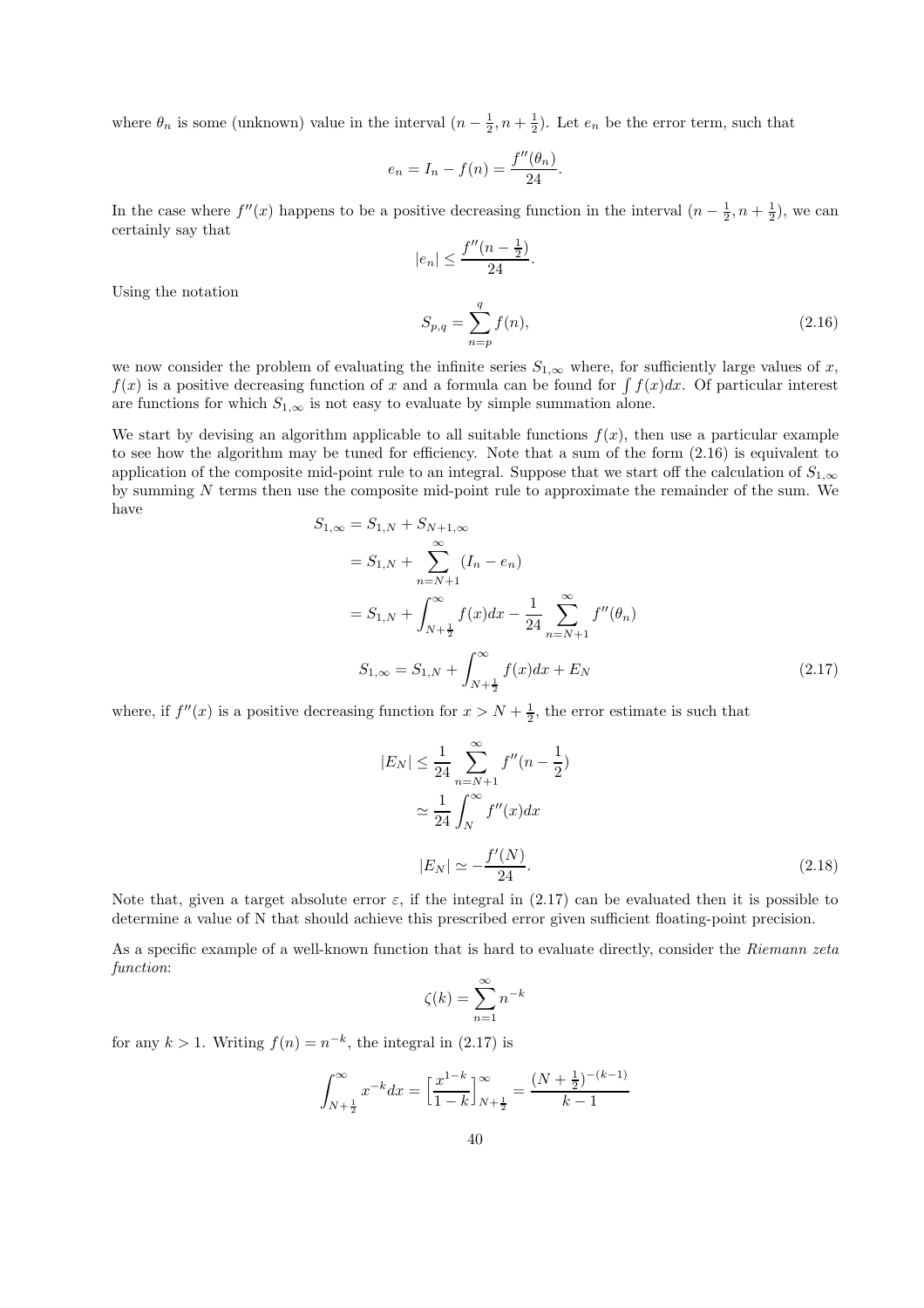and note that  $f''(x)$  is positive and decreases with x. From (2.18) we get that  $|E_N| \simeq \frac{k}{24} N^{-(k+1)}$  and we estimate the value of N necessary to achieve the target absolute error  $\varepsilon$  as

$$
N = \left[\frac{k}{24\varepsilon}\right]^{\frac{1}{k+1}}.\tag{2.19}
$$

The formula to be used is then

$$
\zeta(k) = \sum_{n=1}^{N} n^{-k} + \frac{(N + \frac{1}{2})^{-(k-1)}}{k-1} + E_N
$$
\n(2.20)

where  $|E_N| \simeq \varepsilon$ .

As a numerical example, suppose  $k = 2$  and the target absolute error  $\varepsilon = 10^{-16}$ . With straightforward summation, we can use the integral  $\int_{N+\frac{1}{2}}^{\infty} f(x)dx$  to estimate how many terms are needed: this works out at about  $10^{16}$ . Using  $(2.19)$  and  $(2.20)$  we can estimate the value

$$
N = \left[\frac{2}{24.10^{-16}}\right]^{\frac{1}{3}} \simeq 10^5
$$

for our algorithm. When  $k = 2$ , if a computer takes, say, about 0.1 second for this calculation then the straightforward sum would take over 300 years.

Finally, it is worth noting that the integral in (2.17) can itself be estimated by quadrature, which allows the method to be used even when a formula for  $\int f(x)dx$  is not available. However, the quadrature rule will add to the computational cost of the algorithm and will complicate the error formula.

## Exercise 2f

Implement the algorithm described in Section 2.5.2 in any language with a floating-point data type. Use the following known values to test its accuracy:

$$
\zeta(2) = \frac{\pi^2}{6}
$$

$$
\zeta(4) = \frac{\pi^4}{90}
$$

(If your floating-point implementation has poor numerical properties then you may need to compute the sum carefully to achieve the expected accuracy – recall Exercise 1a.)

If a program timer is available compute  $\zeta(2)$ , say 10 times, and hence estimate how long it would take to compute the value once, to similar accuracy, using a straightforward sum.

#### 3. Numerical software

#### 3.1 State of the art

For mainly historical reasons, most software for numerical methods is found in subroutine libraries designed to be used from conventional programming languages. This is in contrast to, say, statistical software which is often provided in the form of a free-standing package. There are a number of special-purpose libraries for single application areas, such as linear equations or optimization. Some research organizations have produced general-purpose libraries but these are often restricted to a particular range of computers, or have gaps in areas that are not of interest at the originating site. There are only two portable general purpose libraries currently in wide use on a world scale. These are the libraries of NAG (Numerical Algorithms Group), based in Oxford, and Visual Numerics (formerly IMSL), based in the United States.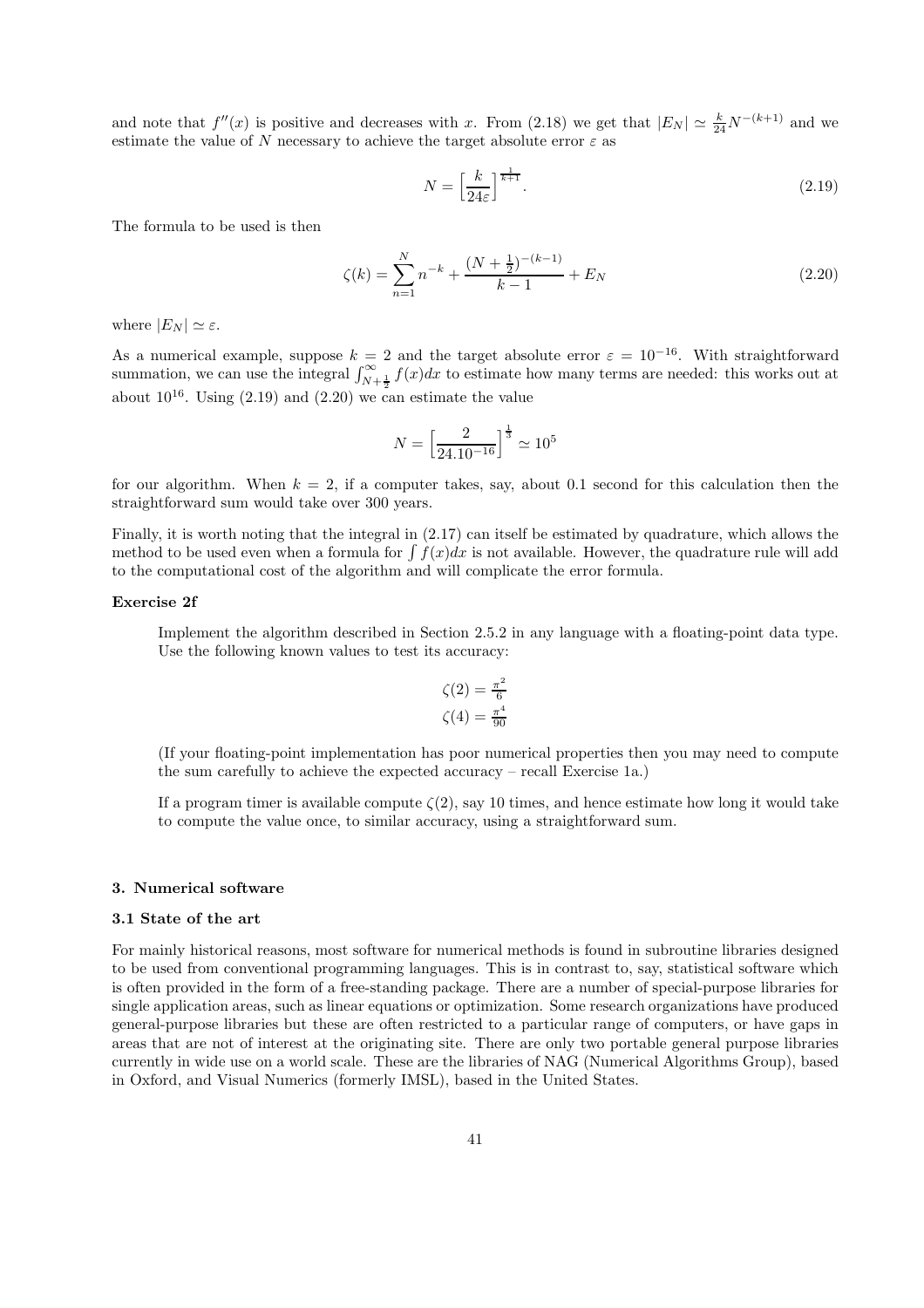#### 3.2 Languages

It is not possible to proceed very far with this subject before discussing the vexed question of the languages in which numerical software has been implemented. The significant languages used up to now have been: Algol (both Algol 60 and Algol 68), Fortran (all dialects), Pascal, Ada, C and C++. By far the most commonly used language for numerical software has been Fortran, for largely historical reasons. Fortran 90 was standardized by ISO in 1991 and NAG announced the first compiler to coincide with this standardization†. Whereas the earlier Fortran 77 had few redeeming features as a programming language, it did have standardization and portability in its favour. Also, in view of the substantial body of well-tested software that already exists in Fortran, it still has a pre-eminent position. In the 1990s NAG released libraries written in Fortran 90 and C.

In the 1980s, it was predicted that Algol 68, Pascal or Ada would become the future language for numerical software, but none of these forecasts has come true. Algol 68 has virtually died out, and never was much used in North America. The difficulty with standard Pascal is that 2-dimensional arrays, crucial to the handling of matrices in numerical subroutines, are not implemented in a suitable way. There was heavy investment in Ada by the N.A.T.O. countries for military purposes, but the end of the 'Cold War' resulted in a rapid decline in interest in this language for largely non-technical reasons.

It should be noted that some programming languages have features that make them very difficult to use for sensitive floating-point computations. For example, some versions of Basic perform rounding on values close to integers for display purposes.

It is to be hoped that good numerical libraries will become widely available from better programming languages in the future, although this is unfortunately not the case at present. The current trend is to provide good facilities for mixed language programming so that C or Fortran can be called safely from higher level languages. A possible future trend might be towards packaged numerical software.

## 3.3 Floating-point arithmetic: software considerations

## 3.3.1 The Brown model

We have already seen that one implementation-specific constant, macheps, is important in numerical algorithms. In order to circumvent overflow or underflow in an algorithm it is also necessary to know the limits of the representable number range. Other constants may be significant in particular algorithms.

IEEE implementations are still far from universal. The task of writing implementation-independent subroutines is considerably eased by the use of a simplified model of floating-point arithmetic. The Brown model‡, or some modification of it, is one that is commonly used. The model assumes that a floating-point representation can be described by only four parameters:

- $B$  the base of the arithmetic
- $N$  the number of digits (of base  $B$ ) in the significand

 $EMIN$  - the minimum exponent

 $EMAX$  - the maximum exponent

then any floating-point number can be represented in the form

$$
\pm 0.d_1d_2\ldots d_N\times B^E
$$

where  $d_1d_2 \ldots d_N$  are digits (of base B) and E is the exponent in the range  $EMIN \le E \le EMAX$ . A library need only contain four implementation-dependent functions that supply the values of these parameters for

<sup>†</sup> The latest Standard is actually Fortran 95, standardized in 1996, but this is a relatively modest update.

<sup>‡</sup> Note that the Brown model (due to W.S. Brown, 1981) differs only slightly from the description in 1.2.2. This model need not necessarily correspond to the way that the exponent and significand are actually stored.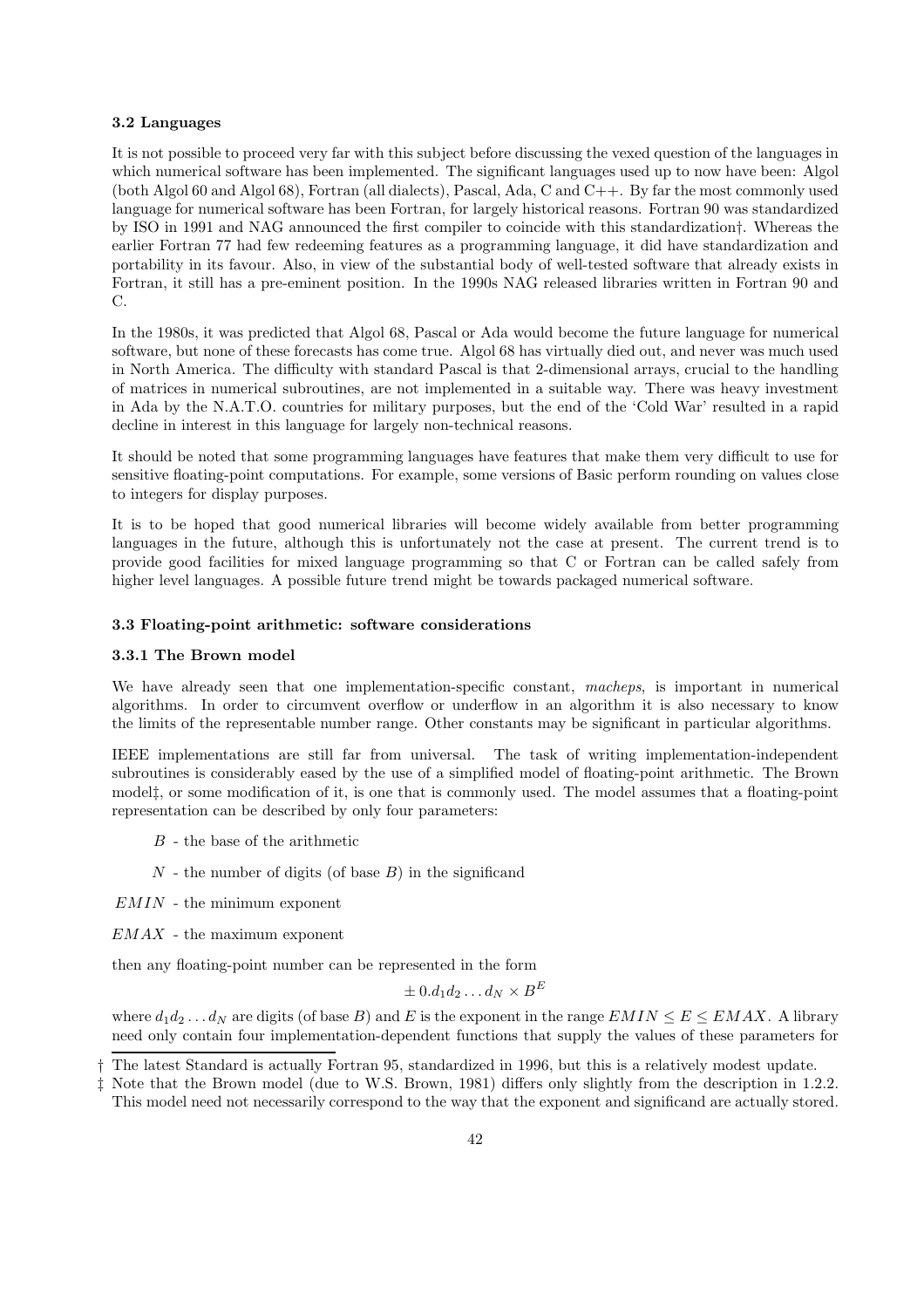the use of portable algorithms. In principle, other implementation-dependent constants can be derived from the parameters of the Brown model.

## 3.3.2 Implementation issues for IEEE arithmetic

IEEE arithmetic is more closely specified than Brown's model, which was used to define floating-point arithmetic in the language Ada. For example under IEEE it is possible to prove that  $(3.0/10.0) * 10.0$ evaluates to 3.0; this is not possible under the axioms of Brown's model.

Under IEEE 754, because it specifies the number of bits to be used, the use of exactly rounded operations means that the results of calculations should be identical when a program is moved from one processor to another, provided they both support the Standard. Furthermore it is possible, at least in principle, to prove that some floating-point algorithms produce answers correct to within prescribed tolerances§.

As one would expect, in practice there are implementations that give inaccurate results, but too much accuracy can also be a problem. For example, several processors have a so-called 'fused MAC' (Multiply ACcumulate) instruction that computes  $\pm a * b \pm c$  exactly rounded; this cannot be achieved under IEEE arithmetic so violates the Standard! More simply, over-use of 'double extended' precision for single precision calculations can produce results that are too accurate to be Standard-conforming.

Another difficulty that is encountered in programming languages, e.g. some of the early implementations of C (i.e. Kernighan & Ritchie C), is that the programmer's use of parentheses is not honoured on the grounds of efficiency! In floating-point,  $(x + y) + z$  is not the same as  $x + (y + z)$  and the programmer's parentheses may be inserted specifically to avoid wrong answers. This was corrected when C was first Standardized by ANSI†: nobody cares how efficiently the wrong answer can be calculated. Many floating-point algorithms fail if optimizing compilers assume 'true real arithmetic'. If optimizing compilers get cleverer then worse problems may occur — see Section 3.2.3 of Goldberg's paper for an example.

Care must be taken when mixing precisions because some of the 'invariance rules' described above do not apply if precisions are mixed. For example, the number 3.0/7.0 is a recurring fraction in base 2 or 10, so it will have different representations in single and double precision. If a compiler evaluates everything in double precision, and x is in single precision, then  $x = 3.0/7.0$  may assign the correct value to x, but the test 'if  $(x == 3.0/7.0)$  then  $\ldots$ ' may not work as expected.

Under default rounding,  $x - x$  is defined to evaluate to +0 for all finite x. Thus  $(+0) - (+0) = +0$ . Also  $-(+0)$  is defined to be  $-0$ , so  $-x$  should not be implemented as  $0-x$  as this would be wrong for  $x = +0$ .

There may be conflicts between IEEE and language Standards. For example, one ANSI language Standard states that 'any arithmetic operation whose result is not mathematically defined is prohibited'. This raises problems because  $\pm\infty$  can be used as an ordinary value and may violate this language Standard, especially if the operation  $x/\infty$  gets rid of the infinite value.

What should the *sign* of  $-0.0$  be in a programming language? It is easy to argue that it should be  $-1$  or NaN. Standard Basic defines it as 0, whereas Standard Fortran defines it as  $+1$ .

<sup>§</sup> N.B. Proving the correctness of a floating-point algorithm does not imply that it solves the corresponding mathematical problem correctly. Numerical analysis is still necessary to understand the properties and limitations of the method on which the algorithm is based. For example, it would be very useful to prove the correctness of an adaptive integration procedure (see Section 3.4) but, for any such procedure, there must exist functions for which it gives arbitrarily inaccurate answers. There is no contradiction here: the numerical method is a finite approximation to an infinite process, so cannot in principle be made to work in all cases. Proving the algorithm correct amounts to showing that the (intrinsically flawed) numerical method has been implemented correctly. Such a proof would be at least reassuring. Nevertheless adaptive integration methods are useful in practice except only in pathological cases.

<sup>†</sup> The ISO C Standard is now far less clear on this point but, in practice, most modern C compilers respect parentheses for floating-point operations.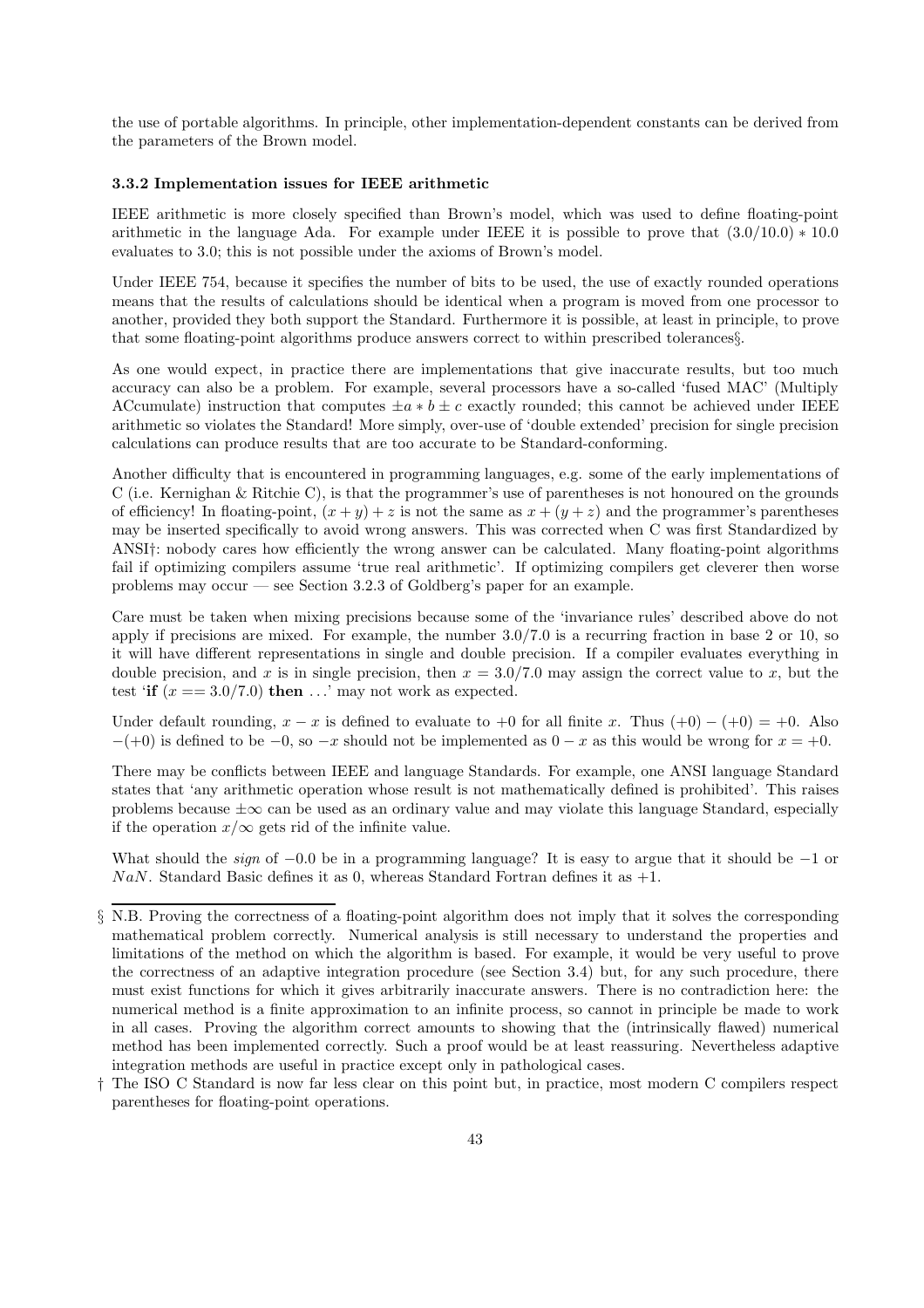The only reliable way to test the sign of zero under IEEE arithmetic is to compute, say,  $1.0/z$  where  $z = \pm 0.0$ and to test the sign of the result. Unfortunately this sets the *division by zero* status flagt.

Some processors can run much slower in IEEE-conforming mode, where this is provided as an option, typically because denormal numbers are expensive to handle.

The use of NaNs violates many of the desirable 'invariance rules'. The test 'if  $(x == x)$  then ...' yields true unless x is a NaN in which case it is always false by definition. Also, the test 'if  $(x \le y)$  then ...' is not always the same as 'if  $not(x > y)$  then ...' because NaNs are unordered by definition. This is another problem for optimizing compilers.

Exception handling leads to problems with synchronicity on pipelined machines and with optimizing compilers. Hardware and software solutions to these problems exist but, unfortunately, these are not generally portable to other systems.

#### 3.4 User interfaces: automatic quadrature

Suppose that

```
interate(f, a, b, eta_t, result, error)
```
is a subroutine that returns an estimate of  $I = \int_a^b f(x)dx$  in result, given a target accuracy eta t to be used in a mixed error test. The variable error is set non-zero if any kind of error condition is detected (such as detecting that the integral I does not exist).

There is a significant difference between a subroutine that evaluates, say, a certain composite quadrature rule and a subroutine such as integrate that performs all necessary calculations and returns an estimate of the integral to a prescribed accuracy. The black box approach of the subroutine integrate is known as automatic quadrature. The algorithm for such a routine not only needs a suitable quadrature rule or rules, but also a strategy for achieving the requested accuracy and a system of bookkeeping to keep track of the progress of the calculation. In particular, if function evaluations are to be minimized, it is necessary to ensure that the function  $f(x)$  is not evaluated at the same point more than once, and also that function values are stored if there is a possibility that they may be required more than once. Needless to say, the work done in bookkeeping should be negligible compared with the function evaluations if the algorithm is to be efficient.

Simpson's rule, or the composite form of it, can be used as the basis of more or less sophisticated automatic quadrature schemes. Two such schemes will be described for the integral  $\int_a^b f(x)dx$ .

## 3.4.1 Simple automatic Simpson quadrature

A simple strategy is to use the composite Simpson rule with different values of  $h$  in such a way that function evaluations can be re-used as much as possible. This can be done by evaluating the rule with an initial value of h then re-evaluating using  $h/2$ ,  $h/4$ ,  $h/8$ , ... until the process converges to the required accuracy.

<sup>‡</sup> The IEEE Standard recommends an optional function called CopySign to test the sign of zero, but this is rarely implemented.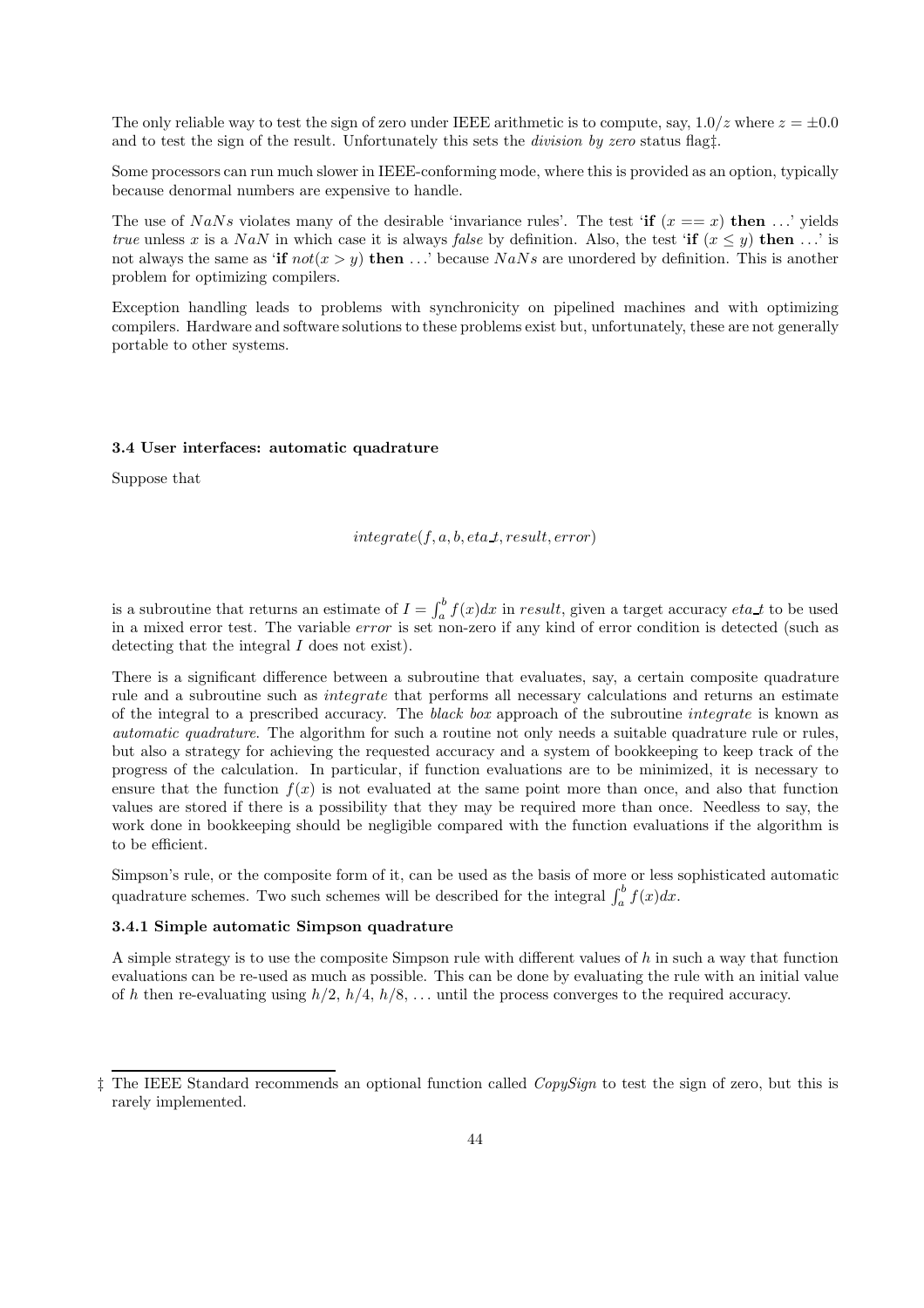Consider dividing the integral into first 1 and then 2 panels: this is the simplest case but illustrates the principle involved.



Writing  $h = b - a$ , the first application of Simpson's rule uses  $f(a)$ ,  $f(a + \frac{1}{2}h)$  and  $f(b)$ . The second application re-uses these 3 values and also needs  $f(a + \frac{1}{4}h)$  and  $f(a + \frac{3}{4}h)$ . The relevant formulae are

$$
S_1 = \frac{h}{6} [f(a) + 4f(a + \frac{1}{2}h) + f(b)]
$$

$$
S_2 = \frac{h}{12} [f(a) + 4f(a + \frac{1}{4}h) + 2f(a + \frac{1}{2}h) + 4f(a + \frac{3}{4}h) + f(b)]
$$

with errors given by

$$
I - S_1 = -\frac{f^{iv}(\zeta_1)(\frac{h}{2})^5}{90}
$$

$$
I - S_2 = -\frac{2f^{iv}(\zeta_2)(\frac{h}{4})^5}{90}.
$$

If we make the assumption that  $f^{iv}(\zeta_1) \simeq f^{iv}(\zeta_2)$  then, by subtracting these error estimates and re-arranging, we get

90

$$
\frac{f^{iv}(\zeta_2)(\frac{h}{2})^5}{90} = \frac{2^4}{1 - 2^4}(S_2 - S_1)
$$

from which we get the estimate

$$
I - S_2 = \frac{S_2 - S_1}{15}.
$$
\n(3.1)

In other words, the difference between the two approximations is about 15 times as big as the absolute error in  $S_2$ . The extra work needed to provide this useful error estimate is negligible.

It is clear that a successful and reasonably efficient automatic quadrature routine can be designed using successive halving of the interval h. However, consider how the above scheme would perform when integrating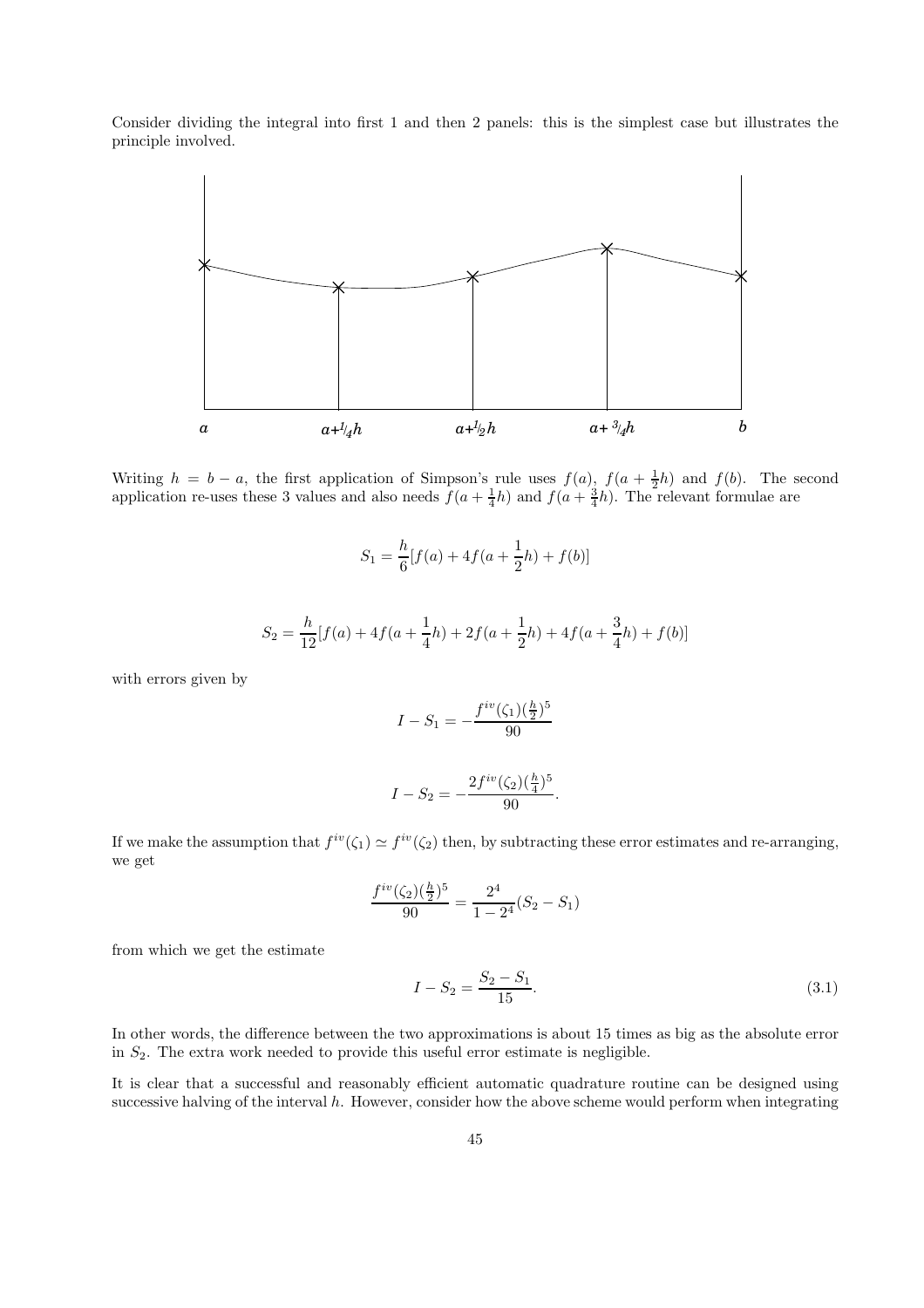the following function:



In order to achieve greater efficiency, particularly for difficult integrals, it is better to allow the strategy to depend on the function  $f(x)$  itself. Such an automatic scheme is said to be *adaptive*.

## 3.4.2 Adaptive Simpson quadrature

In this scheme the interval  $(a, b)$  is first split up into two equal subintervals. Only the two rules  $S_1$  and  $S_2$ are used but, if the estimated *contribution* to the error in each subinterval is too large then that subinterval is further sub-divided and the process repeated. The net effect is that the final sub-intervals are not all of equal size, and these sizes depend on the behaviour of the integrand  $f(x)$  in that region.

The bookkeeping has to take account of all the nested subintervals and to ensure that the whole of  $(a, b)$ is covered. There is obviously more work involved in ensuring that function evaluations are re-used, but adaptive schemes are generally more efficient for difficult problems.

#### Exercise 3a

If implemented naively the adaptive Simpson method might fail. Why? Suggest a way of ensuring that the algorithm terminates. Describe circumstances in which you would expect an adaptive scheme to be (a) more efficient, and (b) less efficient than a non-adaptive scheme.

#### 3.5 BLAS: Basic Linear Algebra Subroutines

Finally, we will look briefly at a method currently used to enhance the portability of numerical library software.

Linear algebra is the name usually given to computations involving matrices, including the solution of simultaneous linear equations and eigenvalue problems. Since 1979 attempts have been made to define subroutine interfaces for basic vector and matrix operations (e.g. to add two vectors, or to multiply a row of a matrix by a vector) in order that more complex algorithms (e.g. Choleski factorization) can be coded in terms of these building blocks. These have been called by the acronym BLAS: Basic Linear Algebra Subroutines. There are currently about 100 specified BLAS.

The idea has two significant advantages:

- (1) New linear algebra algorithms can be implemented more easily.
- (2) On special architectures, such as vector or array processors, algorithms using BLAS can be speeded up by re-coding only the BLAS to take advantage of the architecture.